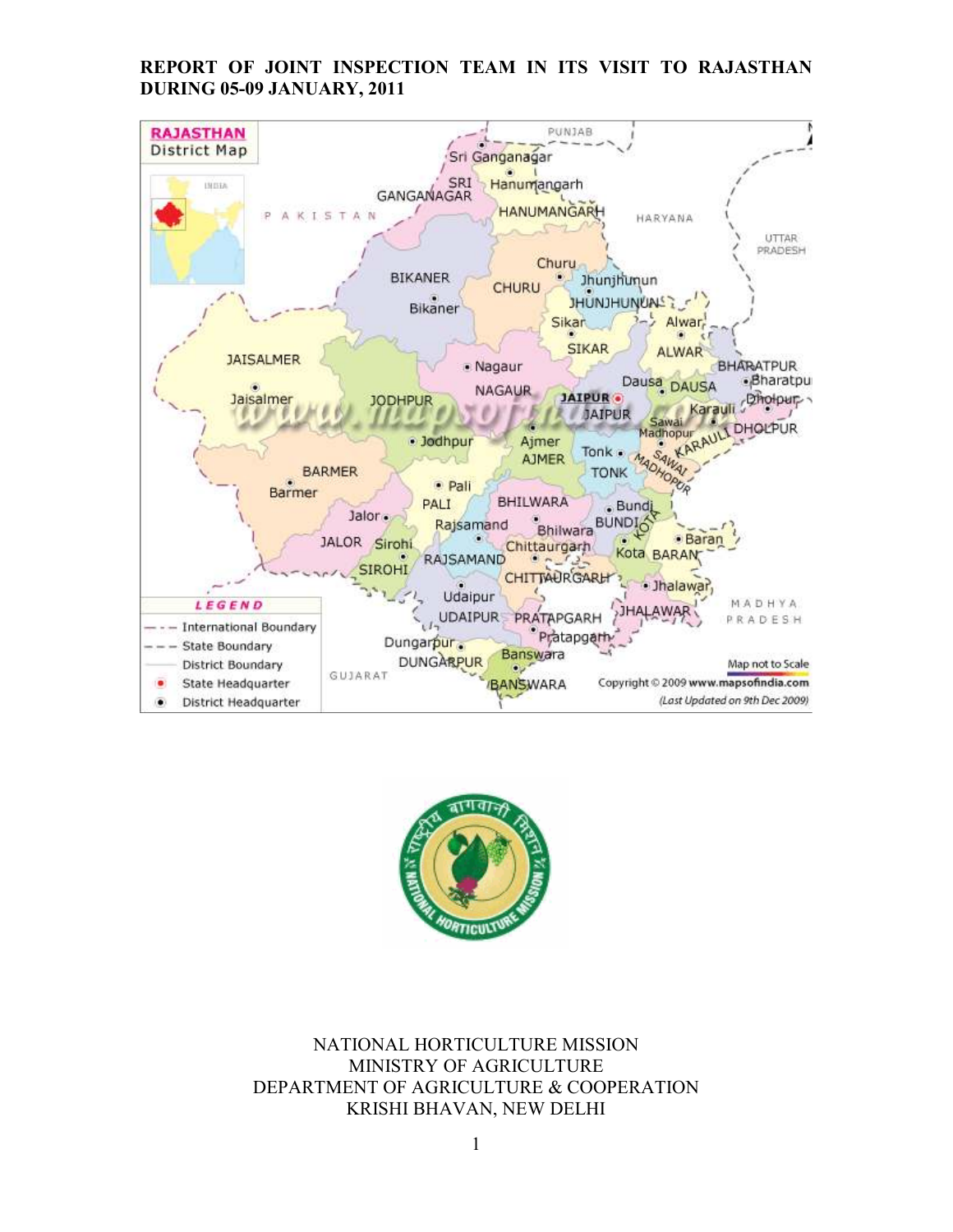|  | <b>TABLE OF CONTENTS</b> |
|--|--------------------------|
|--|--------------------------|

|                | S. No.<br><b>Topic</b>                       |                                                               | Page No.       |  |  |  |  |
|----------------|----------------------------------------------|---------------------------------------------------------------|----------------|--|--|--|--|
|                | <b>Observations of Joint Inspection Team</b> |                                                               |                |  |  |  |  |
| $\mathbf{1}$   |                                              | Introduction                                                  | $\overline{4}$ |  |  |  |  |
| 2              |                                              | Horticulture in the State                                     | $\overline{7}$ |  |  |  |  |
| 3              | NHM Intervention in the State                |                                                               | $7 - 13$       |  |  |  |  |
| $\overline{4}$ |                                              | <b>Field Visits</b>                                           | 13             |  |  |  |  |
| (i)            |                                              | Visit to Jaipur District                                      | $13-19$        |  |  |  |  |
| (ii)           |                                              | Visit to Sikar District                                       | 19             |  |  |  |  |
| (iii)          |                                              | Visit to Jhunjhunu District                                   | 20             |  |  |  |  |
| (iv)           |                                              | Visit to Precision Farming Development Centre (PFDC), Bikaner | $20 - 23$      |  |  |  |  |
| (v)            |                                              | Visit to Sriganganagar District                               | $23 - 33$      |  |  |  |  |
| 8              |                                              | Highlights of Meeting with Mission Director, SHM, Rajasthan   | 34             |  |  |  |  |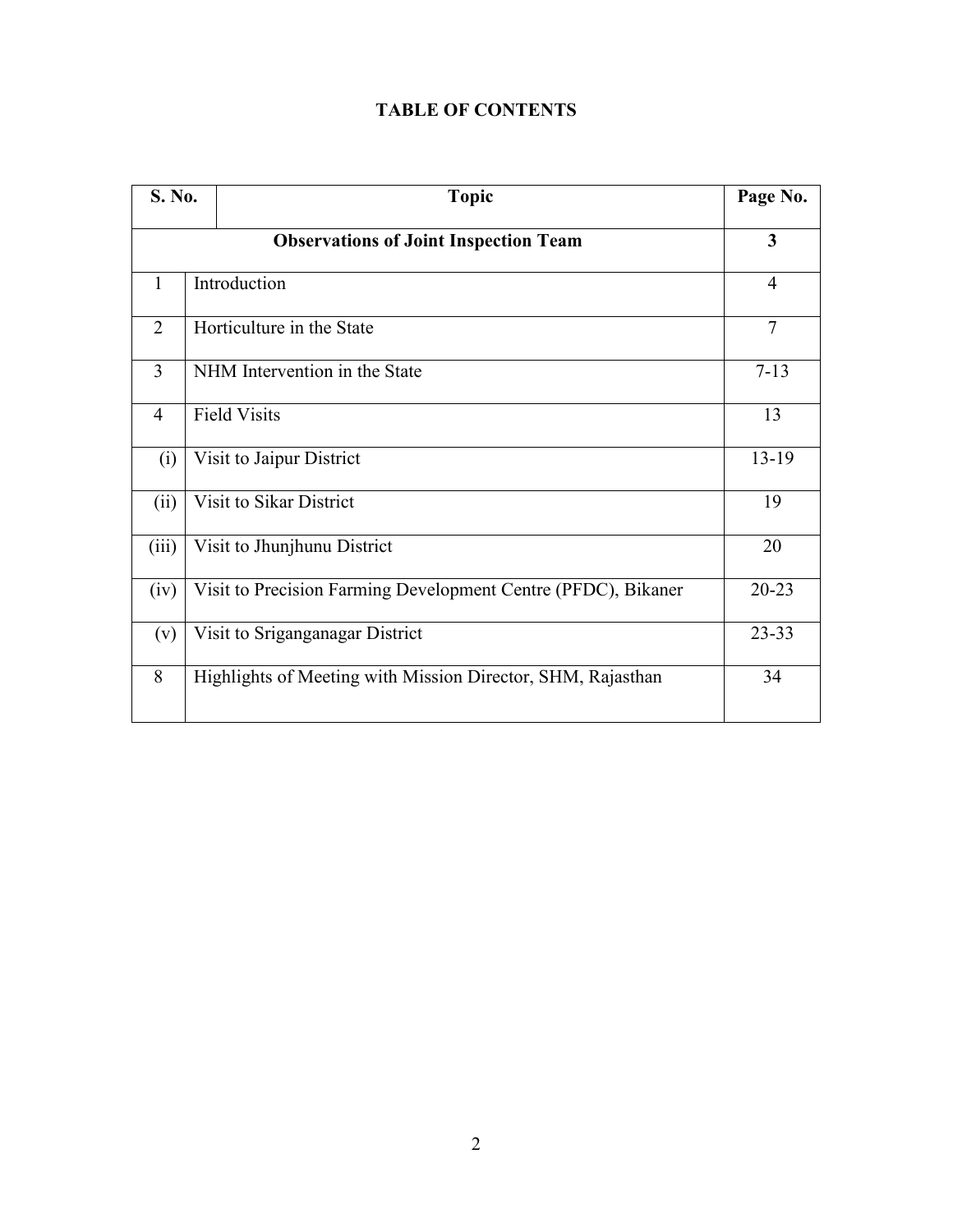# Observations of Joint Inspection Team

- State Horticulture Mission may furnish the list of nurseries established under NHM for accreditation by NHB so that quality planting material could be available to the farmers.
- Farmers may be motivated for protected cultivation.
- The activity under organic certification to be accelerated.
- Emphasis has to be given on the development of infrastructure of post harvest management and markets.
- Boards with NHM logo need to be displayed on the sites of the beneficiary.
- Sufficient staff needs to be outsourced at block level for effective implementation of NHM programme in the State. The field consultants are required to be appointed exclusively for work relating to implementation of NHM programme. Field Consultants so appointed are paid honorarium of Rs. 6000/- only which is a meager amount keeping in view the volume of the work. They leave the job when they get the better opportunity which hampers the field work relating to the Scheme.
- The farmers are adopting intercropping practices in fruits orchards and promoting vegetable cultivation as intercrop which is appreciable.
- The team constituted by the Horticulture Department should visit the orchards periodically and suggest preventive/protection measures so that the confidence level of farmers could be raised.
- The farmers are adopting part circle, mini sprinkler to promote the concept of high water productivity.
- Many farmers are adopting raised bed cultivation with use of plastic mulch, low tunnels without adequate know how, therefore proper attention has to be paid.
- More crops are to be identified other than capsicum, tomato, cucumber and flowers which can give better price in off season.
- There is a potential to establish more Aonla processing units.
- Farmers need training in organic farming practices and awareness about plant protects measures. Imparting training for pest management to the farmers is necessary.
- Farmers are taking care of canopy management in citrus orchards.
- Farmers may be advised to provide properly designed anti chamber at the entry of poly house/shade net house. Pest and disease problems in capsicum cultivated under poly house were noticed.
- Silt trap chamber have not been designed / constructed properly these should be equipped with water storage structure.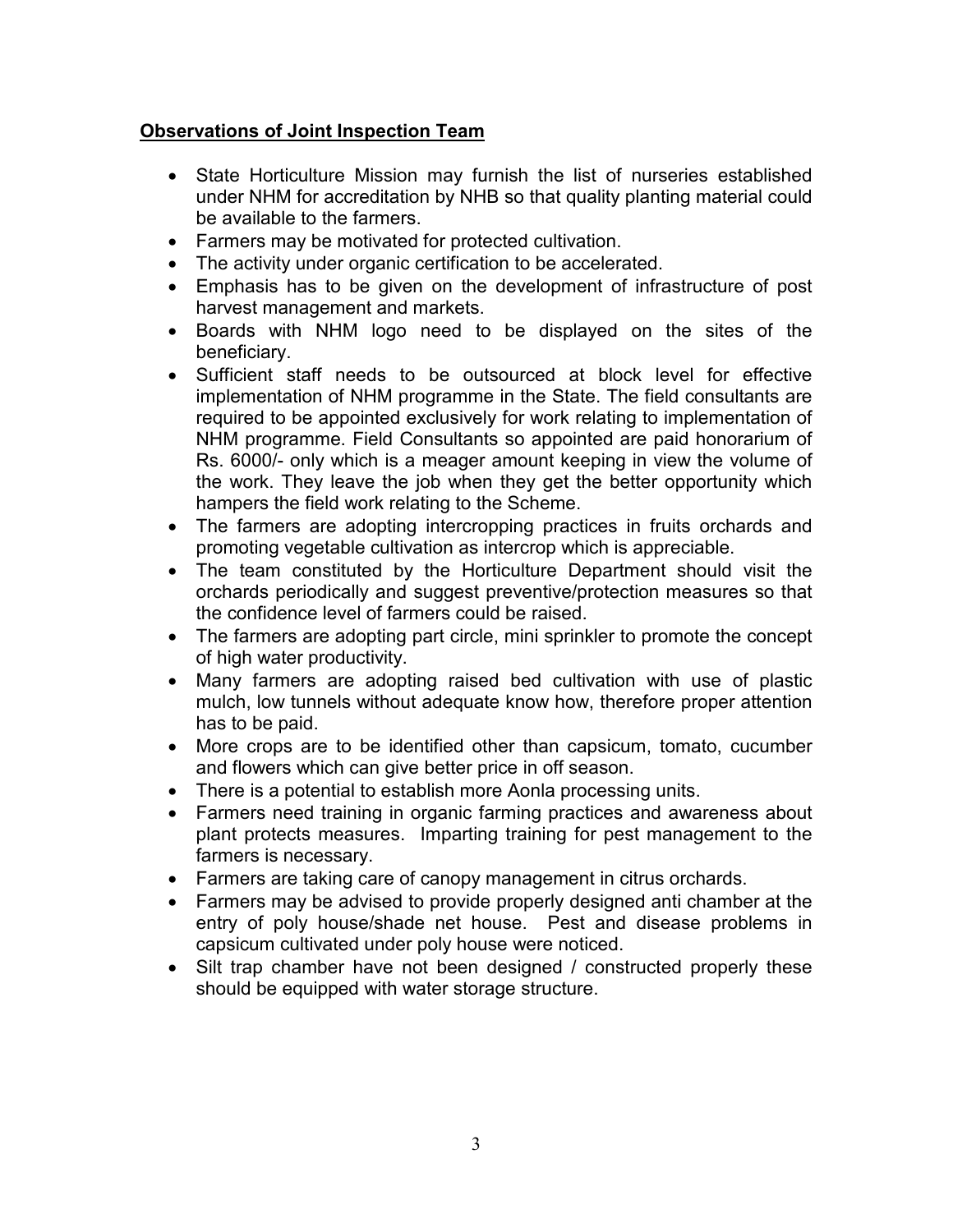## Report of the Joint Inspection Team under Leadership of Shri Om Prakash, Additional Commissioner, NHM, on its visit to Rajasthan during 5-9 January, 2011 to review the progress under the National Horticulture Mission

 The Joint Inspection Team (JIT) comprising Shri Om Prakash, Additional Commissioner, National Horticulture Mission and Shri P.S. Kohli, Resource Person, National Horticulture Mission visited Rajasthan during 5-9 January, 2011 to review the progress under National Horticulture Mission programme in the State. Dr. L.K. Dashora, Prof. & Dean, College of Horticulture and Forestry, Jhalawar and Er. J.K. Gaur, Principle Investigator, PFDC, S.K. Rajasthan Agriculture University, Bikaner joined the Team. Director, Directorate of Arecanut & Spices Development, Calicut could not join the Team. Shri Rajendra Singh Khichar, Agriculture Research Officer coordinated the visit of the Team in Jaipur District. Shri Yashpal Mahavat, Additional Director, Horticulture accompanied the Team to Siker, Jhunjhunu, Bikaner and Shri Ganga Nagar Districts. A wrap up meeting held with Shri Jagroop Singh Yadav, Mission Director, Government of Rajasthan on  $8<sup>th</sup>$  January, 2011.

#### Introduction

The state has 33 districts classified under 10 agro climatic zones. Out of these 33 districts, the programmes of National Horticulture Mission are being implemented in 24 districts of the State. The state has 249 panchayat samities and 41353 villages.

 Rajasthan has varying topographic features though a major part of the state is dominated by parched and dry region. The extensive topography includes rocky terrain, rolling sand dunes, wetlands, barren tracts or land filled with thorny scrubs, river-drained plains, plateaus, ravines and wooded regions. Five distinct specifications of soils viz., Aridiosols, alfisols, entisols, inceptisols and vertisols are found in the state.

#### The salient features of Agriculture in Rajasthan:

- Agriculture in Rajasthan is primarily rain fed
- Arid and semi-arid areas cover two-third area of the State
- The period of monsoon is short, with late onset and early withdrwal coupled with long drought spell
- 90% of the rainfall is received during monsoon season.
- The rainfall is highly inadequate (average annual rainfall is 575 mm) and variable both in time (3 out of 5 years are drought year) and quantum (15 cm is to 90 cm)
- 65% of cultivation is under kharif season and is mostly depend on rainfall which is sporadic and uncertain
- Due to scarcity of rainfall in arid areas, there is limited availability of ground water
- Only 30% of average gross cropped area of 200 lac ha receives irrigation and two third of gross cropped area is mainly rain fed.
- 65% of irrigation is under wells and tube wells. The ground water is rapidly going down
- Soils are sandy having low water holding capacity, high infiltration rate and shallow in depth in some areas

Rajasthan with its huge geographical area and diverse Agro-climatic conditions favors growing of large number of Horticultural crops like fruits vegetable, spices, flowers and medicinal & aromatic plants. The State is one of the biggest producer of Coriander, Cumin, Fenugreek, Isabagol and Mehnadi in the country, offers excellent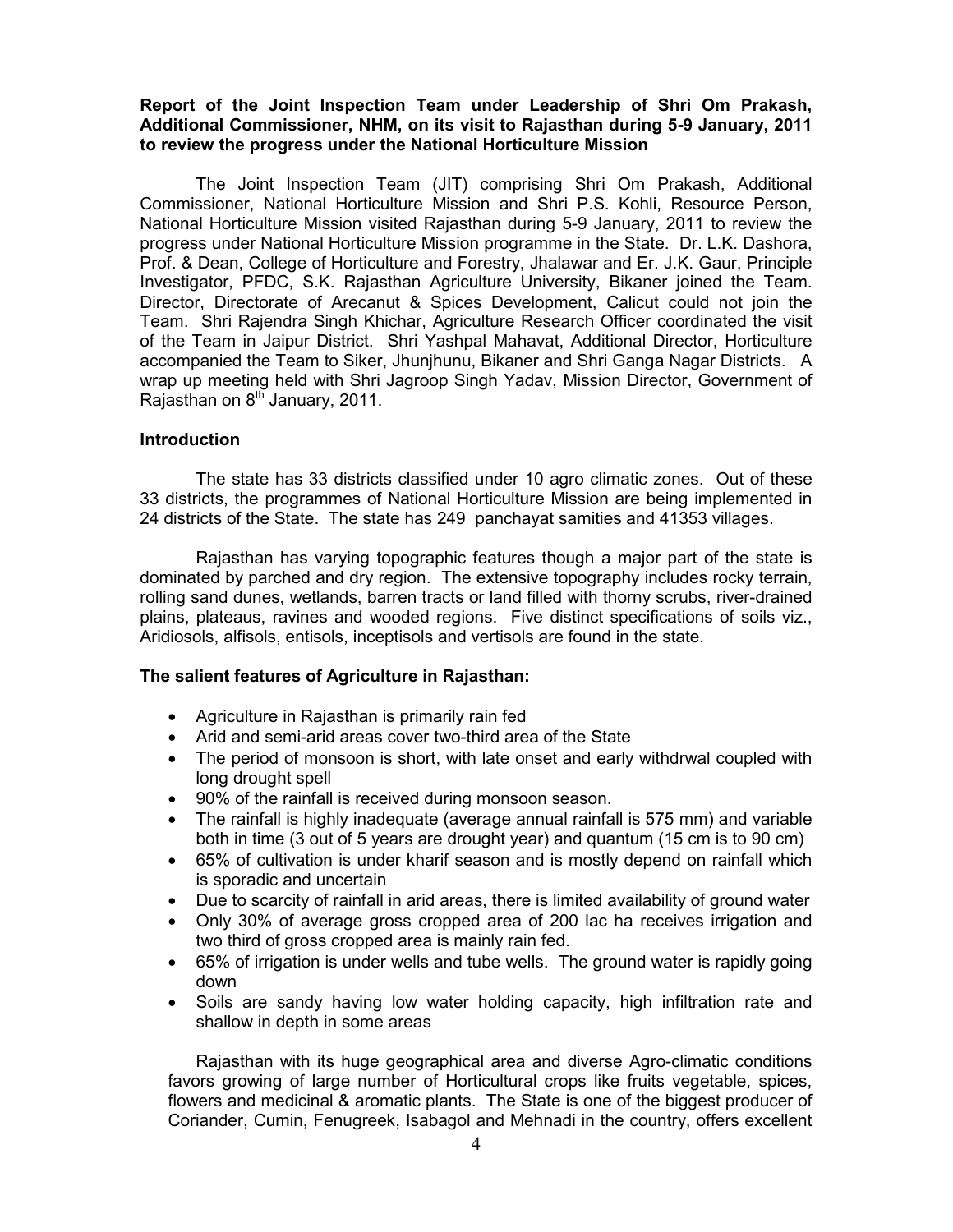opportunities in horticulture. The state also produces variety of other Horticultural crops like Oranges, Kinnow, Lime, Aonla, Chillies, Garlic, Ajowain, Suwa, Onion,

Tomato, Pea, Cucurbitaceous vegetable and Medicinal & Aromatic Crops like Sonamukhi, Ashwangdha etc. providing surplus produce for processing and export.

 The climatic conditions of Rajasthan allow growing various types of horticulture crops specially the seed spices. Rajasthan is having prominent position in production of seed spices in the country. Besides some other crops also have prime positions at production in the country. The contribution of state horticulture crops in the national production is as under:

- 66.51% of Country's Coriander
- 33% of Country's Cumin
- 82% of its Fenugreek
- 14% of its Garlic
- 6% of its Fennel
- Almost all its Psyllium Husk (Isabgol)
- Almost all its Myrtle (Henna)
- Almost all its Ajwain
- 7% of its Mandarin
- Producing export quality Kinnow
- Becoming one of the largest producer of Aonla

Rajasthan offers excellent horticulture development potential inspite of several biophysical as well as development constraints. The endeavors over the past decade made for planned and systematic development of horticultural in the state have now been visualizing in the crops. This is a beginning and the huge untapped potentials are yet to be utilized for the betterment of state.

The varied agro climatic conditions of the State favor growing of a large number of crops. This diversity in climatic conditions creates scope to develop following belts of horticultural crops in the State:

- Mandarin-Warm humid areas of Jhalawar
- Kinnow-Dry and cool climate of Ganganagar
- Pomegranate-arid irrigated parts of State
- Ber-Western parts of the State
- Aonla-Central semi arid parts
- Papaya-Central parts of the state
- Mango-Southern humid parts
- Low volume high value spice cumin-Barmer, Jalore, Pali, Jodhpur, Nagaur,
- Coriander-Kota, Baran, Jhalawar, Bundi, Chittorgarh
- Fennel-Sirohi, Tonk
- Garlic-Jodhpur, Chittorgarh, Baran, Jhalawar, Kota
- Isabgol-Barmer, Jalore
- Mehandi-Pali

Various developmental activities undertaken in the state during past 4-5 years have contributed a lot in overall development of horticulture sector in the State and huge existing potential has now been started converting into production.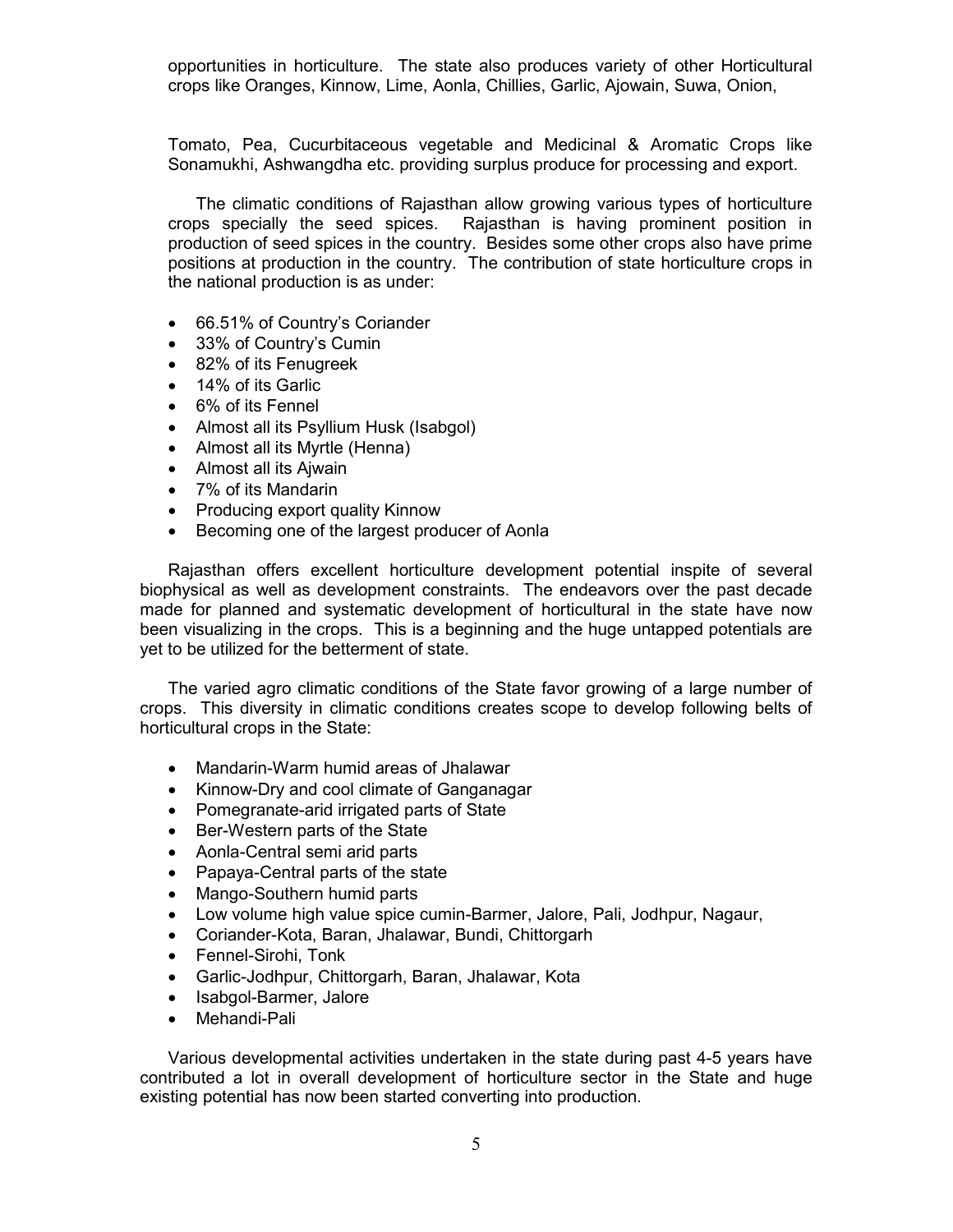The crop group wise and year wise area and production of different horticultural crops in the State from 2004-05 to 2008-09 are as under:

|                  |       |         |       |         | (Area in lakh ha & Prod. lakh MT) |       |       |         |      |         |
|------------------|-------|---------|-------|---------|-----------------------------------|-------|-------|---------|------|---------|
| Crop             |       | 2004-05 |       | 2005-06 | 2006-07                           |       |       | 2007-08 |      | 2008-09 |
| group            | Area  | Prod.   | Area  | Prod.   | Area                              | Prod. | Area  | Prod.   | Area | Prod.   |
| <b>Fruits</b>    | 0.238 | 2.56    | 0.254 | 4.18    | 0.276                             | 4.02  | 0.289 | 5.62    | 0.30 | 5.95    |
|                  |       |         |       |         |                                   |       |       |         | 6    |         |
| Veg.             | 1.23  | 6.23    | 1.23  | 7.41    | 1.24                              | 7.88  | 1.43  | 8.53    | 1.25 | 7.37    |
| <b>Spices</b>    | 4.16  | 4.24    | 3.46  | 3.02    | 3.80                              | 3.56  | 5.67  | 5.29    | 5.37 | 5.36    |
| Flower           | 0.033 | 0.03    | 0.03  | 0.023   | 0.03                              | 0.027 | 0.033 | 0.046   | 0.03 | 0.048   |
|                  |       |         |       |         |                                   |       |       |         | 3    |         |
| <b>M &amp; A</b> | 1.49  | 0.79    | 1.51  | 0.70    | 2.16                              | 2.16  | 1.98  | 0.94    | 2.26 | 1.06    |
| <b>Plants</b>    |       |         |       |         |                                   |       |       |         |      |         |
| Total            | 7.151 | 13.85   | 6.484 | 15.35   | 7.506                             | 17.64 | 9.41  | 20.43   | 9.23 | 19.78   |
|                  |       |         |       |         |                                   |       |       |         |      | 8       |

#### Crop group wise and year wise area and production of different horticultural crops

Important horticulture crops in the State are Mandarin, Kinnow, Aonla, Ber, Pomegranate, Bael, Mango, Guava, Papaya, Lime/citrus, S. Orange, Coriander, Cumin, Methi, Fennel, Fennel, Garlic, Desi Rose and Loose flowers.

Rajasthan has made its recognition in production of good quality Kinnow, Mandarin and Aonla. Export-quality Kinnow produced in the dry and cool climate of Ganganagar and Hanumangarh is fast becoming favorites of the consumers. Mandarin produced in Rajasthan competes with the best in the market and is suitable for preparation of squash, concentrate and marmalade. Guava, pomegranate, beal, ber and lehsun are the other fruits which have very good potential for cultivation in the harsh climate of the State.

The State is a significant producer of a variety of vegetables throughout the year and has sizable production of onion, tomato, pea, potato and cucurbit vegetables like watermelon, muskmelon, karela and tindia.

High value and export purpose vegetables like capsicum, tomato, okra, cucumber etc are also being grown successfully under green house and shade net house with high-tech cultivation practices.

The share of the State in seed spices is quite significant, with coverage of more than 50% of area and production of the country, in terms of national production, the Spices State of India contributes 66% of coriander, 33% of cumin, 82% of fenugreek and 6% of Fennel. Besides this, the State has sizable production of garlic chilly, fennel, ajwain and suwa.

Among the medicinal & aromatic plants grown in Rajasthan, Isabgol, Sonamukhi, Ashwagandha & Mehndi are important crops. The climatic condition of state is favouring the natural growth of Sonamuhi and Aswagandha. Salient features of the medicinal & aromatic plants produced in Rajasthan are as under:

- National pride being a largest producer of Isabgol and Henna.
- Superior quality of Sonamukhi and Aswagandha.
- High genocides content in Sonamuhi produced in State.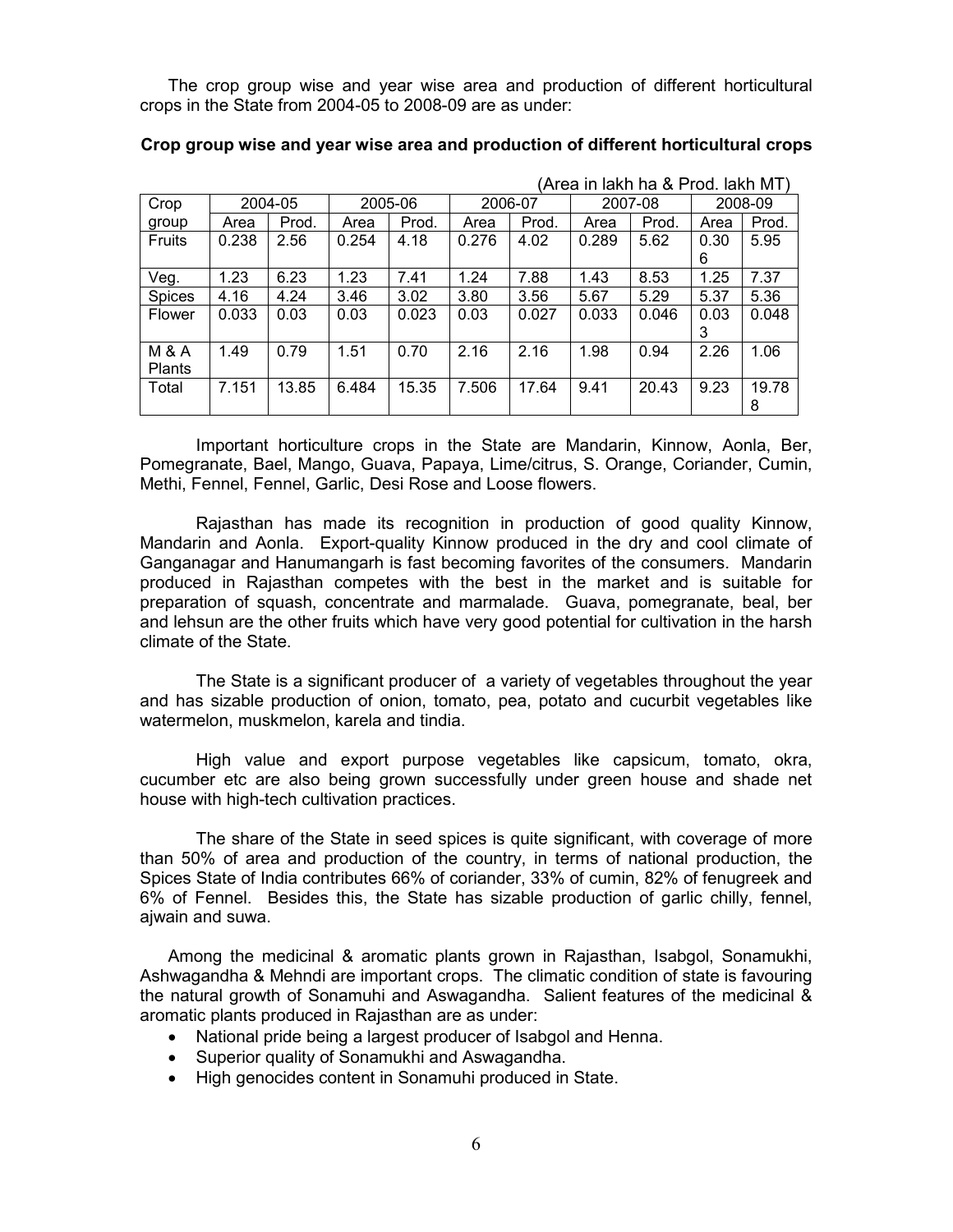Processable flower production of rose from Pushar in Ajmer and Haldi Ghati in Chittorgarh throws open tremendous scope for making rose scent, rose water, gulkund and dry petals for export.

Besides, some other valuable flowers like gerbera and Dutch Roses also growing successfully under green house conditions.

# Horticulture in the State

Rajasthan produces about 1.80 m. MT of horticultural produce from an area of 0.95 m. ha. and accounts for about 1% of total horticulture production of the country. The major of horticulture produce comes from vegetable (40.82%), Spices (28.28%) and fruits (26.85%) and spices.

## Onion

- State produces about 0.37 m. MT of onion from an area of 0.04 m. ha. with productivity of 9.0 t/ha. and forms 50.10% of total horticultural produce of the State and 2.7 % of total onion production in the country.
- Onion producing belts in the State are Alwar, Ajmer, Sikar and Jaipur.

## Spices

- Rajasthan is the second largest producer of spices in the country and accounts for 11.38% of total production of major spices.
- State produces about 0.47 m. MT of spices from an area of 0.57 m. ha. with productivity of 0.88 t/ha.

### **Citrus**

- Rajasthan is the eighth largest producer of citrus in the country and forms 3.6% of total production of citrus in the country.
- The State produces 0.31m. MT of citrus from an area of 0.02 m. ha. with productivity of 18.1 t/ha.
- The major citrus producing belts in the State are Bharatpur, Dholpur and Sawai Madhopur.
- The State produces 10% of orange of total production respectively of the country. Major Orange producing belts in the state are Jhalawad and Kota.

(Source: - Indian Horticulture Database 2009, National Horticulture Board)

#### NHM interventions in Rajasthan

The National Horticulture Mission (NHM) is being implemented from 2005-06 for holistic development of horticulture sector, duly ensuring horizontal and vertical linkages, with the active participation of all the stakeholders. The thrust of the Mission is on area based regionally differentiated cluster approach for development of horticultural crops, having comparative advantage.

The programme in the State of Rajasthan is being implemented by the Rajasthan Horticulture Development Society through District Mission Committees involving farmers, Societies, NGOs, Grower Associations, SHGs, State institutions etc. The programme is being implemented in 24 districts with cluster approach. The district covered under the program includes Alwar, Ajmer, Barmer, Baran, Chittor, Jaipur,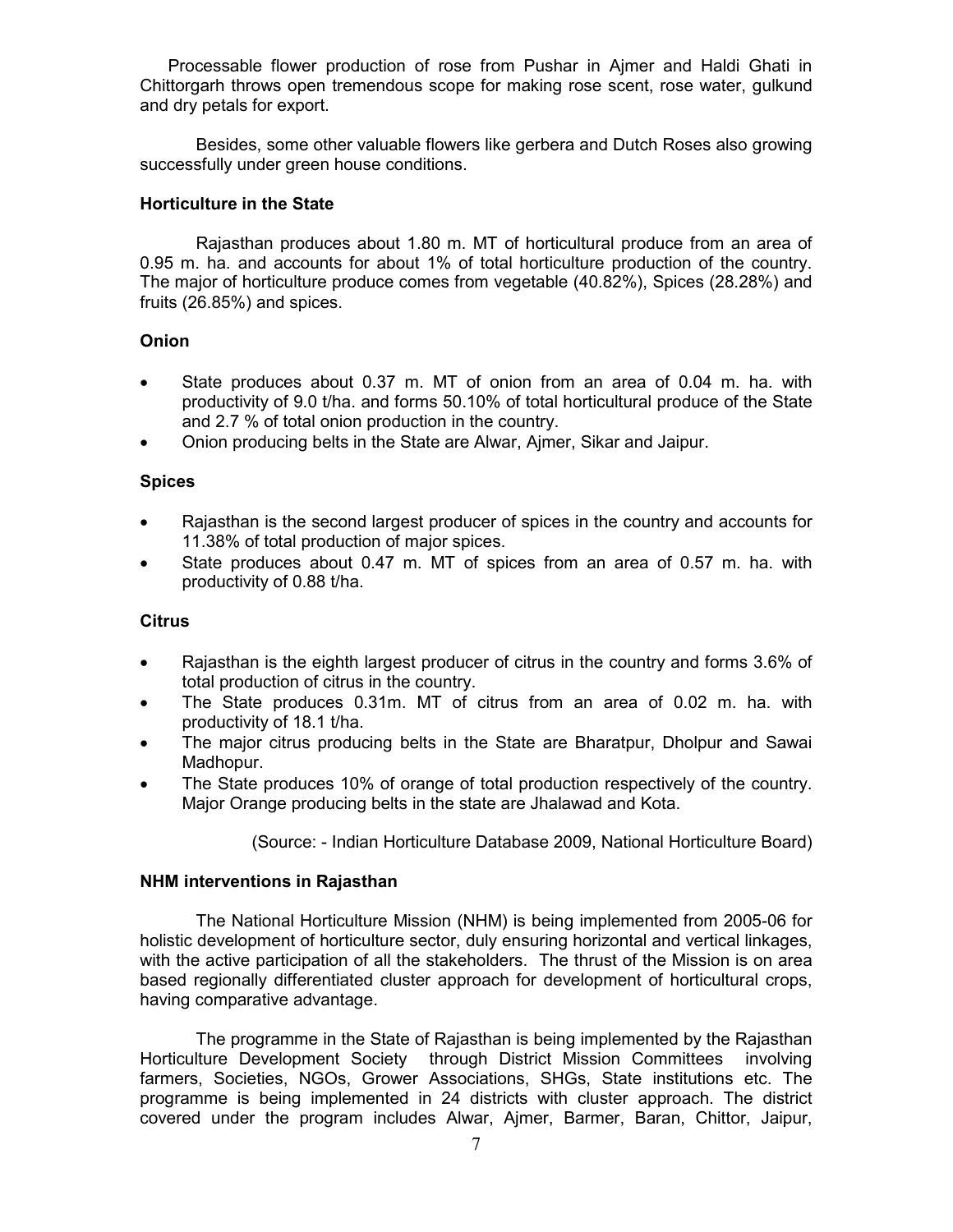Jhalawar, Jalore, Jodhpur, Kota, Nagaur, Pali, Sri Ganganagar, Sawai Madhopur, Karauli, Banswara , Tonk, Bhilwara , Jhunjhunu , Udaipur ,Dungar Pur, Bundi,Jaisalmer and Sirohi.

The focus crops identified under the programme include Aonla, Mandarin, Kinnow, Ber, Lemon, Guava, Bael, Pomegranate, Papaya, Spices, Flowers, Medicinal & Aromatic plants.

Major activities being undertaken in the project are production and distribution of planting material, vegetable seed production, area expansion, rejuvenation of old and senile orchards, creation of community water resources, protected cultivation, IPM/INM, organic farming, pollination support through bee-keeping, development of post harvest management & marketing infrastructures and human resource development.

#### Physical Progress

 Under the Mission, during 2005-06 to 2010-11, an additional area of 93176 ha of identified horticulture crops are covered besides establishment of 127 nurseries for production of quality planting materials, 2394 ha. covered under rejuvenation of old and senile orchards, adoption of organic farming in an area of 4227 ha for promotion of organic cultivation of horticultural crops, establishment of 2041 numbers of vermicompost units, adoption of IPM practices in an area of 43671 ha., creation of 37 IPM/INM infrastructure facilities such as disease forecasting units and plant health clinics, creation of 1462 community water structures and distribution of 300737 colonies with hives. Under the component of Post Harvest Management, 60 units (10 pack houses, 3 ripening chambers, 30 low cost onion storage structures, 11 cold storages,1 C.A. Storage and 4 mobile processing unit) have been established apart from establishment of 4 rural markets and 13 functional infrastructures for collection, grading etc. 26481 farmers have been given training under various horticultural activities.

#### Financial Progress

During 2005-06 to 2010-11, an amount of Rs. 223.68 crore was released to the State. The State has reported an expenditure of Rs. 223.86 crore.

#### Year-wise details of Outlay, Funds Released and Expenditure under NHM in Rajasthan

|         |          |                 |                    | (Rs. In lakh)                    |
|---------|----------|-----------------|--------------------|----------------------------------|
| Year    | Outlay   | <b>Releases</b> | <b>Expenditure</b> | <b>Unspent</b><br><b>Balance</b> |
| 2005-06 | 4102.00  | 2259.57         | 1421.31            | 838.26                           |
| 2006-07 | 7626.67  | 3837.93         | 3306.96            | 1369.23                          |
| 2007-08 | 7575.49  | 5673.19         | 4602.29            | 2440.13                          |
| 2008-09 | 12435.63 | 4097.71         | 4726.00            | 1811.84                          |
| 2009-10 | 5978.80  | 2500.00         | 3466.19            | 845.65                           |
| 2010-11 | 5950.00  | 4000.00         | 4863.19            | $-17.54$                         |

 Component wise details of physical and financial progress under National Horticulture Mission (NHM) from 2005-06 to 2010-11 is given in the following table.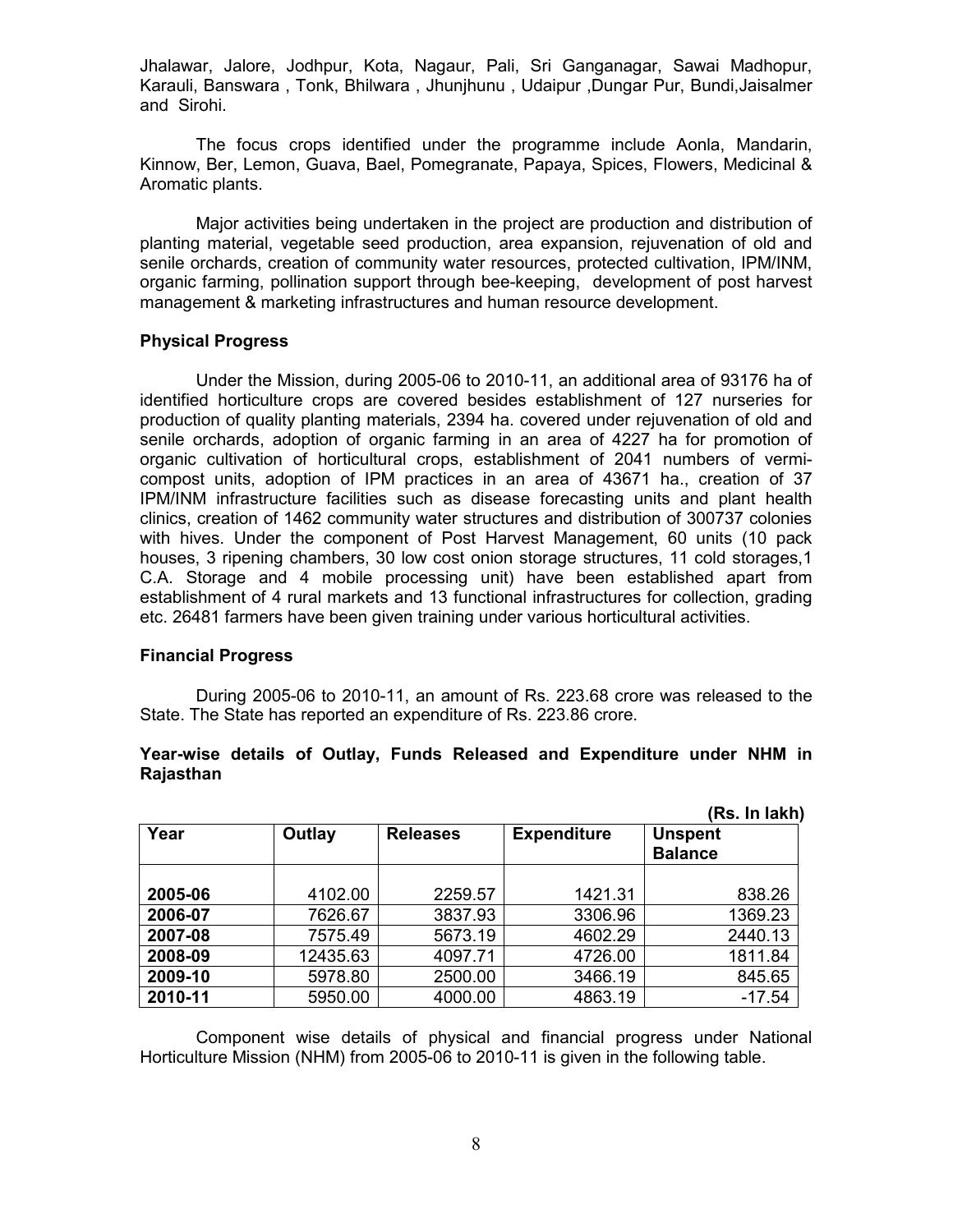| SI. No.        | <b>Component</b>                          | Phy<br>(Ha/No.) | Fin (Rs. in<br>lakh) | Percentage<br><b>Expenditure to</b><br><b>Total</b><br><b>Expenditure</b> |
|----------------|-------------------------------------------|-----------------|----------------------|---------------------------------------------------------------------------|
| 1              | Nursery                                   | 127             | 740.99               | 3.00                                                                      |
| $\overline{2}$ | Area Coverage                             | 93175           | 6437.01              | 26.05                                                                     |
| 3              | Rejuvenation                              | 2393.7          | 292.27               | 1.18                                                                      |
| $\overline{4}$ | Development of Water<br><b>Resources</b>  | 1462            | 10667.33             | 43.17                                                                     |
| 5              | <b>Protected Cultivations</b>             | 51.78           | 837.93               | 3.39                                                                      |
| 6              | <b>Organic Farming</b>                    | 6250            | 191.55               | 0.78                                                                      |
| $\overline{7}$ | Vermi Compost Units                       | 2041            | 484.5                | 1.96                                                                      |
| 8              | Integrated<br>Pest<br>Management (IPM)    | 43671           | 279.64               | 1.13                                                                      |
| 9              | <b>IPM</b> Infrastructure                 | 37              | 449.76               | 1.82                                                                      |
| 8              | <b>HRD</b>                                | 28645           | 907.95               | 3.67                                                                      |
| 9              | Harvest<br>Post<br>Management             | 60              | 596.61               | 2.41                                                                      |
| 10             | Rural<br>Markets/Infrastructure           | 18              | 59.97                | 0.24                                                                      |
| 11             | Mission<br>Management/Other<br>Innovative |                 | 2766.9               | 11.20                                                                     |
|                | <b>Total Expenditure</b>                  |                 | 24712.41             |                                                                           |

# Component wise details of Progress under NHM in Rajasthan

# Crop wise additional area covered under National Horticulture Mission

As a result of implementation of area expansion programme of National Horticulture Mission on different crop group like fruits, spices, flowers and medicinal crops, a total of 83043 ha. area have been brought under various crops. The year wise and crops wise additional area brought under horticulture crops are as under:

#### Crop wise Additional Area covered

 $(\ln \text{ha.})$ 

| S.<br>No. | <b>Physical Achievements</b> |         |         |         |         |         |              |  |
|-----------|------------------------------|---------|---------|---------|---------|---------|--------------|--|
|           | Crop                         | 2005-06 | 2006-07 | 2007-08 | 2008-09 | 2009-10 | <b>Total</b> |  |
| А.        | <b>Fruits</b>                |         |         |         |         |         |              |  |
|           | Aonla                        | 3348    | 2809    | 1223    | 682     | 240     | 8302         |  |
| 2.        | Ber                          | 274     | 545     | 730     | 899     | 857     | 3305         |  |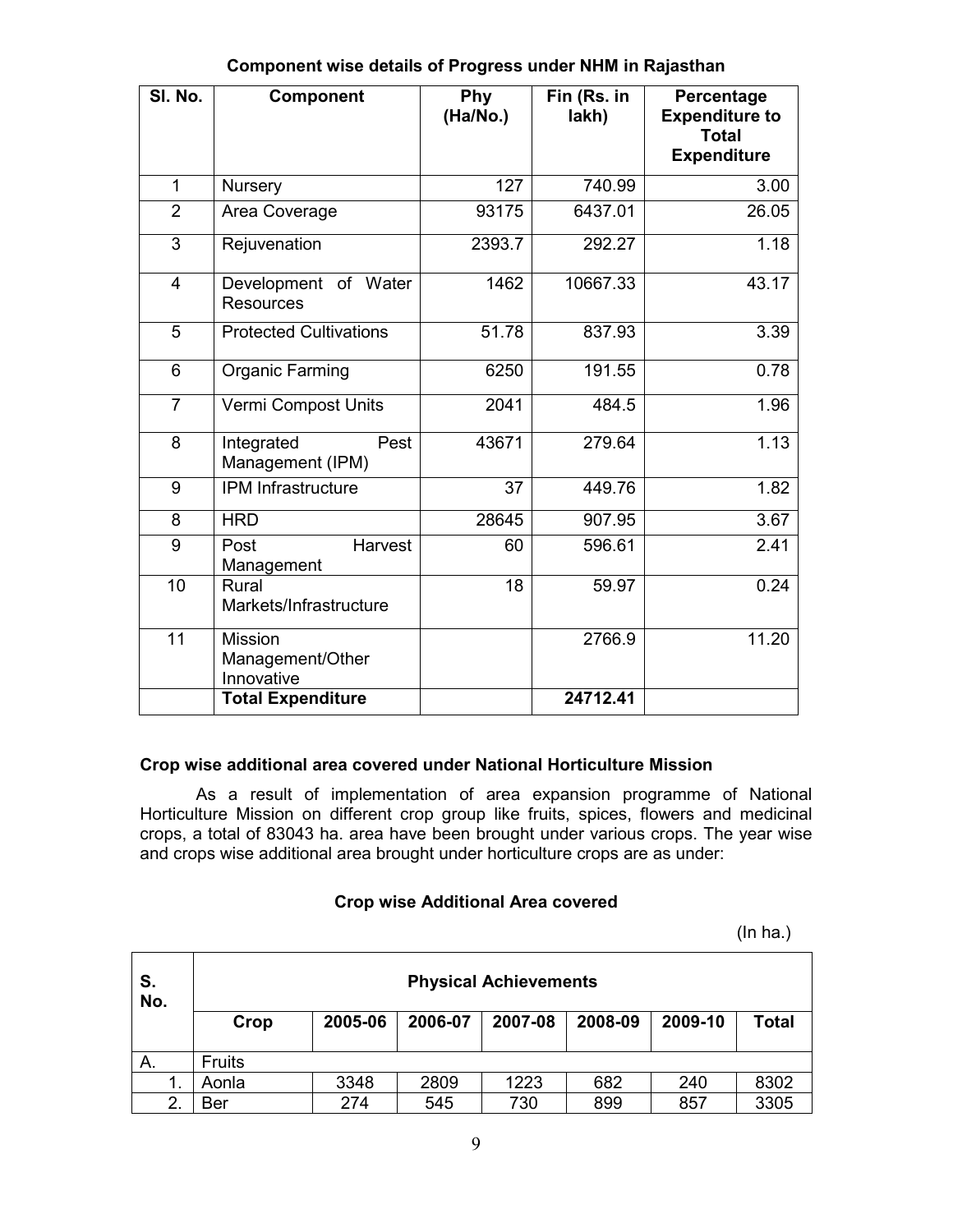|    | 3.             | Kinnow         | 625         | 452            | 605   | 677         | 1833           | 4192  |
|----|----------------|----------------|-------------|----------------|-------|-------------|----------------|-------|
|    | 4.             | Orange         | 441         | 39             | 889   | 1908        | 5423           | 8700  |
|    | 5.             | Guava          | 0           | 22             | 796   | 1214        | 1368           | 3400  |
|    | 6.             | Lime           | $\mathbf 0$ | $\mathbf 0$    | 347   | 841         | 982            | 2170  |
|    | 7.             | Pomegranate    | $\mathbf 0$ | $\mathbf 0$    | 214   | 315         | 664            | 1193  |
|    | 8.             | Bael           | 0           | 0              | 100   | 283         | 237            | 620   |
|    | 9.             | Mango          | $\mathbf 0$ |                | 187   | 421         | 700            | 1308  |
|    | 10.            | Papaya         | $\mathbf 0$ | $\mathbf 0$    | 5     | 23          | 116            | 144   |
|    | 11.            | S. Oranges     | 0           | $\overline{0}$ |       | $\mathbf 0$ | 88             | 88    |
|    | 12.            | <b>Others</b>  | $\mathbf 0$ | 104            | 167   | 37          | 34             | 342   |
|    |                | Total          | 4688        | 3971           | 5263  | 7300        | 12542          | 33764 |
| Β. |                | <b>Spices</b>  |             |                |       |             |                |       |
|    | 1              | Coriander      | 2698        | 3815           | 3187  | 1404        | 1200           | 12304 |
|    | $\overline{2}$ | Cumin          | 2232        | 3607           | 3800  | 5271        | 1799           | 16709 |
|    | 3              | Fenugreek      | 1902        | 1331           | 3205  | 1762        | 500            | 8700  |
|    | 4              | Fennel         |             | 0              |       | 635         | 160            | 795   |
|    | 5              | Chilli         |             | 170            | 500   | 1525        | 222            | 2417  |
|    | 6              | Ginger         |             |                | 709   | 50          | 50             | 809   |
|    | $\overline{7}$ | Turmeric       |             |                | 0     | 40          | 0              | 40    |
|    | 8              | Garlic         |             |                | 0     | 80          | $\overline{0}$ | 80    |
|    |                | Total          | 6832        | 8923           | 11401 | 10767       | 3931           | 41854 |
| С. |                | <b>Flowers</b> | 937         | 1000           | 776   | 910         | 165.93         | 3789  |
| D. |                | Medicinal      | 52          | $\overline{2}$ | 2632  | 950         | $\Omega$       | 3636  |
| Е. |                | Total          | 12509       | 13896          | 20072 | 19927       | 16639          | 83043 |
|    |                |                |             |                |       |             |                |       |

## Source of planting material

 For area expansion of fruit plants, quality planting material is of vital importance. These planting materials are being arranged through the various public sector nurseries maintained under the society "Rajasthan Horticulture and Nursery Society" and of State Agriculture Universities. The gap between demand and supply are being managed through the private registered nurseries situated in the State and out side the State. The source of various planting material are as under:

| <b>S. No.</b>  | Crop        | <b>Additional</b><br>area brought<br>(Ha.) | <b>Varieties</b><br><b>Source of planting</b><br>material |                                                                          |
|----------------|-------------|--------------------------------------------|-----------------------------------------------------------|--------------------------------------------------------------------------|
| 1.             | Aonla       | 8302                                       | NA-7, Chaikaiya,<br>Krishna, Kanchan                      | <b>RAJHANS Nurseries</b><br>(Govt.)                                      |
| 2.             | Ber         | 3305                                       | Umran, Gola, Seb                                          |                                                                          |
| 3.             | Kinnow      | 4192                                       | Kinnow                                                    | <b>RAJHANS Nurseries</b><br>(Govt.) and private<br>nursery of the State. |
| 4.             | Orange      | 8700                                       | Nagpuri                                                   | Private registered<br>nurseries of<br>Maharashtra.                       |
| 5.             | Guava       | 3400                                       | L-49, Allahabad<br>Safeda                                 | Govt. and private<br>nurseries of UP.                                    |
| 6.             | Lime        | 2170                                       | Kagzi                                                     | Govt. nurseries of<br>State.                                             |
| 7 <sub>1</sub> | Pomegranate | 1193                                       | Mridula, Sinduri                                          | Private nurseries of<br>Maharastry and Govt.                             |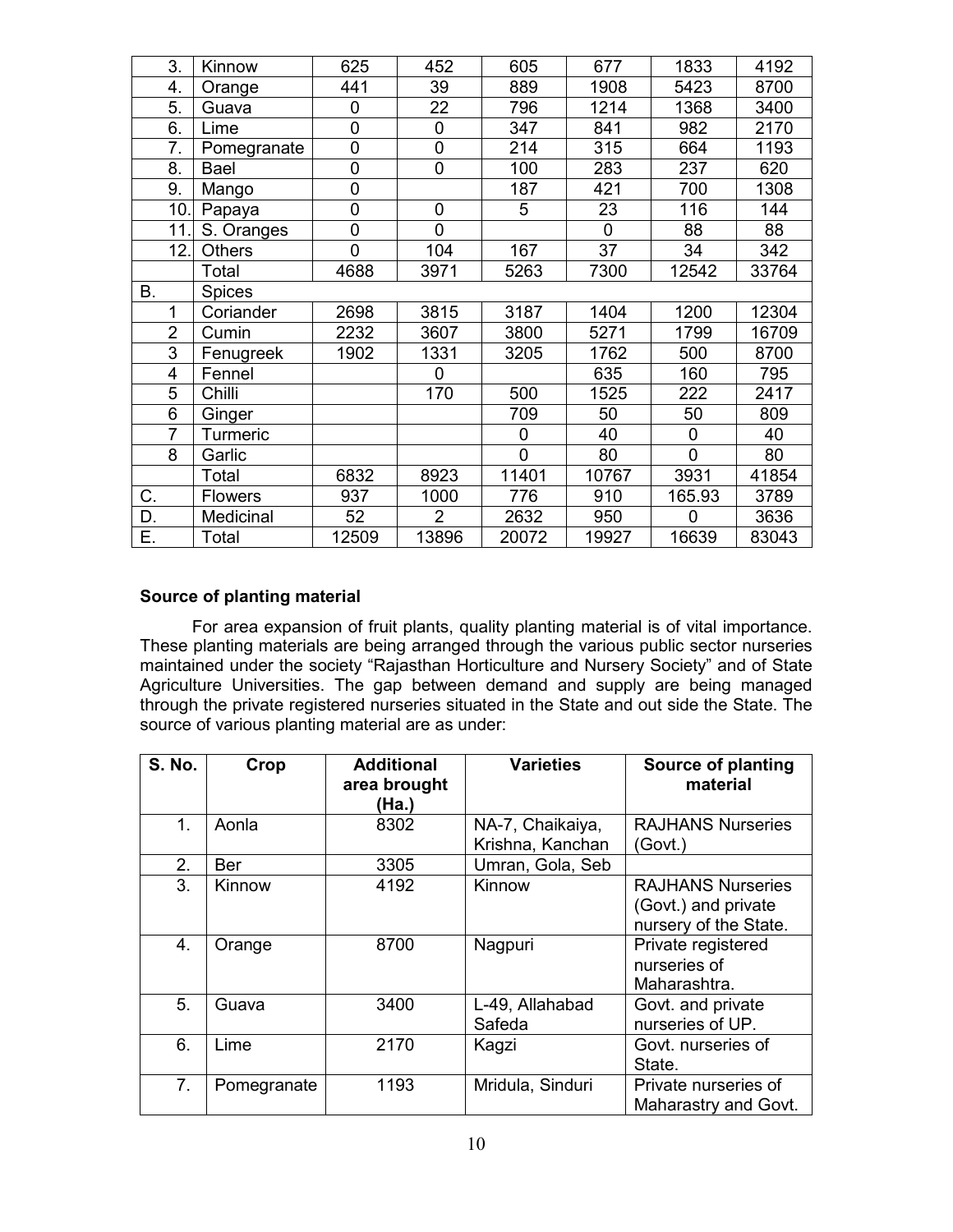|     |            |      |                              | Nurseries of the<br>State.                                   |
|-----|------------|------|------------------------------|--------------------------------------------------------------|
| 8.  | Bael       | 620  | NB-5, 10                     | Private nurseries of<br>UP.                                  |
| 9.  | Mango      | 1308 | Langra, Dashehri,<br>Sinduri | Govt. Nursery and<br>private nurseries of<br>UP and Gujarat. |
| 10. | Papaya     | 144  | Red lady                     | Private nurseries of<br>State and Govt.<br>Nurseries.        |
| 11. | S. Oranges | 88   | Mosambi                      | Private nurseries of<br>State.                               |

 The nurseries entrepreneurs and farmers have also been assisted to develop the model and small nursery for production of quality planting material of fruit plants. The following are the inclusion from 2005-10.

| <b>S. No.</b> | <b>Component</b>                              | Capacity                        | <b>Total</b><br>established |
|---------------|-----------------------------------------------|---------------------------------|-----------------------------|
| 1.            | <b>Nurseries</b>                              |                                 |                             |
| i.            | in<br>Model<br>public<br>nurseries<br>sector  | 2 lakh seeding each             | 31                          |
| ii            | Small nurseries in public sector              | 50000 seeding each              | 20                          |
| iii           | nurseries<br>Model<br>private<br>in<br>sector | 1.50<br>lakh<br>seeding<br>each | 17                          |
| iv            | Small<br>private<br>nurseries<br>in<br>sector | 50000 seeding each              | 53                          |

## Development of Post Harvest Management and Market Infrastructure in the State from 2005 to 2009-10:

Keeping in view the perishability of horticulture produce and losses after harvesting of the crops, the SHM has given emphasis on creation of PHM infrastructure. Several measures have been adopted to promote PHM activities. However, the production of horticulture produces in not so significant in the State and most of the crop, glut occurs in the market and farmers are not getting the remunerative prices, therefore the PHM infrastructure is required to establish in the State. The State Government has also announced the huge subsidy @ 50% of the cost of processing units upto Rs. 1.00 crore. The PHM and Market Infrastructure created in the state under NHM is as under:

| <b>S. No.</b> | <b>Facility / Unit</b>      | Capacity                 | <b>Numbers</b> |
|---------------|-----------------------------|--------------------------|----------------|
|               | <b>Cold Storages</b>        | 45000                    |                |
| 2             | Mobile/<br>primary          |                          |                |
|               | processing units            |                          |                |
| 3             | CA storage                  | 3500                     |                |
|               | <b>Rural Markets</b>        | At four locations        |                |
| 5             | Functional infrastructures  | At fifteen locations for | 15             |
|               | for collection and grading. | particular crops.        |                |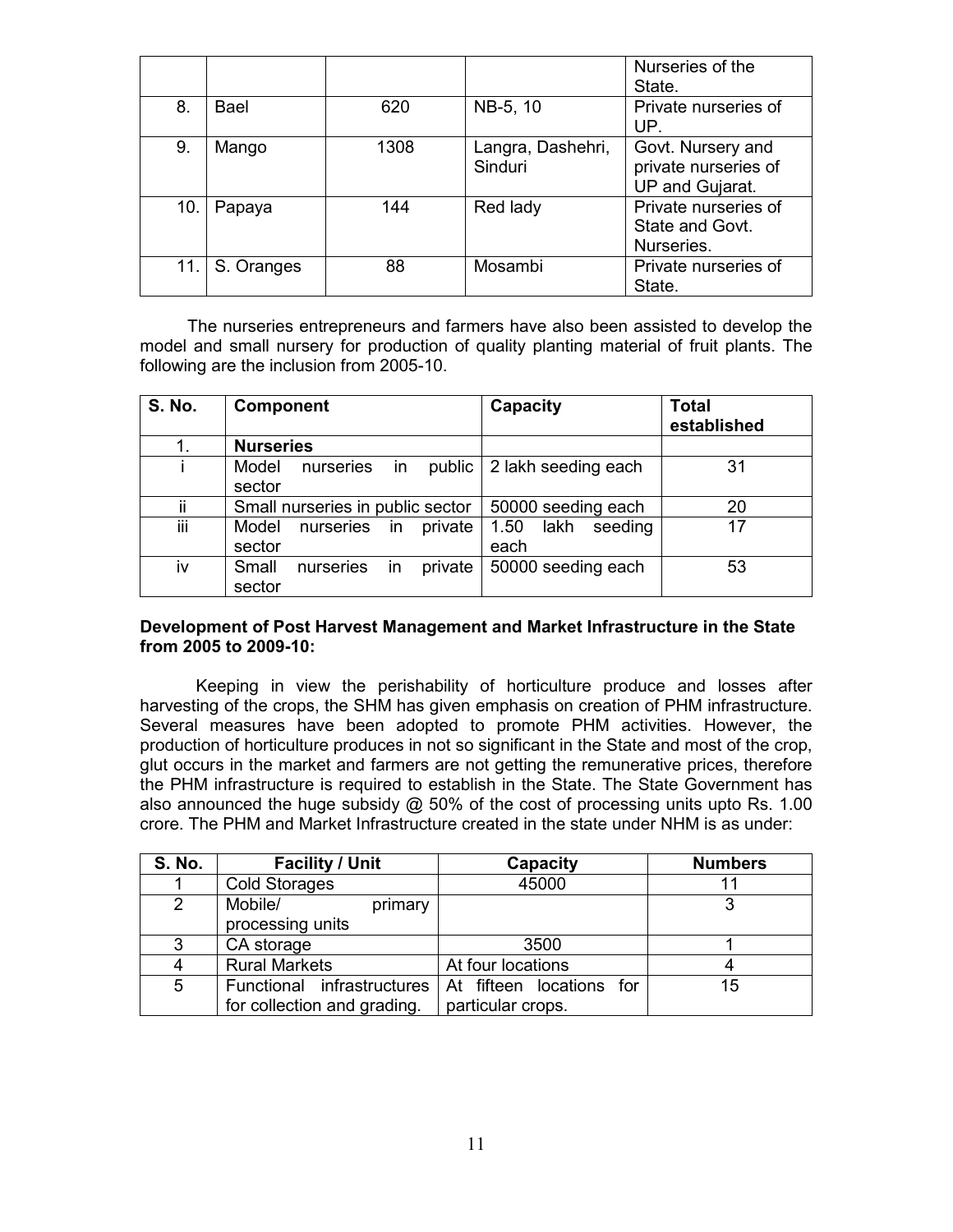Component wise beneficiaries covered under implementation of National Horticulture Mission programme in the State during 2009-10 are as under:

| Component                                         | <b>G.TOTAL</b> |                        |                |                |                |                |                |
|---------------------------------------------------|----------------|------------------------|----------------|----------------|----------------|----------------|----------------|
|                                                   |                | <b>Male</b>            |                |                | Women          |                | <b>Total</b>   |
|                                                   | <b>General</b> | $\overline{\text{sc}}$ | <b>ST</b>      | General        | <b>SC</b>      | <b>ST</b>      |                |
| <b>Planting Material</b>                          |                |                        |                |                |                |                |                |
| a) Public Sector Modal<br>nursery (4 ha.)         | $\overline{2}$ | 0                      | 0              | 0              | 0              | $\Omega$       | $\overline{2}$ |
| Small Nursery (1 ha.)                             | $\mathbf{1}$   | 0                      | 0              | 0              | 0              | 0              | $\mathbf{1}$   |
| b) Private Sector Modal<br>nursery (4 ha.)        | 1              | $\overline{0}$         | 0              | 1              | 0              | $\overline{0}$ | $\overline{2}$ |
| Small Nursery (1 ha.)                             | $\overline{2}$ | 1                      | 0              | 0              | 0              | 1              | 4              |
| 2. Establishment of new<br>gardens                | 0              | $\overline{0}$         | $\overline{0}$ | $\overline{0}$ | 0              | $\overline{0}$ | 0              |
| i. New Plantation                                 | 7602           | 701                    | 2693           | 832            | 116            | 288            | 12232          |
| ii. 1 <sup>st</sup> Year Maintenance              | 1458           | 127                    | 573            | 310            | 38             | 48             | 2554           |
| iii. 2 <sup>nd</sup> Year Maintenance             | 744            | 78                     | 177            | 293            | 38             | 60             | 1390           |
| (c) Loose Flower                                  | 225            | 27                     | 54             | 35             | 14             | 9              | 364            |
| <b>Spices</b>                                     | 2584           | 481                    | 380            | 487            | 97             | 53             | 4082           |
| <b>Aromatic Plants</b>                            | 0              | 0                      | 0              | 0              | 0              | 0              | 0              |
| Rejuvenation/replacement<br>of senile plantations | 196            | 8                      | 34             | 17             | 0              | $\overline{2}$ | 257            |
| <b>Creation of water</b><br>resources sources     | 272            | 14                     | 14             | 32             | 1              | 3              | 336            |
| <b>Green House</b>                                | 63             | 3                      | $\mathbf{1}$   | 21             | $\mathbf{1}$   | $\overline{2}$ | 91             |
| Mulching                                          | 0              | $\mathbf 0$            | 0              | 0              | 0              | $\overline{0}$ | 0              |
| Shade Net                                         | 3              | 1                      | 0              | $\overline{2}$ | 0              | 1              | $\overline{7}$ |
| <b>Plastic Tunnel</b>                             | 0              | $\overline{0}$         | 0              | $\overline{0}$ | 0              | 0              | 0              |
| <b>Promotion of IPM</b>                           | 3430           | 248                    | 361            | 271            | 15             | 8              | 4333           |
| Sanitary and Phytosanitary<br>(Public Sector)     | 0              | 0                      | 0              | 0              | 0              | 0              | 0              |
| Disease fore casting units                        | 0              | 0                      | 0              | 0              | 0              | 0              | 0              |
| Leaf /Tissue Analysis Lab                         | 0              | 0                      | 0              | 0              | 0              | $\Omega$       | 0              |
| Plant health clinics Private<br>Sector            | 1              | 0                      | 0              | 0              | 0              | $\Omega$       | $\mathbf{1}$   |
| <b>Organic Farming</b>                            | 0              | 0                      | 0              | 0              | 0              | 0              | 0              |
| Adoption of organic farming                       | 433            | 37                     | 50             | 22             | 1              | 1              | 544            |
| Vermin compost units                              | 156            | 8                      | 19             | 21             | $\overline{2}$ | $\mathbf{1}$   | 207            |
| Certification                                     | 0              | $\mathbf 0$            | $\mathbf 0$    | 0              | 0              | 0              | 0              |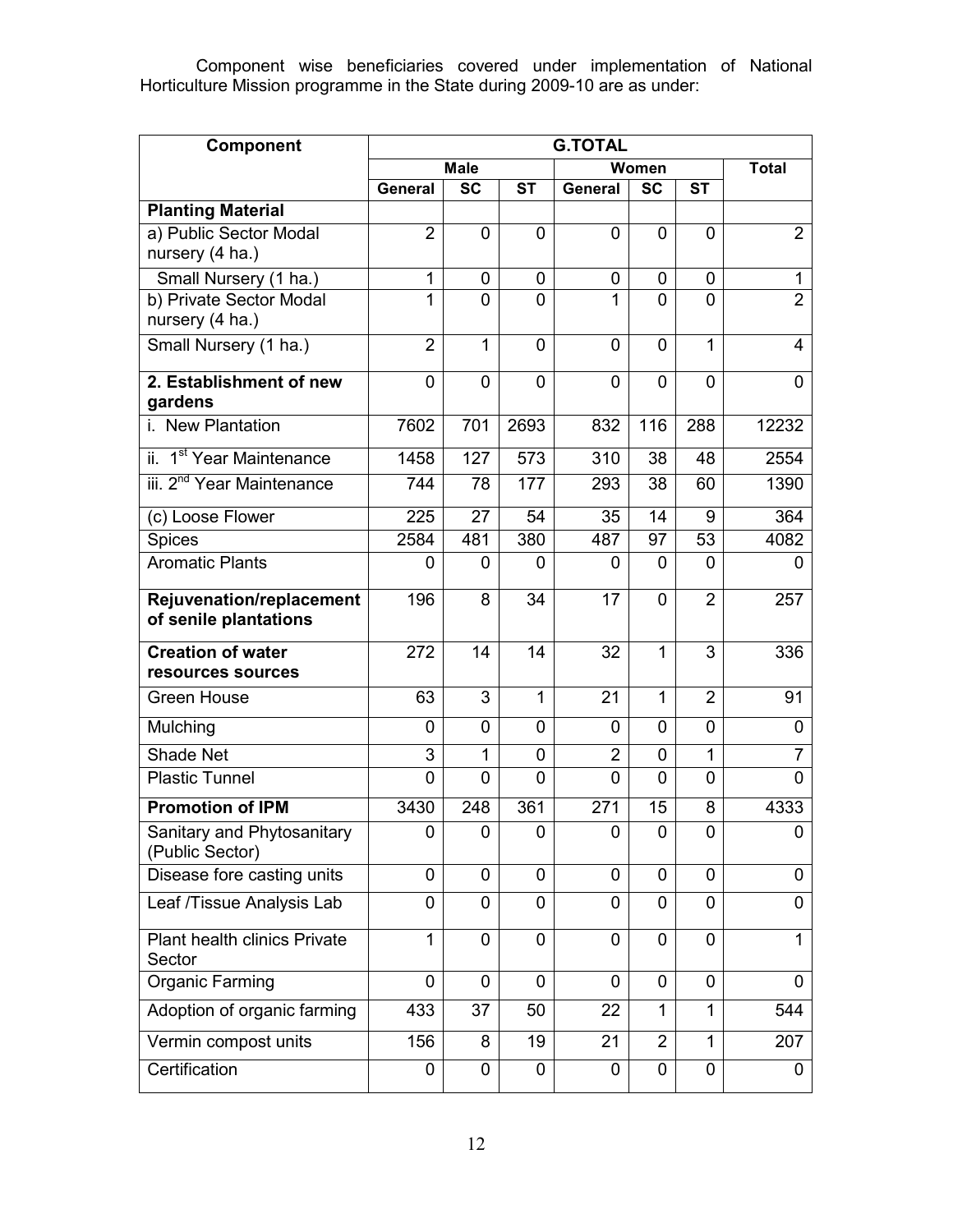| <b>Human Resource</b><br><b>Development</b> | 0     | $\Omega$    | $\Omega$    | $\Omega$    | 0        | 0              | O              |
|---------------------------------------------|-------|-------------|-------------|-------------|----------|----------------|----------------|
| <b>Training of Farmers</b>                  | 0     | 0           | 0           | $\Omega$    | 0        | $\Omega$       | 0              |
| (a) Within State                            | 2177  | 436         | 302         | 169         | 40       | 9              | 3133           |
| (b) Outside State                           | 893   | 169         | 254         | 0           | $\Omega$ | 0              | 1316           |
| Distribution of colonies with<br>hives      | 191   | 25          | 28          | 16          | 1        | $\overline{2}$ | 263            |
| 11. Technology<br>dissemination             | 0     | $\mathbf 0$ | $\mathbf 0$ | $\Omega$    | 0        | 0              | 0              |
| <b>B. POST HARVEST</b><br><b>MANAGEMENT</b> | 0     | $\mathbf 0$ | $\Omega$    | $\Omega$    | 0        | $\Omega$       | $\Omega$       |
| 1. Pack houses                              | 0     | $\mathbf 0$ | $\mathbf 0$ | $\mathbf 0$ | 0        | $\Omega$       | 0              |
| 2. Cold storage units                       | 4     | $\mathbf 0$ | 0           | 1           | 0        | 0              | 5              |
| 3. C.A. Storage                             | 1     | 0           | 0           | $\Omega$    | 0        | 0              | 1              |
| 4. Mobile Processing Unit                   | 1     | $\Omega$    | $\Omega$    | 1           | 0        | 0              | $\overline{2}$ |
| Distribution od drying<br>Spices sheets     | 0     | $\Omega$    | $\mathbf 0$ | $\Omega$    | 0        | 0              | $\Omega$       |
| Total                                       | 20440 | 2364        | 4940        | 2531        | 364      | 488            | 31127          |

#### Field Visits

 Joint Inspection Team visited the sites of beneficiaries under National Horticulture Mission programme in the districts of Jaipur, Sikar, Jhunjhunu, Bikaner, Sriganganagar and Hanumangarh districts. It is mentioned that the districts of Sikar, Bikaner and Hanumangarh are non-NHM districts wherein the programmes in Micro Irrigation were covered.

#### Visit to Jaipur District

 There are 13 tehsils and 13 Sub-divisions are named as Jaipur, Amber, Bassi, Chaksu, Chomu, Mojmabad, Jamwa Ramgarh, Phagi, Phulera, Kotputli, Sanganer, Shahpura, Virainagar.

 Panchayat Samitis are Amber, Bassi, Chaksu, Govindgarh, Dudu, Jamwa Ramgarh, Phagi, Sambhar, Jhotwara, Kotputli, Shahpura, Sanganer, Viratnagtar.

#### Status of Horticulture Crops in Jaipur

The area and production of horticultural crops in Jaipur district are as under:

| S.No. | Crop group     | Area in ha. | Prod. In MT |
|-------|----------------|-------------|-------------|
|       | <b>Fruits</b>  | 907         | 9928        |
|       | Vegetables     | 27832       | 69171       |
| 3     | <b>Spices</b>  | 5354        | 6735        |
|       | <b>Flowers</b> | 898         | 925         |
| 5     | Medicinal      | 67          | 36          |
|       | Total          | 35058       | 86795       |

# The Area and Production of Horticultural Crops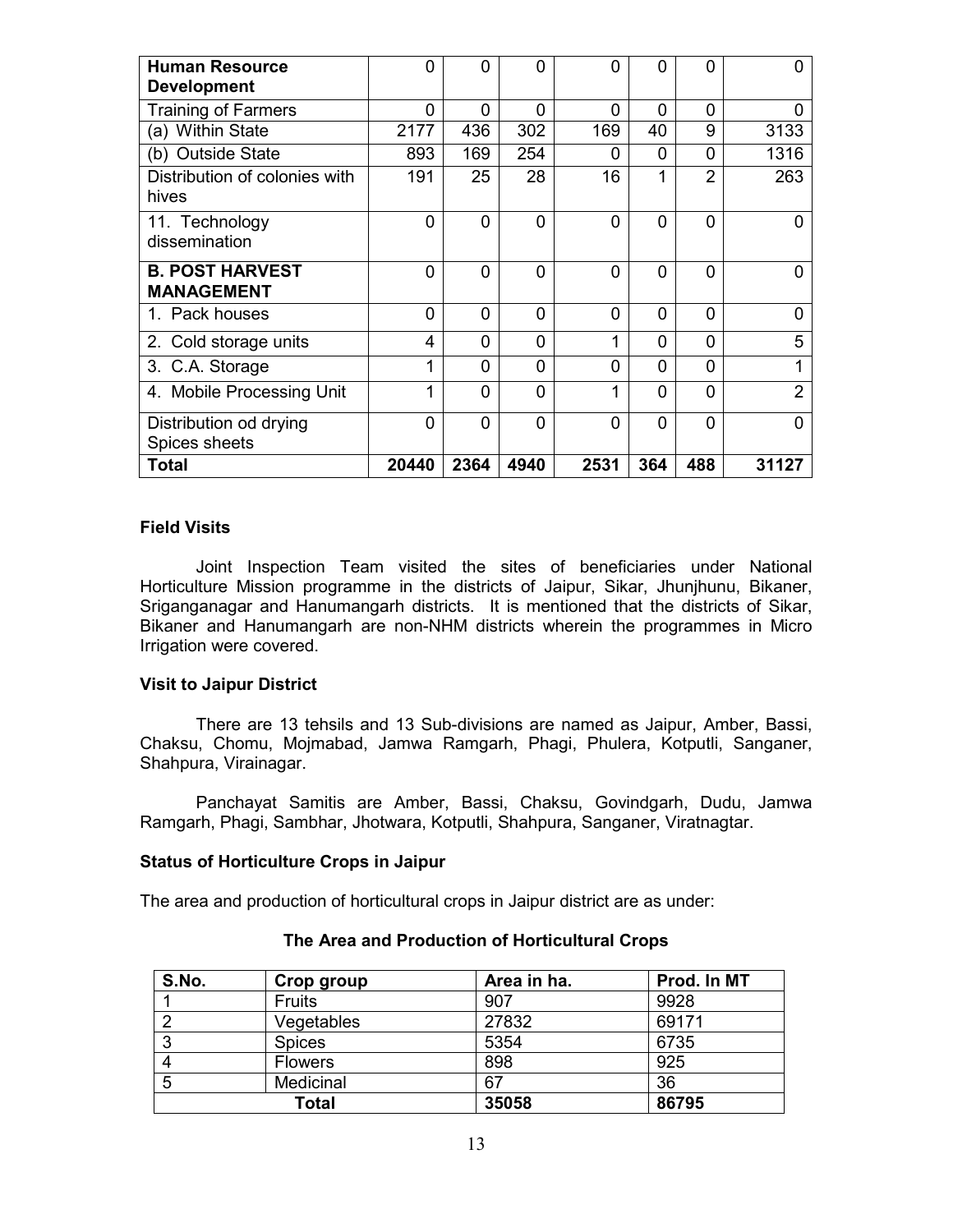|                | Fruit          | Mango, Aonla, Lime, Ber, Pomegranate, Papaya, Guava      |
|----------------|----------------|----------------------------------------------------------|
| $\overline{2}$ | Vegetables     | Tomato, Cauliflower, Onion, Cabbage, Cucurbits, Brinjal, |
|                |                | Chilli, Pea, Okra, Carrot, Spinach                       |
| 6              | <b>Spices</b>  | Chilli, Fenugreek, Cumin                                 |
| $\overline{4}$ | <b>Flowers</b> | Rose, Merigold                                           |
| 5              | Medicinal      | Aloe vera, Safed Musli, Aswagandha                       |

# Major Horticulture Crops of the district:

## NHM Intervention

# Physical and financial progress of National Horticulture Mission during 2010-11

| Progress of NHM during 2010-11                                             |      |              |                 |                  |        |  |
|----------------------------------------------------------------------------|------|--------------|-----------------|------------------|--------|--|
|                                                                            |      | Jaipur       |                 |                  |        |  |
| Component                                                                  |      |              | <b>Physical</b> | <b>Financial</b> |        |  |
|                                                                            |      | Tar          | Achi            | Tar              | Achi   |  |
| 1. Production of planting material                                         |      |              |                 |                  |        |  |
| i) Model / Large nursery (2 to 4 ha)                                       |      |              |                 |                  |        |  |
| <b>Private Sector</b>                                                      | No.  | 1            |                 | 12.50            |        |  |
| ii. Small Nursery (1 ha.)                                                  |      |              |                 |                  |        |  |
| (b) Private Sector                                                         | No.  | 1            |                 | 3.13             |        |  |
| 2. Establishment of new gardens<br>(Area expansion)                        |      |              |                 |                  |        |  |
| I. Fruits (High density)                                                   | Ha.  | 50           | 47.54           | 4.80             | 11.210 |  |
| (ii) Fruit Crops other than cost<br>intensive crops                        | Ha.  | 250          | 163.07          | 40.20            | 20.03  |  |
| Maintenance for orchards established<br>during previous Years.             |      |              |                 |                  |        |  |
| (i) First Year Maintenance                                                 |      | 63           | 49.3            | 2.84             | 3.79   |  |
| (ii) Second Year Maintenance                                               |      | 169.23       | 97              | 11.41            | 6.61   |  |
| II. MUSHROOMS (Private Sector):                                            |      |              |                 |                  |        |  |
| (i) Integrated mushroom unit for spawn,<br>compost production and training | Nos. | 1            |                 | 25.00            |        |  |
| (ii) Spawn making unit                                                     | Nos. | $\mathbf{1}$ |                 | 7.50             |        |  |
| (iii) Compost making unit                                                  | Nos. | 1            |                 | 10.00            |        |  |
| Total (II)                                                                 |      | 3            | $\Omega$        | 42.50            | 0.00   |  |
| III. Flowers                                                               |      |              |                 |                  |        |  |
| Loose Flowers<br>i. SF / MF                                                | Ha.  | 50           | 22              | 6.00             | 2.550  |  |
| <b>Loose Flowers</b><br>ii. Other Farmers                                  | Ha.  | 10           |                 | 0.79             |        |  |
| Total (III)                                                                |      | 60.00        | 22.00           | 6.79             | 2.55   |  |
| <b>IV. Spices</b>                                                          |      | 100          | 100             | 5.50             | 2.87   |  |
| 3. Creation of water resources                                             |      |              |                 |                  |        |  |
| (a) Community tanks                                                        | Nos. | 70           | 70              | 262.50           | 262.50 |  |
| (b) Water harvesting system for<br><b>individuals</b>                      | Nos. | 15           | 10              | 9.00             | 6.00   |  |
| 4. Protected cultivation                                                   |      |              |                 |                  |        |  |
| i. Green House Structure                                                   |      |              |                 |                  |        |  |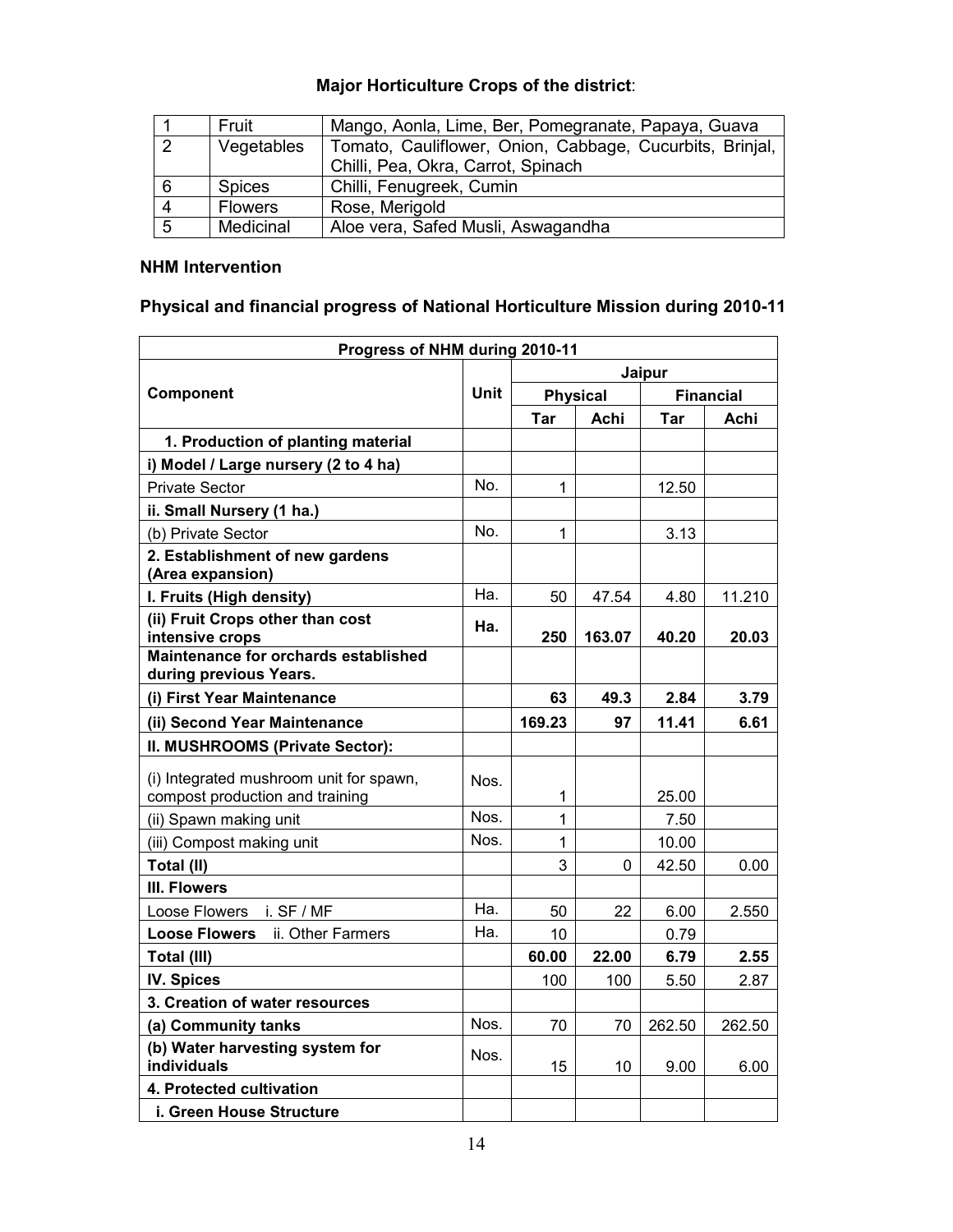| (i). Tubular Structure                                                                                                    | Sqm  | 10000        | 25000 | 46.75  | 106.900 |
|---------------------------------------------------------------------------------------------------------------------------|------|--------------|-------|--------|---------|
| ii. Anti Bird / Anti Hail Nets.                                                                                           | Sqm  | 20000        |       | 2.00   |         |
| iii. Cost Planting materail of high<br>value vegetables.                                                                  | Sqm  | 4000         |       | 2.10   |         |
| iv. Cost Planting materail of flowers fo<br>poly house.                                                                   | Sqm  | 4000         |       | 10.00  |         |
| v. Low tunnel                                                                                                             | Sqm  |              | 46000 |        | 5.060   |
| 5. Promotion of INM/IPM                                                                                                   |      |              |       |        |         |
| (i) Promotion of IPM/INM                                                                                                  | Ha.  | 250          | 250   | 2.50   | 2.310   |
| 6. Organic Farming                                                                                                        |      |              |       |        |         |
| Certification (old)/ Jevik Kheti /<br><b>Organic Farmers {Expenditure against</b><br>previous years phase-wise payments.} | Ha.  |              |       |        | 9.500   |
| (i) Vermi compost units<br>(a) Permanent                                                                                  | Nos. | 10           | 10    | 3.00   | 3.000   |
| (ii) HDPE<br>7. Horticulture Mechanization                                                                                | Nos. | 15           | 15    | 0.75   | 0.710   |
| (a) Power operated machines / tools<br>including Power saw and Plant Protection<br>equipments etc.                        | Nos. | 10           | 4     | 1.75   | 0.70    |
| (b) Power Machines (Upto 20 BHP) with<br>rotavator / equipment                                                            | Nos. | $\mathbf{2}$ |       | 1.20   |         |
| © Power Machines (20 BHP and above)<br>with rotavator / equipment.                                                        | Nos. | 5            | 7     | 7.50   | 10.50   |
| 8. Human Resources Development (RD)                                                                                       |      |              |       |        |         |
| (a) Training of Farmers                                                                                                   |      |              |       |        |         |
| (i) Within the<br>District.                                                                                               | Nos. | 50           | 50    | 0.20   | 0.150   |
| (ii) Within the State                                                                                                     | Nos. | 50           | 50    | 0.75   | 0.610   |
| (b) Exposure visit of farmers.                                                                                            |      |              |       |        |         |
| (i) Within the State                                                                                                      | Nos. | 50           | 50    | 0.45   | 0.450   |
| (ii) Outside the State                                                                                                    | Nos. | 50           | 50    | 1.50   | 1.170   |
| © Training / Study tour of technical<br>staff / field functionaries officials/Officers                                    |      |              |       |        |         |
| (i) Within the State                                                                                                      | Nos. | 10           | 7     | 0.02   |         |
| <b>C. INTEGRATED POST HARVEST</b><br><b>MANAGEMENT</b>                                                                    |      |              |       |        |         |
| 1. Pack house / on farm collection & storage<br>unit                                                                      | Nos. | 10           |       | 15.00  |         |
| 2. Pre-cooling unit.                                                                                                      | Nos. | 3            |       | 18.00  |         |
| 3. Cold storage units (Construction /<br>expansion / Modernizaton)                                                        | Nos. | 1            |       | 120.00 |         |
| 4. Primary / Mobile / Minimal Processing<br>Unit                                                                          | Nos. | 1            |       | 9.60   |         |
| 8. Low cost onion storage structure (25MT)                                                                                | Nos. | 10           | 24    | 5.00   | 12.000  |
| <b>F. MISSION MANAGEMENT</b>                                                                                              |      |              |       |        |         |
| I. State Level                                                                                                            |      |              |       |        |         |
| i. State & Districts Mission Offices                                                                                      |      |              |       | 32.46  | 14.01   |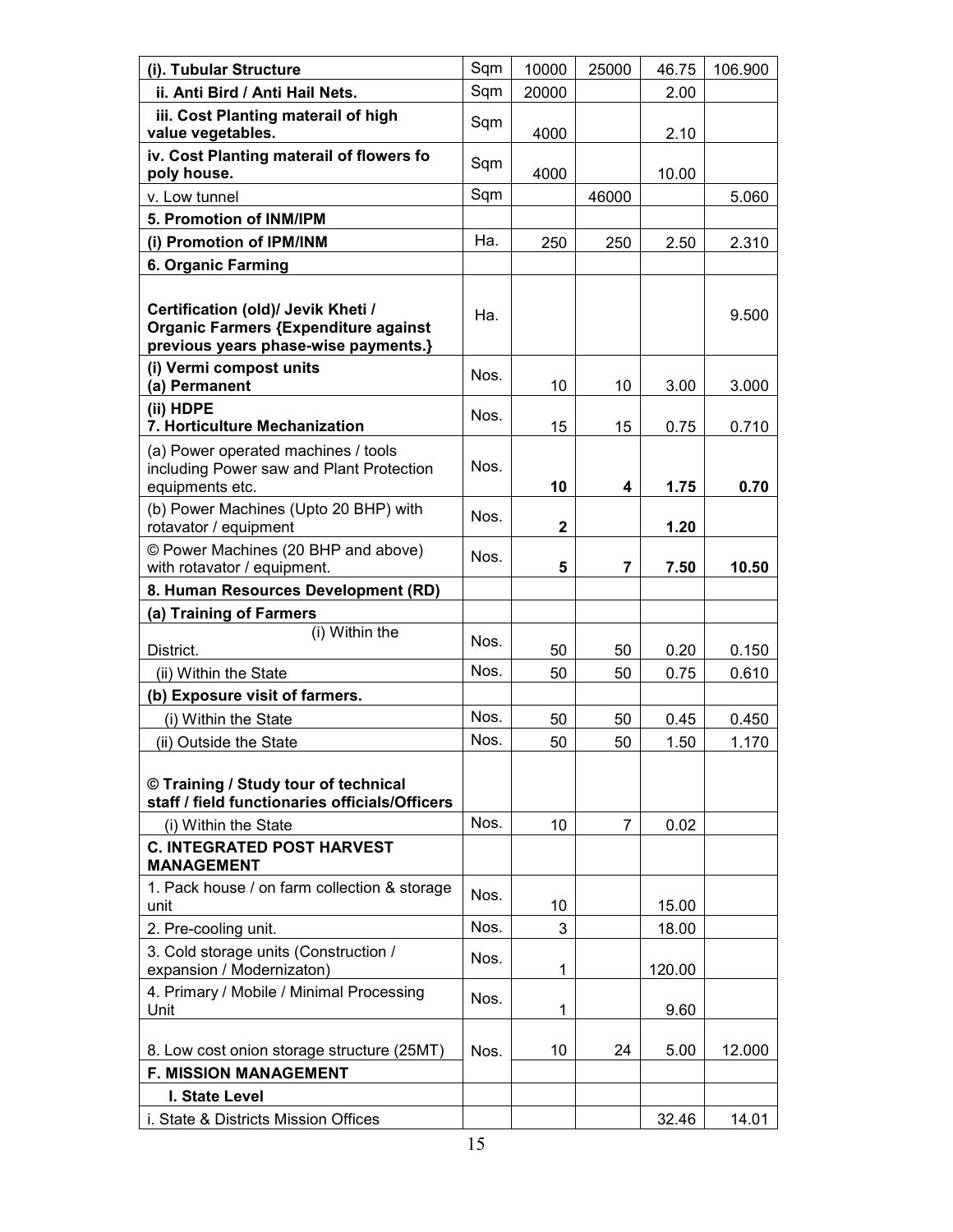| ii. State Level Seminar |  | 3.00   |        |
|-------------------------|--|--------|--------|
| <b>Grand Total</b>      |  | 684.69 | 482.63 |

In Jaipur district, JIT covered the programmes like High Density Plantation, Protected Cultivation, Micro Irrigation programmes, Floriculture etc. on  $5<sup>th</sup>$  &  $6<sup>th</sup>$  January, 2011. The details are as under:- ..

| ${\bf S}$<br>$\mathbf N$ | Name of the<br><b>Beneficiary</b>                 | <b>Address</b>         | Crop                                               | Year<br>of<br><b>Plant</b><br>ation | Area<br>in<br>Hect. | Nos.<br>plant<br>ed | Nos.<br>survi<br>ved<br>as on<br>date<br>of<br>inspe<br>ction | %age<br>of<br>survi<br>val | <b>Observations</b>                                                                                                                                                                                                                                                     |
|--------------------------|---------------------------------------------------|------------------------|----------------------------------------------------|-------------------------------------|---------------------|---------------------|---------------------------------------------------------------|----------------------------|-------------------------------------------------------------------------------------------------------------------------------------------------------------------------------------------------------------------------------------------------------------------------|
| $\mathbf{1}$             | <b>Shri Balu</b><br>Ram and<br>Ratan lal<br>Meena | Vill.<br>Ratan<br>pura | Mini<br><b>Sprinkl</b><br>ers-<br>Peas             | 2009-<br>10                         | 1 <sub>ha</sub>     |                     |                                                               |                            | <b>Subsidy of Rs</b><br>58300 paid by<br>cheques,<br><b>Suppler is Jan</b><br>Irrigation,<br>status of crop<br>is good.                                                                                                                                                 |
| $\mathbf{2}$             | <b>Shri Balu</b><br>Ram and<br>Ratan lal<br>Meena | Vill.<br>Ratan<br>pura | Drip-<br><b>Tomoto</b><br>and<br><b>Chili</b>      | 2009-<br>10                         | 1.59<br>ha          |                     |                                                               |                            | Subsidy of Rs.<br>1,53,255 paid<br>cheques.<br>by<br><b>Suppler is Jan</b><br>Irrigation,<br>status of crop<br>is good.                                                                                                                                                 |
| $\overline{\mathbf{3}}$  | <b>Shri Balu</b><br>Ram and<br>Ratan lal<br>Meena | Vill.<br>Ratan<br>pura | <b>High</b><br>density<br>plantati<br>on-<br>Guava | 2010-<br>11                         | 2 <sub>ha</sub>     |                     |                                                               |                            | Procured<br>plants of lalit<br>variety from<br>Rajasthan<br>Horticulture<br>and Nurseries<br>Society.<br><b>Inputs</b><br>and<br>pesticides<br>were<br>provided<br>subsidy of Rs.<br>1.60 lakh was<br>given,<br>leaf<br>margin<br>disease due to<br>cold<br>conditions. |
| $\overline{\mathbf{4}}$  | Shri Ram<br>Kumar<br>Meena                        | Vill.<br>Ratan<br>pura | <b>High</b><br>density<br>plantati<br>on-<br>Guava | 2010-<br>11                         | 3 <sub>ha</sub>     |                     |                                                               |                            | Subsidy of Rs.<br>13440<br>disbursed<br>leaf<br>margin<br>disease due to<br>cold<br>conditions.                                                                                                                                                                         |
| 5                        | <b>Shri Ram</b>                                   | Vill.                  | Mini                                               | 2009-                               | 1 ha                |                     |                                                               |                            | Subsidy of Rs.                                                                                                                                                                                                                                                          |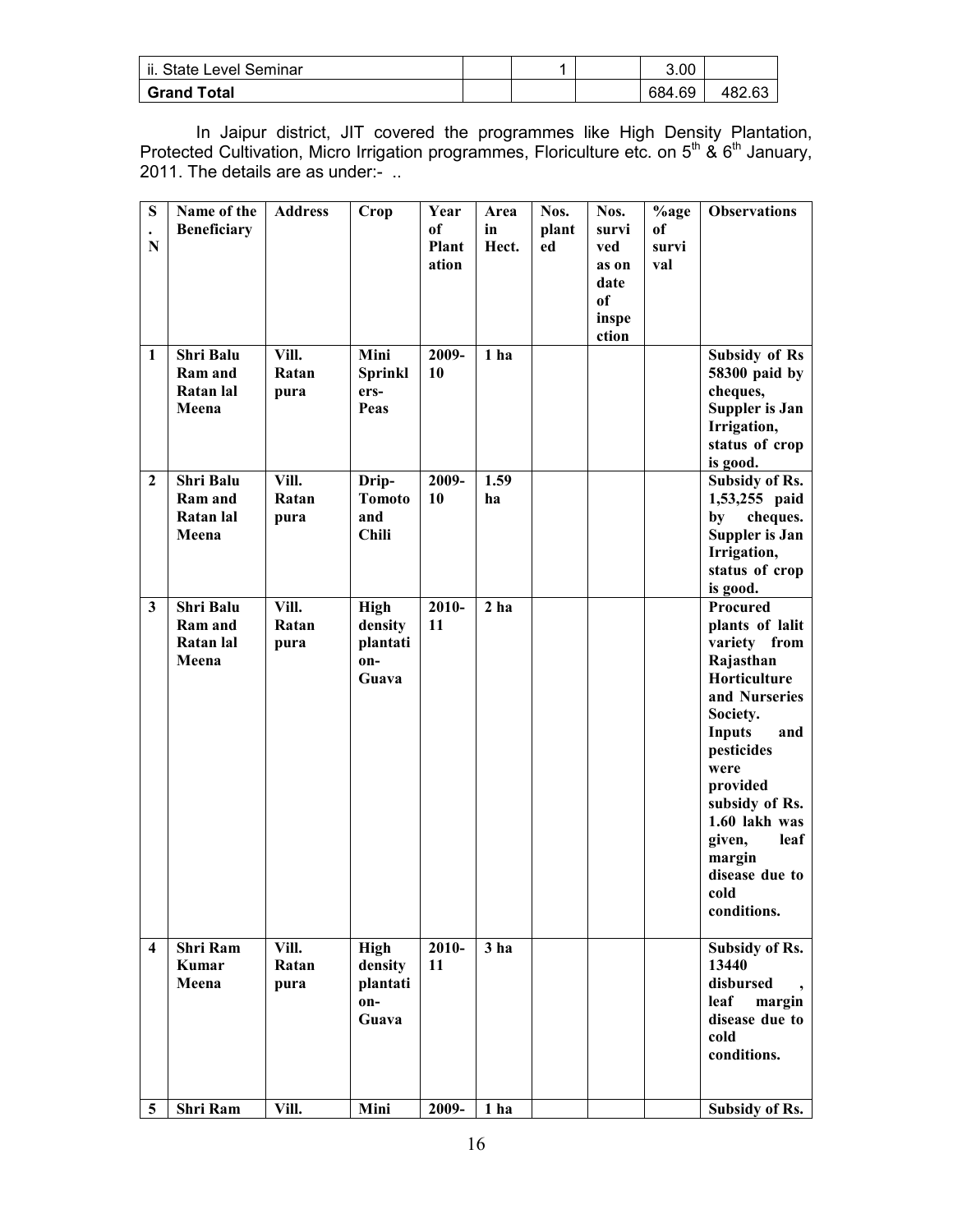|              | Kumar<br>Meena      | Ratan<br>pura                | <b>Sprinkl</b><br>ers- | 10    |                 |              |              | 7800 paid by<br>cheques.                     |
|--------------|---------------------|------------------------------|------------------------|-------|-----------------|--------------|--------------|----------------------------------------------|
|              |                     |                              | Peas                   |       |                 |              |              | <b>Suppler is Jan</b><br>Irrigation,         |
|              |                     |                              |                        |       |                 |              |              | status of crop                               |
|              |                     |                              |                        |       |                 |              |              | is good.                                     |
| 6            | Shri                | Vill. Pilia                  | Green                  | 2009- | 1000            |              |              | Subsidy of Rs.                               |
|              | Samodhara           |                              | House,                 | 10,   | sq              |              |              | 4.62 lakh paid                               |
|              | Singh               |                              | Drip,<br>Cucum         |       | meter           |              |              | by<br>cheque.<br><b>Suppler</b><br>is        |
|              |                     |                              | ber and                |       |                 |              |              | <b>Neelsan</b><br>Hi-                        |
|              |                     |                              | <b>Chili</b>           |       |                 |              |              | tech<br>Agro                                 |
|              |                     |                              |                        |       |                 |              |              | <b>Industries</b>                            |
| 7            | Shri                | Vill. Pilia                  | Drip-                  | 2008- | 5 <sub>ha</sub> |              |              | Subsidy of Rs.                               |
|              | Samodhara           |                              | <b>Tomato</b><br>and   | 09    |                 |              |              | 4.90 lakh paid                               |
|              | Singh               |                              | <b>Chili</b>           |       |                 |              |              | by<br>cheque.<br><b>Suppler</b><br><i>is</i> |
|              |                     |                              |                        |       |                 |              |              | <b>Neta</b><br>Farm                          |
|              |                     |                              |                        |       |                 |              |              | Irrigation.                                  |
| 8            | Shri Kishan         | Vill.                        | Drip-                  | 2010- | 1 <sub>ha</sub> |              |              | Subsidy of Rs.                               |
|              | Meena               | Khazoria                     | <b>Tomato</b>          | 11    |                 |              |              | 1,12,136 paid                                |
|              |                     | Tiwaryan                     | and<br><b>Chili</b>    |       |                 |              |              | by<br>cheques.<br><b>Suppler is Jan</b>      |
|              |                     |                              |                        |       |                 |              |              | Irrigation,                                  |
|              |                     |                              |                        |       |                 |              |              | status of crop                               |
|              |                     |                              |                        |       |                 |              |              | is good.                                     |
| 9            | Shri Bhuri          | Vill.                        | Low                    | 2010- | 15000           |              |              | Subsidy yet to                               |
|              | <b>Lal Meena</b>    | <b>Khazoria</b>              | Tunnel-                | 11    | Sq.             |              |              | be paid, well                                |
|              |                     | Tiwaryan                     | <b>Chili</b>           |       | Mete<br>r       |              |              | maintained.                                  |
|              |                     |                              |                        |       |                 |              |              |                                              |
| 1            | Shri                | Vill.                        | <b>Normal</b>          | 2009- |                 | <b>Flow</b>  | 8000         | <b>Roses</b>                                 |
| $\mathbf{0}$ | Sanjeev             | <b>Kuker</b>                 | Green                  | 10    |                 | ers-         | Plant        | procured                                     |
|              | Saini               | Khera                        | House,                 |       |                 | Duch         | $\mathbf{s}$ | from                                         |
|              |                     |                              | <b>Drip</b>            |       |                 | <b>Roses</b> |              | <b>Bangaloru</b>                             |
|              |                     |                              |                        |       |                 |              |              | under RKVY,                                  |
|              |                     |                              |                        |       |                 |              |              | Subsidy of Rs.                               |
|              |                     |                              |                        |       |                 |              |              | 4.87<br>lakh<br>disbursed,                   |
|              |                     |                              |                        |       |                 |              |              | Third cutting                                |
|              |                     |                              |                        |       |                 |              |              | of<br>Roses,                                 |
|              |                     |                              |                        |       |                 |              |              | Local                                        |
|              |                     |                              |                        |       |                 |              |              | <b>Marketing</b>                             |
|              |                     |                              |                        |       |                 |              |              | earned<br>and<br>Rs. 50, 000 in              |
|              |                     |                              |                        |       |                 |              |              | the<br>last<br>3                             |
|              |                     |                              |                        |       |                 |              |              | N <sub>0</sub><br>months.                    |
|              |                     |                              |                        |       |                 |              |              | anty                                         |
|              |                     |                              |                        |       |                 |              |              | chamber,<br>$\bf{no}$                        |
|              |                     |                              |                        |       |                 |              |              | insect<br>proof<br><b>Spider</b><br>net,     |
|              |                     |                              |                        |       |                 |              |              | mite<br>and                                  |
|              |                     |                              |                        |       |                 |              |              | white fly                                    |
|              |                     |                              |                        |       |                 |              |              | <b>Sheets</b><br>for                         |
|              |                     |                              |                        |       |                 |              |              | thrips                                       |
| 1            |                     |                              |                        | 2009- |                 |              | 6000         | recommended                                  |
| 1            | Shri Ajeet<br>Singh | <b>Vill</b><br><b>Daulat</b> | Green<br>House,        | 10    | 1000<br>Sq.     | Flow<br>ers- |              | NT Chamber<br>missing, Gap                   |
|              |                     | pura                         | Drip                   |       | Mete            | Gerb         |              | filling on 400<br>flowers                    |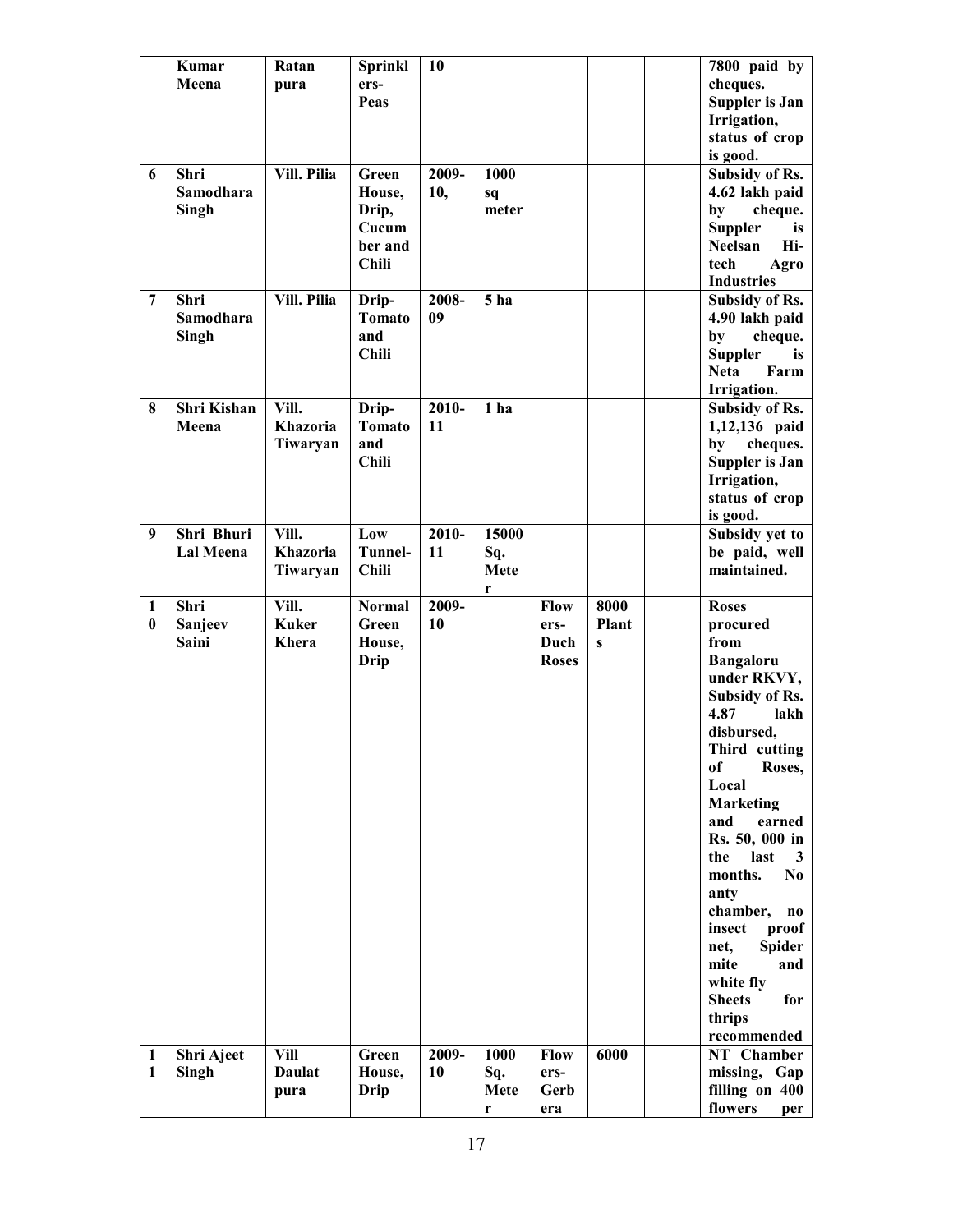| 6500<br><b>Plant</b><br>s |                              |
|---------------------------|------------------------------|
|                           | selling<br>week              |
|                           | at the rate of               |
|                           | Rs.<br>$\overline{2}$<br>per |
|                           | flowers.                     |
|                           | <b>Borer</b>                 |
|                           | caterpillar                  |
|                           | disease                      |

#### Center of Excellence, Jaipur

JIT visited Center of Excellence at Government farm, Bassi Jaipur. Under National Horticulture Mission programme, 3 poly houses and 4 shade nets have been established. The Centre is famous for cut flowers demonstrations like Gerbera, Dutch Roses and Gladiolus. The Center was established in 2009-10 and 7000 sq. meter of area has been covered with the cost of Rs. 70 lakhs which has been disbursed as subsidy. The Centre is equipped with drip system. In poly houses and shade nets, apart from flowers capsicum, cucumber and tomato were also taken up. The problems like mite, caterpillar, borer were observed.

 The plantation is strawberry has also been taken up in 1 ha with 21500 plants under Rashtriya Krishi Vikas Yojna programme on experimental basis. The plants were procured from TERRI, Delhi and were in fruiting stage.

#### General Observations

- 1. Farmers are adopting intercropping practices in fruit orchards & promoting vegetable cultivation as intercrop that is appreciable.
- 2. The adoption of part circle mini sprinklers is need of the day to avoid losses of water on roads & paths. Farmers of Jaipur district are adopting part circle mini sprinklers that are good practice to promote the concept of high water productivity.
- 3. Almost all farmers are adopting raised bed cultivation in the district that is appreciable.
- 4. Use of plastic mulch in vegetables is being promoted in the district. A clear cut effect of mulching was observed in the fields.
- 5. Low tunnels concept has also been promoted in the district. Training may be provided to promote this technology for large scale adoption.
- 6. Cultivation under shade net house is gaining ground in the district. However it is recommended to identify more crops other than capsicum, tomato cucumber and flowers which can give better price in off season.
- 7. Disease and pest problems are common in capsicum. It is recommended to aware the farmers by way of training & providing package of practice regarding preventive measures. PI, PFDC pointed out that there must be provision of honorarium to the scientists of entomology and pathology in PFDC trainings so that experienced resource persons can be invited.
- 8. In poly houses the use of white shade net house should be replaced by 20 mesh UV stabilized insect proof net to prevent the infestation of vector (insect).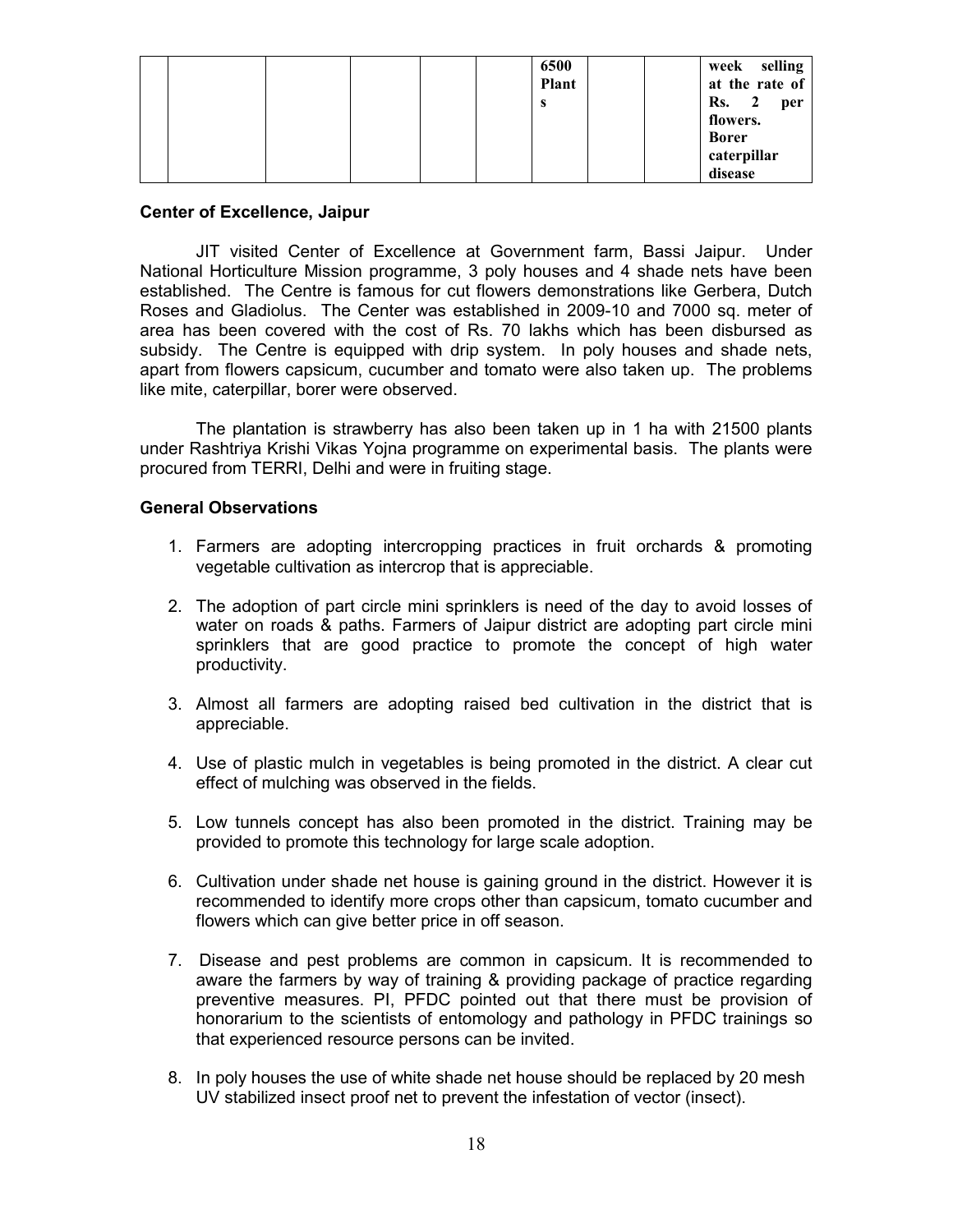- 9. Properly designed anti chamber should be provided at the entry of poly house/ shade net house.
- 10. The state government is providing subsidy for drip irrigation in five hectare area where as the limit of subsidy for poly tunnel is 1000 sqm. Some of the farmers requested to increase the limit which seems to be genuine looking to there efforts.
- 11. Proper attention should be given on height of raised beds it should 30 to 45 cm.

## Visit to Sikar District

On way to Sriganganagar district JIT visited Sikar district on  $6<sup>th</sup>$  January, 2011 which is non - NHM district and covered organic amla extraction unit.

 The amla extraction unit was located in Sargod village of district and was owned by for partners viz Shri Puran Mal, Vinod Kumar Abhishek and Mrs. Nirmala Devi. The unit was established in 2008-09 and an area of 20 ha with 8500 plants. The unit has been covered from drip under MIS programme. The processing unit has been established under State plan with Rs. 5 lakh as subsidy. The beneficiaries informed that the amla juice and candy are marketed in Jaipur and Delhi and income of Rs. 17 to 20 lakh is generated per annum.

 The beneficiary informed that there is an acute shortage of labour and being the products organic, they are not getting a price accordingly. It was observed that the amla fruit was frostriden and the unit was poorly maintained. The unhygienic conditions were prevailing in unit. A separate chamber for final product was recommended and intercropping suggested.

 JIT also visited a site of Mrs Leela Nehra having pomegranate plantation in 3.82 ha. A drip under Micro Irrigation Scheme was provided in 2009-10. 1500 plants of pomegranate of Sinduri was procured from Malegaon, Maharashtra under RKVY and has less mortality. The site required weeding and pruning. Dithane M45 was recommended as rote routs were seen.

#### General Observations

- 1. The activities under MIS have been carried out in right way. Use of sprinklers is very common and drip irrigation is also popular among the farmers.
- 2. There is no marketing problem with regards to aonla processed products. There is potential to establish more processing units in the district.
- 3. Intercropping in fruit orchards is being adopted.
- 4. Farmers are well aware about operation and maintenance of drip irrigation system.
- 5. More emphasis should be given on cleanliness and maintaining hygienic conditions in processing units. The products should be kept at least on raised platform.
- 6. The team engaged in area extension programme should visit the orchards periodically and suggest preventive/protection measures so that confidence level of farmers can be increased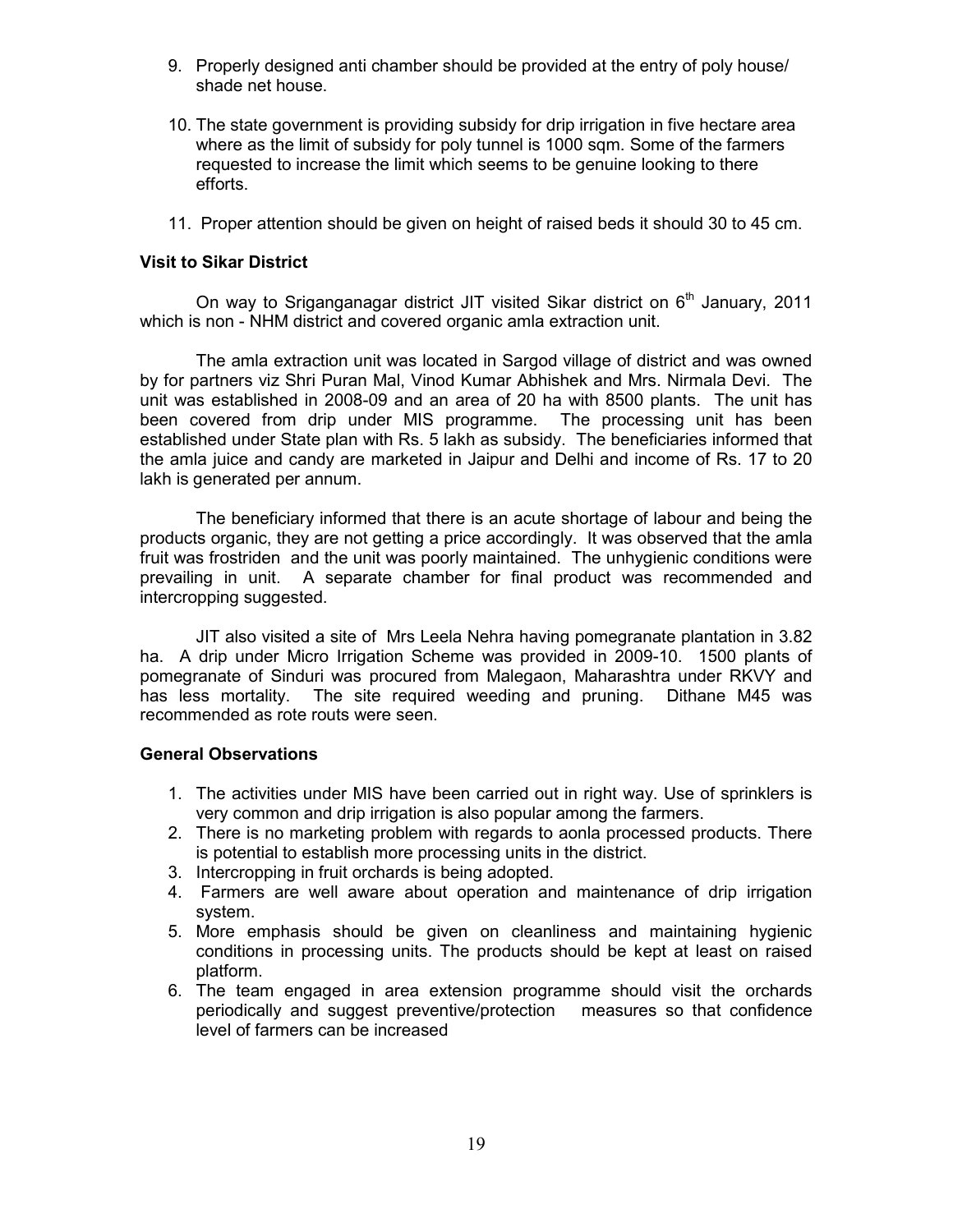#### Visit to Jhunjhunu District

On a short visit to Jhunjhunu district on  $6<sup>th</sup>$  January, 2011, a small nursery and area expansion programmes were covered.

 JIT visited Morarka Organic foods Private Limited, Jhunjhunu, an Organic Certification Agency operating ROCA, Jaipur. This agency is running organic farming training centre for beneficiaries in the district and take organic farming under NHM in farmer's field since 2009-10. It has been reported that 833 farmers have been benefited so far. The Rabi and Kharif crops are covered under Organic Farming including cereals, pulses, beans, spices, condiments, dehydrated powders, oil etc.

 A visit was paid to small nursery in private sector in Navalgarh, owned by Shri Kirpal Singh which was established in 2008-09 under NHM. Subsidy of Rs. 1.5 lakh was disbursed. The nursery has the plants like Belpatra, pomegranate, Ber, Kazgi lime, Jamun, Sapota, Guava etc. The nursery has produced 80,000 plants and out of which 35,000 has been sold out. Nursery is equipped with tube well , drip and green house. The nursery was not able to sell the plants in bulk because farmers are procuring plants from the Government nurseries.

 JIT visited area expansion of pomegranate of Shri Ashok Sain in village Kari and has covered 1.2 ha of area with 220 plants of pomegranate and 180 plants of Belpatra the survival rate is 90%. The beneficiary has tube well, drip and sprinkler under MIS programme. Subsidy of Rs. 22500 was disbursed. The pomegranate plantation was infected with termite and belpatra with borer insect & pest and was poorly maintained. Intercropping of rapeseed, mustered was recommended.

#### General Observations

- 1 The works of area expansion, organic farming, establishment of nurseries and micro irrigation, etc. are being implemented satisfactorily in the district.
- 2 Farmers are well aware about organic farming, protected cultivation and micro irrigation.
- 3. There should be proper guidelines for the sale of plants through nurseries established under NHM and some targets must be given to each owner to raise plants for the sale under subsidy scheme. These nurseries must have sufficient number of mother plants for propagation.
- 4. Intercropping in fruit orchards is a good practice but sowing by broad casting method for intercrop must be avoided to restrict the competition for nutrient up take between orchard crops and intercrop.
- 5. Farmers should be made aware about timely training and pruning of fruit plants and plant protection measures.
- 6. Imparting training for pest management to farmers is necessary.

#### Visit to Bikaner District

JIT visited Bikaner District on  $7<sup>th</sup>$  January, 2011 which is a non-NHM district. A beneficiary under MIS scheme was covered and the activities of the Precision Farming Development Centre (PFDC) were visited.

 A visit was paid to the site of Shri Pal Bishnoi, covered under MIS programme in 2010-11. An area of 2.86 ha. was bed – raised for cucurbits and was covered for low tunnel and mulching under RKVY programme. Work was in progress and the subsidy of Rs. 3.10 lakh was yet to be released.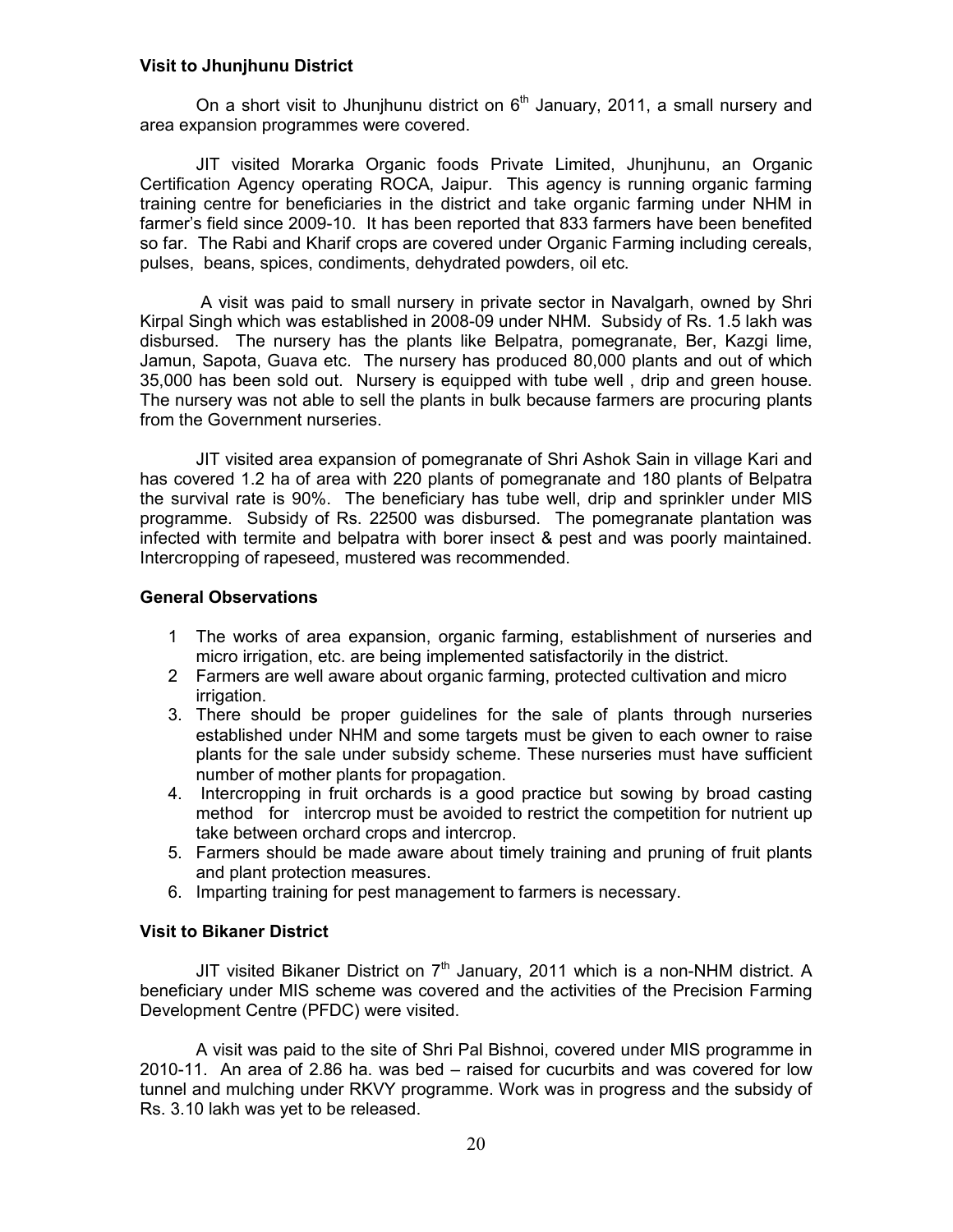# Precision Farming Development Centre, Bikaner

 The Precision Farming Development Centre (PFDC), Bikaner has been involved to development regionally differentiated technologies for Precision Farming for its validation and dissemination and make available all needed information to farmers so that they are in a position to apply necessary inputs. PFDC, Bikaner is provided financial assistance from NHM on project basis through National Committee on Plasticulture Application in Horticulture (NCPAH).

The research achievement of PFDC Bikaner is:-

a. Hydraulic evaluation of drip system in sandy soil:- The information generated is being used in the western part of state for deciding dripper spacing in vegetable/field crops.

| <b>Objective</b>                      | Crop and<br>variety                      | <b>Yield increase</b><br>$(\%)$ | WUE (q/ha-<br>mm) | <b>BC Ratio on</b><br>gross income<br>basis |
|---------------------------------------|------------------------------------------|---------------------------------|-------------------|---------------------------------------------|
| Comparative                           | Ber-Gola                                 | 46.17                           | 0.35              | 6.10                                        |
| performance<br>and evaluation<br>over | Pomegranate<br>Jalore<br><b>Seedless</b> | 34.44                           | 0.05              | 1.87                                        |
| conventional<br>(control)             | Brinjal-<br>Pusa<br>Kranti               | 46.96                           | 0.32              | 3.48                                        |
|                                       | Cabbage-Pusa<br>Drum Head                | 80.42                           | 0.68              | 1.55                                        |
|                                       | Tomato<br>Avinash                        | 99.54                           | 0.61              | 4.27                                        |
|                                       | $-$ RF-<br>Fennel<br>125                 | 52.08                           | 0.06              | 2.22                                        |

# b. Area of application: Drip irrigation and plastic mulching:-

# Average yield obtained during experimentations under drip & mulch

- 1 Ber: 101.30 kg/plant
- 2 Pomegranate :  $41.45$  q/ha<br>3 Cabbage : 191.56 g/ha
- 3 Cabbage : 191.56 q/ha

# Average yield obtained during experimentations under drip & mulch

- 1 Brinjal : 666.08 q/ha<br>2 Tomato : 570.70 g/ha
- 2 Tomato : 570.70 q/ha
- 3 Fennel : 20.12 q/ha

#### Technology developed by the PFDC, Bikaner

1. The Centre gave the concept of Kund Bagavani Yojana which was adopted in district Churu under DPIP.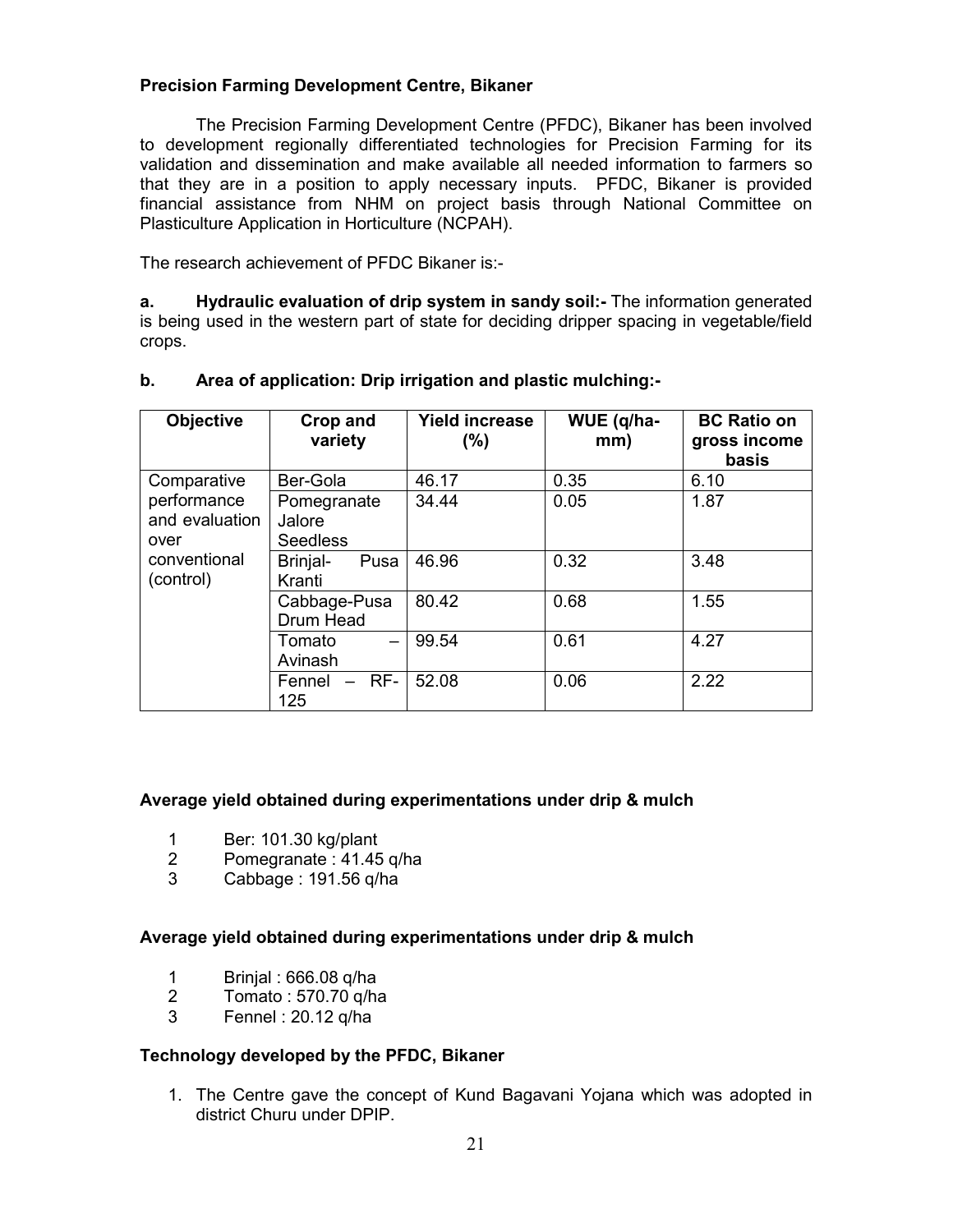- 2. The Centre developed technique for providing water below soil surface through drip so as to avoid evaporation losses.
- 3. The drip loop system (ring method) promoted by the Centre for uniform distribution of water through drip irrigation system is being adopted by many adopted the farmers.

Physical and Financial progress under Micro – Irrigation in the State is given as under:-

| Year    |               | Physical (Ha.)      | Financial (Rs. in lakh) |                    |  |
|---------|---------------|---------------------|-------------------------|--------------------|--|
|         | <b>Target</b> | <b>Area Covered</b> | <b>Release</b>          | <b>Expenditure</b> |  |
| 2005-06 | 13032         |                     | 1048.02                 |                    |  |
| 2006-07 | 39751         | 67721               | 2833.34                 | 2687.46            |  |
| 2007-08 | 44707         | 73735               | 2341.14                 | 2908.00            |  |
| 2008-09 | 40231         | 77729               | 2382.31                 | 3009.15            |  |
| 2009-10 | 85211         | 95556               | 5693.15                 | 5693.15            |  |
| 2010-11 | 148000        | 147613              | 12000                   | 11999.36           |  |

# Physical and Financial progress under Micro – Irrigation in Rajasthan

## General Observations

1. The team visited a farmer's field to check the implementation of micro irrigation programme and found that the installation measures were thoroughly followed. Good liaison between farmer and PFDC Bikaner was also noticed.

 Although, Bikaner is non NHM district, even then, the farmer was laying plastic mulching and poly tunnels for vegetable cultivation in a large area.

2. The team also visited PFDC Bikaner to monitor the work undertaken at the centre and found that excellent work has been done at PFDC in the area of research, demonstration and trainings.

# Meeting with Director of Research, PFDC, Bikaner

 During the meeting with the Director of Research, PFDC, following issues were highlighted:-

- 1 Release of funds for the payment of salary arrear due to implementation of  $6<sup>th</sup>$ pay commission.
- 2 Honorarium to resource persons in PFDC trainings.<br>3 The present training norms of DA to the farmers
- The present training norms of DA to the farmers  $@$  Rs. 100/- per day is not sufficient for lodging and boarding and the limit of TA i.e. Rs. 300/- per farmer is also not sufficient for the farmers of south and eastern districts.
- 4 One time grant of Rs. 35,000 is required for the repair of training hall. (under head recurring)

5 One time grant of Rs. 2,00,000 for furnishing 4 quarters of ARS Bikaner to use as farmers' hostel for PFDC training programmes. (For the purchase of 25 beds, mattres, blankets or razai, bed sheets, pillows with covers.)

6 Permission for the purchase of one photocopier for Display Centre (Cost is about Rs. 40,000)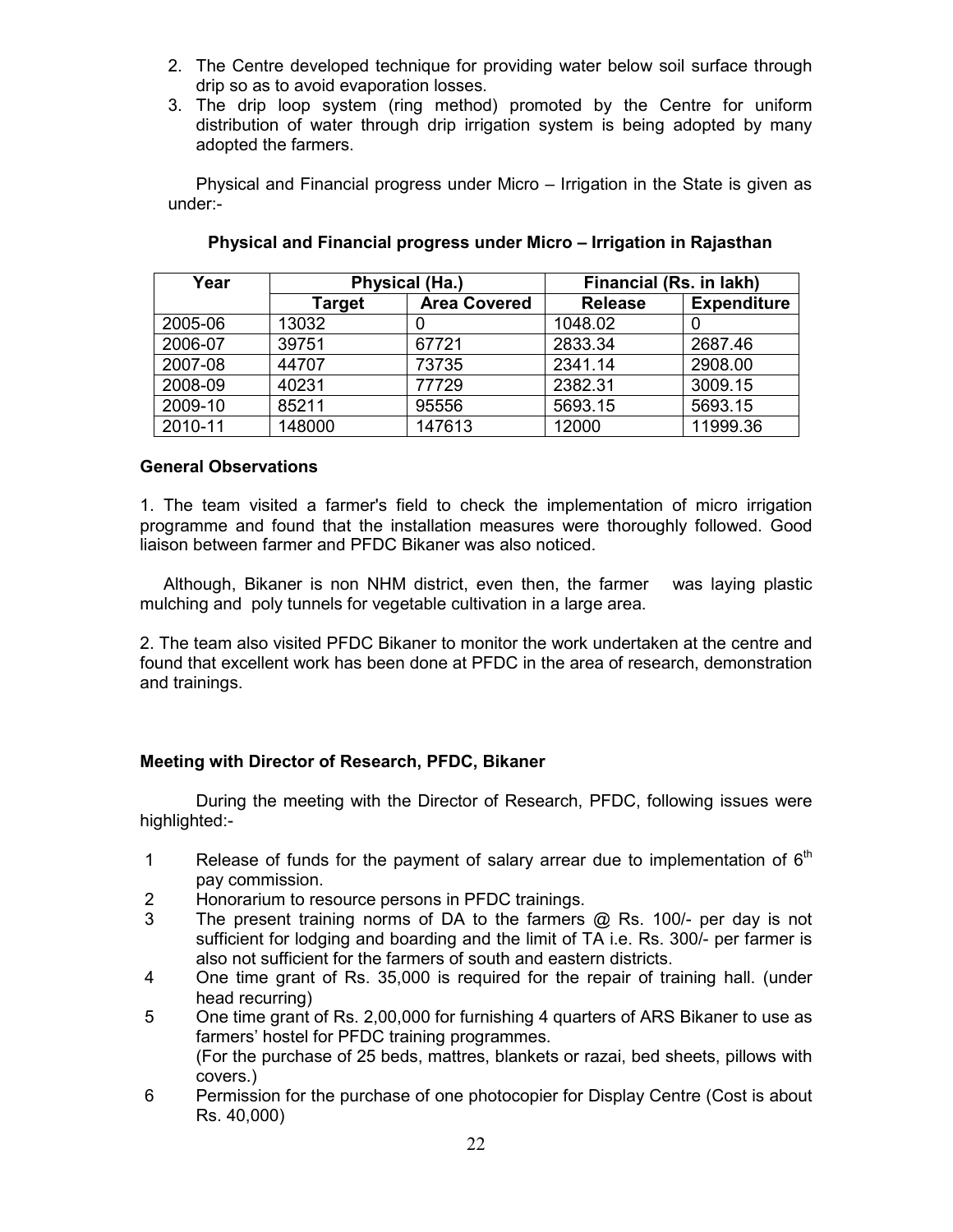- 7 Permission for the purchase of one video camera. (Rs. 30,000)
- 8 The engagement of SRFs in PFDC project should not be restricted to one year. It should be coterminous with the project rather than one year.

#### Visit to Sriganganagar District

JIT visited Sriganganagar District on  $7<sup>th</sup>$  and  $8<sup>th</sup>$  January, 2011

 Sriganganagar district is one of the important districts of Rajasthan State. There has been a remarkable progress in respect of increase in area under horticulture crops during the last five years. The area under fruits has increased from 3500 ha in 1998-99 to 17000 ha in 2009-10. Out of which, 15000 ha. has been covered under citrus fruits viz. Kinnow, Malta/mousami.

 Keeping in view the shortage of water in the District, the farmers are being motivated to adopt Micro Irrigation system in their respective fields. Drip Irrigation has been covered in 5500 ha, 800 ha under mini sprinkler and 3800 ha under big sprinkler. The Horticulture Department of the State is doing efforts to develop the plantation of flowers, aromatic plants viz. roses, Marigold etc. and lemon grass and Jamarosa. Apart from this, Kinnow plantation and pollination support through bee keeping is also being taken up of large scale. Under protected cultivation, farming of capsicum, tomato, seedless cucumber etc. have been taken up in green houses. The area under vegetables like carrot, peas, cabbage, cauliflower, potato and pumpkin etc. has increased to some extent.

 Keeping in view, Kinnow as an important crop, provisions has been made for its grading, washing and packing etc. have been made in Sriganganagar district. There is a provision to set up three to four grading/waxing plants in the district during the next year. The farmers are coming forward to establish green houses, shade net etc. Under protected cultivation component. The Horticulture Department is organizing farmers training camps, horticulture fare for imparting day to day information about schemes under which the farmers could be benefited.

The Statistics in respect of Area and Production of fruits and vegetables in the districts is as under:-

| (Area in Ha.)       |               |         |         |         |         |         |  |  |  |
|---------------------|---------------|---------|---------|---------|---------|---------|--|--|--|
|                     | Year          |         |         |         |         |         |  |  |  |
| No.                 | 2004-05       | 2005-06 | 2006-07 | 2007-08 | 2008-09 | 2009-10 |  |  |  |
| Kinnow              | 4725          | 6400    | 8650    | 9620    | 10720   | 13220   |  |  |  |
| <b>Malta/Musami</b> | 910           | 960     | 1250    | 1300    | 1400    | 1500    |  |  |  |
| Lemon               | 350           | 375     | 380     | 380     | 400     | 400     |  |  |  |
| Ber                 | 960           | 1225    | 1250    | 500     | 500     | 415     |  |  |  |
| Guava               | 144           | 175     | 175     | 150     | 150     | 105     |  |  |  |
| Aomla               | 365           | 625     | 550     | 150     | 150     | 110     |  |  |  |
| Pomegranate         | 160           | 260     | 470     | 600     | 650     | 900     |  |  |  |
| <b>Others</b>       | 96            | 96      | 96      | 96      | 96      | 100     |  |  |  |
| Total               | 7710          | 10116   | 12821   | 12796   | 14066   | 16750   |  |  |  |
|                     | <b>Fruits</b> |         |         |         |         |         |  |  |  |

Area under Fruits

Production of Fruits

(Production in MT)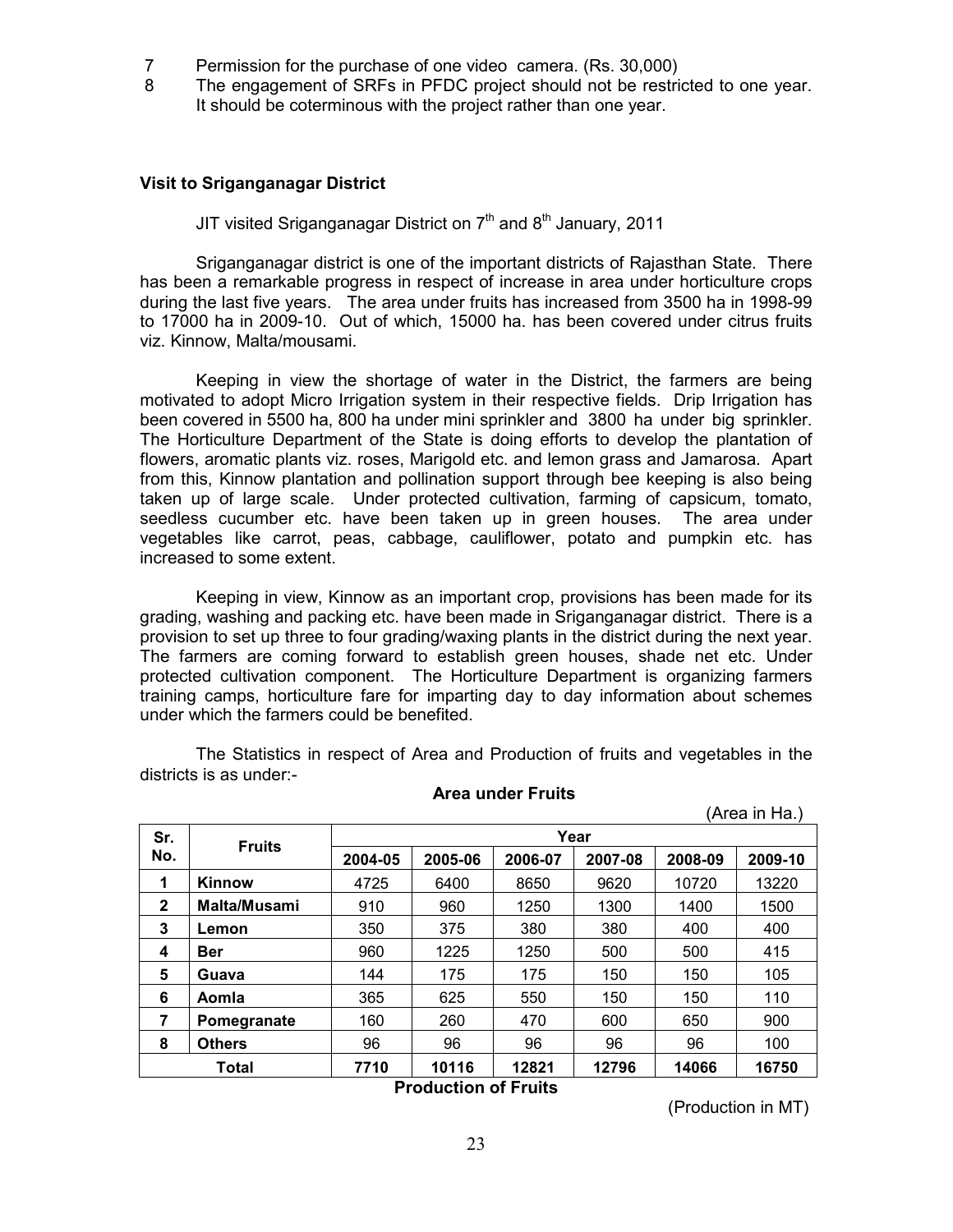| Sr. No.     | <b>Fruits</b> |         |         |         | Year    |         |         |
|-------------|---------------|---------|---------|---------|---------|---------|---------|
|             |               | 2004-05 | 2005-06 | 2006-07 | 2007-08 | 2008-09 | 2009-10 |
| 1           | <b>Kinnow</b> | 25000   | 55000   | 25000   | 78000   | 60000   | 90000   |
| $\mathbf 2$ | Malta/Musami  | 13000   | 16000   | 18000   | 12000   | 12500   | 13000   |
| 3           | Lemon         | 2500    | 2800    | 3200    | 3000    | 3000    | 3100    |
| 4           | <b>Ber</b>    | 5000    | 4000    | 4500    | 2500    | 2500    | 2020    |
| 5           | Guava         | 400     | 500     | 550     | 400     | 400     | 350     |
| 6           | Aomla         | 150     | 300     | 250     | 50      | 50      | 105     |
| 7           | Pomegranate   | 75      | 150     | 250     | 500     | 700     | 4800    |
| 8           | <b>Others</b> | 240     | 250     | 250     | 250     | 250     | 250     |
|             | Total         | 46365   | 79000   | 52000   | 96700   | 79400   | 113625  |

# Area under Vegetables

|             |                |         |         |         |         |         | (Area in Ha.) |  |  |  |
|-------------|----------------|---------|---------|---------|---------|---------|---------------|--|--|--|
| Sr. No.     | Vegetable      | Year    |         |         |         |         |               |  |  |  |
|             |                | 2004-05 | 2005-06 | 2006-07 | 2007-08 | 2008-09 | 2009-10       |  |  |  |
| 1           | Tomato         | 655     | 700     | 850     | 1000    | 1100    | 1400          |  |  |  |
| $\mathbf 2$ | <b>Brinjal</b> | 275     | 375     | 450     | 500     | 550     | 700           |  |  |  |
| 3           | <b>Pumpkin</b> | 1350    | 2050    | 3000    | 4000    | 5500    | 6300          |  |  |  |
| 4           | <b>Okra</b>    | 280     | 400     | 500     | 550     | 600     | 610           |  |  |  |
| 5           | Cabbage        | 700     | 800     | 1200    | 1250    | 1400    | 1600          |  |  |  |
| 6           | Onion          | 480     | 500     | 650     | 700     | 750     | 800           |  |  |  |
| 7           | <b>Potato</b>  | 400     | 550     | 625     | 750     | 800     | 1000          |  |  |  |
| 8           | Carrot         | 350     | 430     | 500     | 500     | 600     | 660           |  |  |  |
| 9           | <b>Peas</b>    | 220     | 225     | 250     | 300     | 300     | 300           |  |  |  |
| 10          | <b>Others</b>  | 1050    | 1250    | 1500    | 2000    | 2200    | 2500          |  |  |  |
|             | Total          | 5760    | 7280    | 9525    | 11550   | 13800   | 15870         |  |  |  |

# Production of Vegetables

|              |                | (Production in MT) |         |         |         |         |         |  |  |  |
|--------------|----------------|--------------------|---------|---------|---------|---------|---------|--|--|--|
| Sr. No.      | Vegetable      |                    | Year    |         |         |         |         |  |  |  |
|              |                | 2004-05            | 2005-06 | 2006-07 | 2007-08 | 2008-09 | 2009-10 |  |  |  |
| 1            | Tomato         | 14000              | 15000   | 15000   | 15000   | 17000   | 20000   |  |  |  |
| $\mathbf{2}$ | <b>Brinjal</b> | 9000               | 11000   | 12000   | 12000   | 13000   | 12500   |  |  |  |
| 3            | <b>Pumpkin</b> | 17000              | 21000   | 28000   | 30000   | 40000   | 60000   |  |  |  |
| 4            | <b>Okra</b>    | 2500               | 3000    | 3500    | 3500    | 4000    | 5000    |  |  |  |
| 5            | Cabbage        | 12000              | 14000   | 18000   | 18000   | 20000   | 25000   |  |  |  |
| 6            | Onion          | 13000              | 14000   | 17000   | 20000   | 22000   | 23000   |  |  |  |
| 7            | <b>Potato</b>  | 12000              | 7000    | 11000   | 6000    | 16000   | 20000   |  |  |  |
| 8            | Carrot         | 13000              | 15000   | 18000   | 20000   | 20000   | 21000   |  |  |  |
| 9            | <b>Peas</b>    | 1500               | 1500    | 1600    | 1400    | 1500    | 1600    |  |  |  |
| 10           | <b>Others</b>  | 13500              | 15000   | 18000   | 16000   | 20000   | 25000   |  |  |  |
|              | <b>Total</b>   | 107500             | 116500  | 142100  | 141900  | 173500  | 213100  |  |  |  |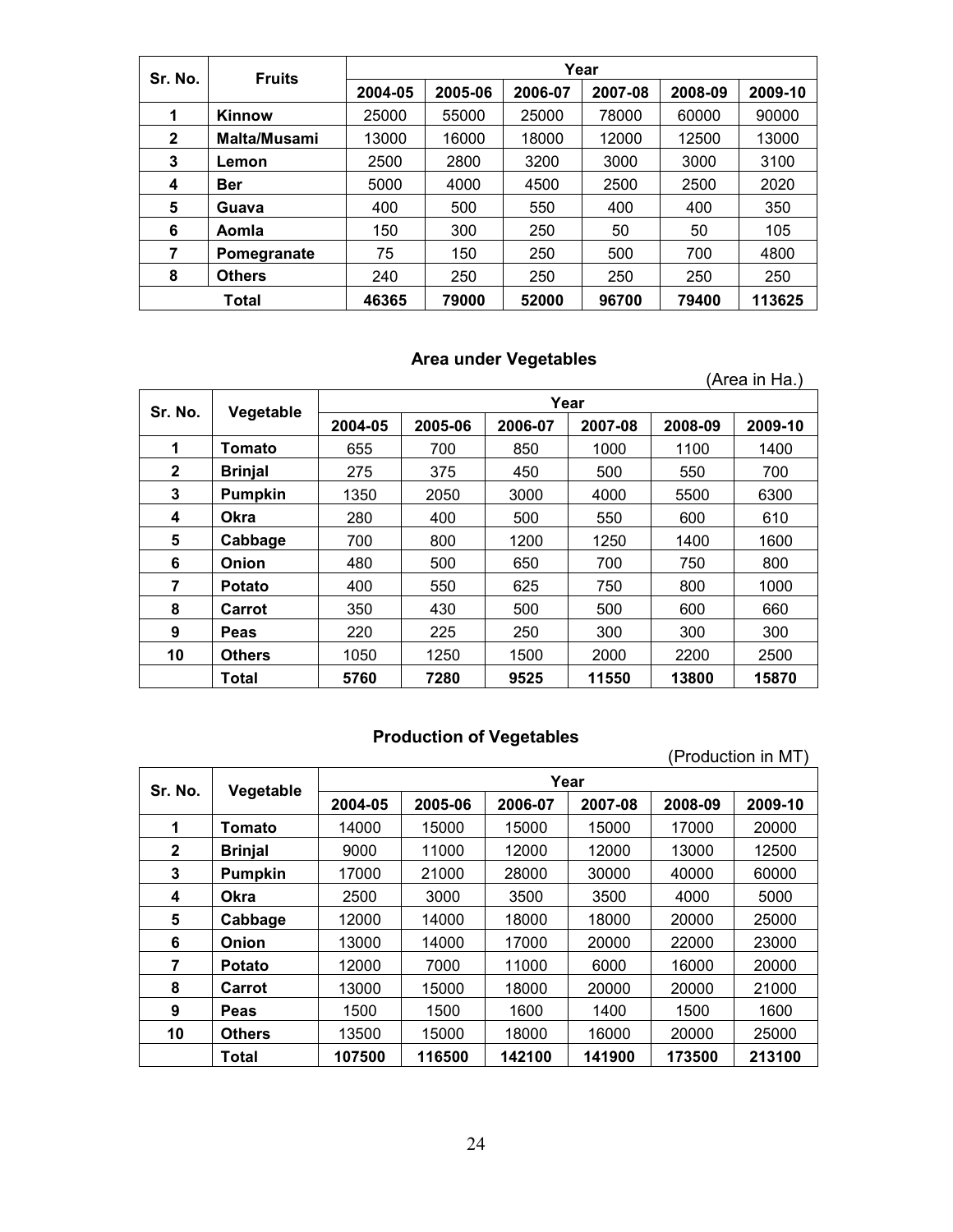The area covered under Micro Irrigation component is given below:-

|         |         |           |                 | (Area in Ha.)                   |
|---------|---------|-----------|-----------------|---------------------------------|
| Year    | Drip    | Sprinkler | <b>Fountain</b> | <b>Total Area</b><br>under Drip |
| 2006-07 | 1060.00 | 0.00      | 417.50          | 2438.00                         |
| 2007-08 | 1000.00 | 0.00      | 969.00          | 3438.00                         |
| 2008-09 | 1000.00 | 200.00    | 832.00          | 4438.00                         |
| 2009-10 | 1010.00 | 610.00    | 1550.00         | 5448.00                         |

# Area under Micro Irrigation

# **NHM Interventions**

 The physical and financial progress under various components of National Horticulture Mission during 2009-10 in the districts are given as under:;-

#### COMPONENT WISE PHYSICAL & FINANCIAL PROGRESS OF NATIONAL HORTICULTURE MISSION DURING 2009-10

 $(Rs. In Lac)$ 

| Component                               |               | <b>Unit</b> |        | <b>Physical</b> | <b>Financial</b> |        |  |
|-----------------------------------------|---------------|-------------|--------|-----------------|------------------|--------|--|
|                                         |               |             | Tar    | Achi            | Tar              | Achi   |  |
| <b>1.1 Planting Material</b>            |               |             |        |                 |                  |        |  |
| (a) Public sector Model nursery (4 ha.) |               | No.         |        |                 |                  |        |  |
| ii. Small Nursery (1 ha.)               |               | No.         |        |                 |                  |        |  |
| (b) Private sector Model nursery (4 ha) |               | No.         | 1      | 0               | 9.00             | 0.00   |  |
| ii. Small Nursery (1 ha)                |               | No.         |        |                 |                  |        |  |
| 1.2 Vegetable seed production           |               |             |        |                 |                  |        |  |
| (a) Private sector                      |               | Ha.         | 25     | 0               | 6.25             | 0.00   |  |
| 2. Establishment of new gardens         |               |             |        |                 |                  |        |  |
| 2.1 (a) Fruits                          | (Perennials)  |             |        |                 |                  |        |  |
| i. New Plantation                       | Aonla         | Ha.         |        |                 |                  |        |  |
|                                         | <b>Ber</b>    |             | 50     | 0               | 5.63             | 0.00   |  |
|                                         | Kinnow        |             | 3150   | 1833            | 354.38           | 186.47 |  |
|                                         | Lime          |             | 50     | 0               | 5.63             | 0.00   |  |
|                                         | Pomegranate   |             | 50     | 448             | 5.63             | 50.20  |  |
|                                         | Sweet Orange  |             | 100    | 21.58           | 11.25            | 2.03   |  |
|                                         | Jooba         |             | 50     | 18.1            | 5.63             | 1.96   |  |
|                                         | <b>Others</b> |             |        |                 |                  |        |  |
| <b>Total</b>                            |               |             | 3450   | 2320.68         | 388.13           | 240.67 |  |
| ii. 1st Year Maintenance                |               | Ha.         |        |                 |                  |        |  |
|                                         | Ber           |             | 1.5    | 9               | 0.07             | 0.41   |  |
|                                         | Kinnow        |             | 677.11 | 427.93          | 30.47            | 19.17  |  |
|                                         | Orange        |             | 26.77  | 12.97           | 1.21             | 0.58   |  |
|                                         | Pomegranate   |             | 27     | 14.25           | 1.22             | 0.73   |  |
| <b>Total</b>                            |               |             | 732.38 | 464.15          | 32.96            | 20.89  |  |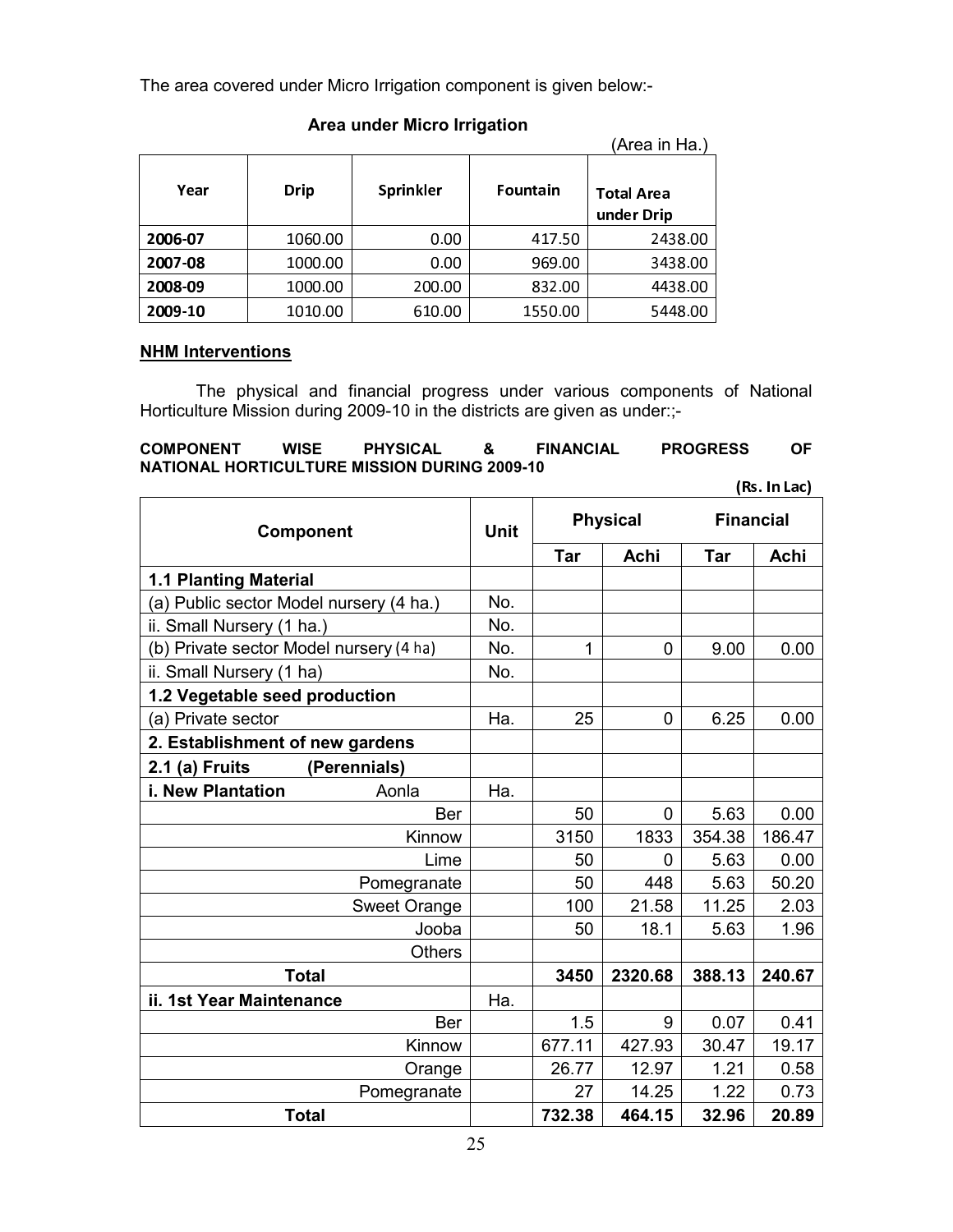| iii. 2nd Year Maintenance<br>Aonla      | Ha.  | 20.75  |        | 1.40   |        |
|-----------------------------------------|------|--------|--------|--------|--------|
| Ber                                     |      | 25.25  | 9      | 1.70   | 0.61   |
| Kinnow                                  |      | 604.8  | 447.7  | 40.82  | 30.15  |
| Pomegranate                             |      | 63.15  | 16.25  | 4.26   | 1.10   |
| <b>Total</b>                            |      | 713.95 | 472.95 | 48.19  | 31.85  |
| 2.2 Flowers                             | Ha.  |        |        |        |        |
| i. Small Scale Farmers<br>(c) Loose     |      | 100    | 3.75   | 12.00  | 0.45   |
| (c) Loose<br>i. General Farmers         |      |        | 71.2   |        | 5.64   |
|                                         |      | 100    | 74.95  | 12     | 6.09   |
| 2.3 Spices                              | Ha.  |        |        |        |        |
| <b>2.4 Aromatic Plants</b><br>Mehandi   | Ha.  |        |        |        |        |
| 3. Rejuvenation senile plantations      | Ha.  | 200    | 201.30 | 30.00  | 30.20  |
| 4. Creation of water resources          |      | 35     | 35     | 273.00 | 273.00 |
| 5. Protected cultivation                |      |        |        |        |        |
| <b>5.2 Normal Green House</b>           |      |        |        |        |        |
| (a) Small & Merginal                    |      |        |        |        |        |
| Farmers                                 | Sqm. | 2000   | 0      | 6.50   | 0.00   |
| (b) Other farmers                       | Sqm. | 19000  | 0      | 40.85  | 0.00   |
| 5.3 Mulching                            | Ha.  | 25     | 0      | 1.75   | 0.00   |
| 5.4 Shade Net                           | Sqm. | 10000  | 0      | 0.70   | 0.00   |
| <b>5.5 Plastic Tunnel</b>               | Sqm. | 7000   | 0      | 0.35   | 0.00   |
| 7.2 Promotion of IPM                    | Ha.  | 200    | 199.71 | 2.00   | 2.00   |
| 8. Organic Farming                      |      |        |        |        |        |
| 8.1 Aoption of organic farming (Yr. 07- |      |        |        |        |        |
| 08)                                     | Ha.  | 200    | 0      | 20.00  | 2.54   |
| 8.2 Vermi Compost units (000 No.)       | No.  | 15     | 17     | 4.45   | 5.07   |
| 8.3 Certification (Yr. 07-08)           | Proj | 200    | 0      | 20.00  | 0.72   |
| 9.5 Training of Farmers                 |      |        |        |        |        |
| (a) With State                          | Proj | 550    | 400    | 8.25   | 3.93   |
| (b) Outside State                       | Proi | 50     | 80     | 1.25   | 1.75   |
| <b>Total</b>                            |      | 600    | 480    | 9.5    | 5.68   |
| 10.1 Distribution of colonies with      | No.  |        |        |        |        |
| hives                                   |      | 1000   | 1020   | 8.00   | 8.16   |
| 11. Technology dissemination            |      |        |        |        |        |
| <b>B. POST HARVEST MANAGEMENT</b>       |      |        |        |        |        |
| 1. Pack Houses                          | No.  | 10     | 0      | 6.25   | 0.00   |
| 2. Ref. vans / containers               | No.  | 4      | 0      | 24.00  | 0.00   |
| <b>Total</b>                            |      | 14     | 0      | 30.25  | 0      |
| <b>D. MISSION MANAGEMENT</b>            |      |        |        |        |        |
| 1. State & Districts Mission Structure  | No.  |        |        | 41.73  | 22.65  |
| <b>Grand Total</b>                      |      | 45511  | 5288   | 985.60 | 649.51 |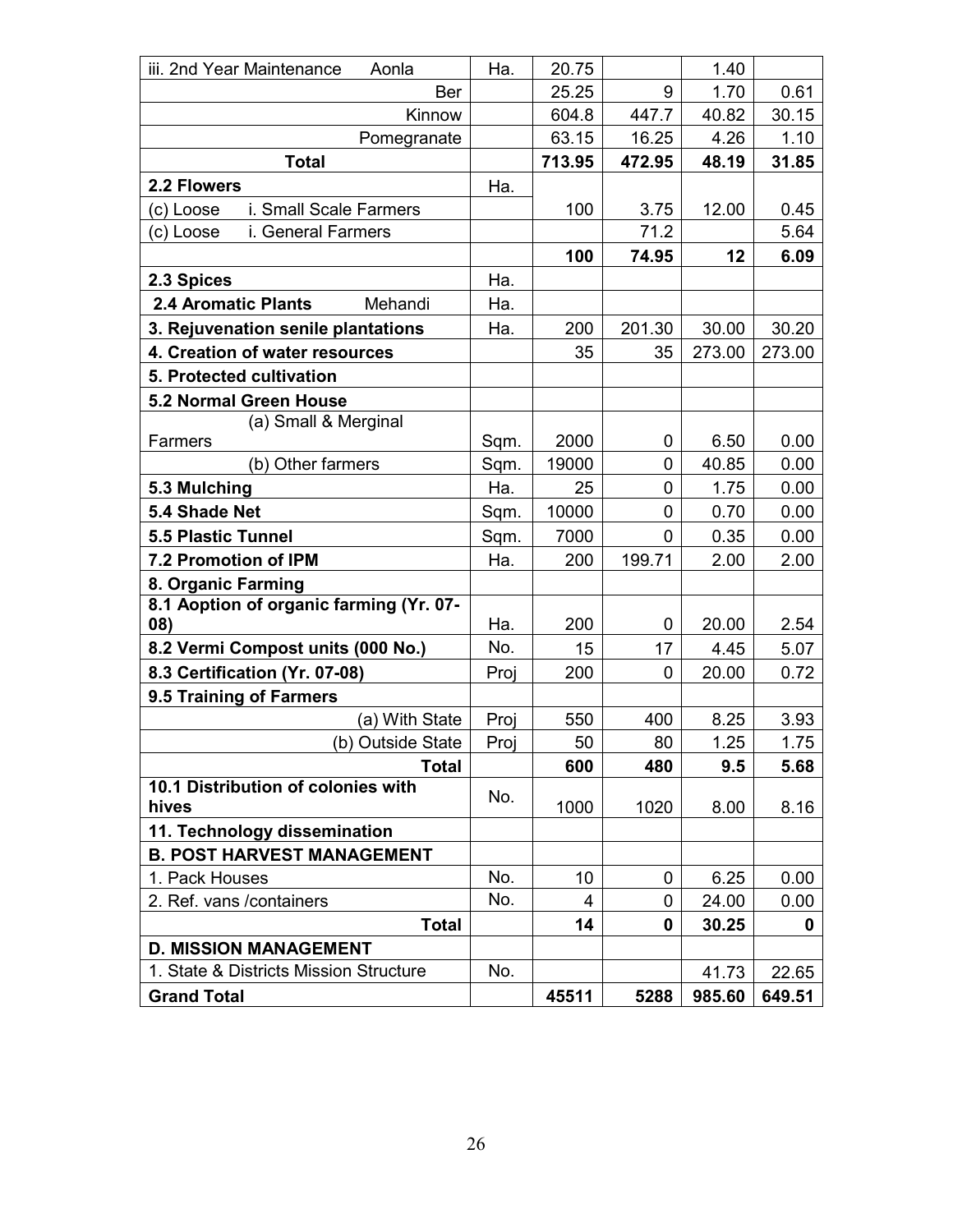The component wise beneficiaries for the period 2009-10 are as below :-

# No. of Beneficiaries

|                                         |             |             |                |                    | (In No.)         |
|-----------------------------------------|-------------|-------------|----------------|--------------------|------------------|
|                                         |             |             |                | <b>Beneficiary</b> |                  |
| Component                               | <b>Unit</b> |             | Physical (No.) |                    | <b>Financial</b> |
|                                         |             | <b>Male</b> | Female         | Male               | Female           |
| <b>1.1 Planting Material</b>            |             |             |                |                    |                  |
| (a) Public sector Model nursery (4 ha.) | No.         | NA.         | <b>NA</b>      | <b>NA</b>          | NА               |
| ii. Small Nursery (1 ha.)               | No.         | ΝA          | ΝA             | ΝA                 | ΝA               |
| (b) Private sector Model nursery (4 ha) | No.         |             |                |                    |                  |
| ii. Small Nursery (1 ha)                | No.         |             |                |                    |                  |
| 1.2 Vegetable seed production           |             |             |                |                    |                  |
| (a) Private sector                      | Ha.         |             |                |                    |                  |
| 2. Establishment of new gardens         |             |             |                |                    |                  |
| 2.1 (a) Fruits<br>(Perennials)          |             |             |                |                    |                  |
| i. New Plantation<br>Aonla              | Ha.         |             |                |                    |                  |
| Ber                                     |             |             |                |                    |                  |
| Kinnow                                  |             | 1099        | 120            | 157.94             | 28.53            |
| Lime                                    |             |             |                |                    |                  |
| Pomegranate                             |             | 180         | 20             | 45.72              | 4.48             |
| <b>Sweet Orange</b>                     |             | 14          | $\mathbf{1}$   | 1.93               | 0.09             |
| Jooba                                   |             | 9           | 4              | 1.31               | 0.66             |
| <b>Others</b>                           |             |             |                |                    |                  |
| <b>Total</b>                            |             | 1302        | 145            | 206.90             | 33.76            |
| ii. 1st Year Maintenance                | Ha.         |             |                |                    |                  |
| Ber                                     |             | 7           | 1              | 0.36               | 0.05             |
| Kinnow                                  |             | 217         | 36             | 17.58              | 1.59             |
| Orange                                  |             | 6           | 2              | 0.49               | 0.09             |
| Pomegranate                             |             | 4           | $\overline{2}$ | 0.46               | 0.14             |
| <b>Total</b>                            |             | 234         | 41             | 18.89              | 1.86             |
| iii. 2nd Year Maintenance<br>Aonla      | Ha.         |             |                |                    |                  |
| Ber                                     |             | 7           | 1              | 0.54               | 0.07             |
| Kinnow                                  |             | 259         | 19             | 28.95              | 1.20             |
| Pomegranate                             |             | 6           | 3              | 0.66               | 0.44             |
| Total                                   |             | 272         | 23             | 30.15              | 1.71             |
| 2.2 Flowers                             | Ha.         |             |                |                    |                  |
| i. Small Scale Farmers<br>(c) Loose     |             | 4           | 1              | 0.39               | 0.06             |
| i. General Farmers<br>(c) Loose         |             | 61          | 8              | 5.16               | 0.48             |
|                                         |             | 65          | 9              | 5.55               | 0.54             |
| 2.3 Spices                              | Ha.         |             |                |                    |                  |
| <b>2.4 Aromatic Plants</b><br>Mehandi   | Ha.         |             |                |                    |                  |
| 3. Rejuvenation senile plantations      | Ha.         | 133         | 13             | 27.31              | 2.89             |
| 4. Creation of water resources          |             | 30          | 5              | 268.00             | 5.00             |
| 5. Protected cultivation                |             |             |                |                    |                  |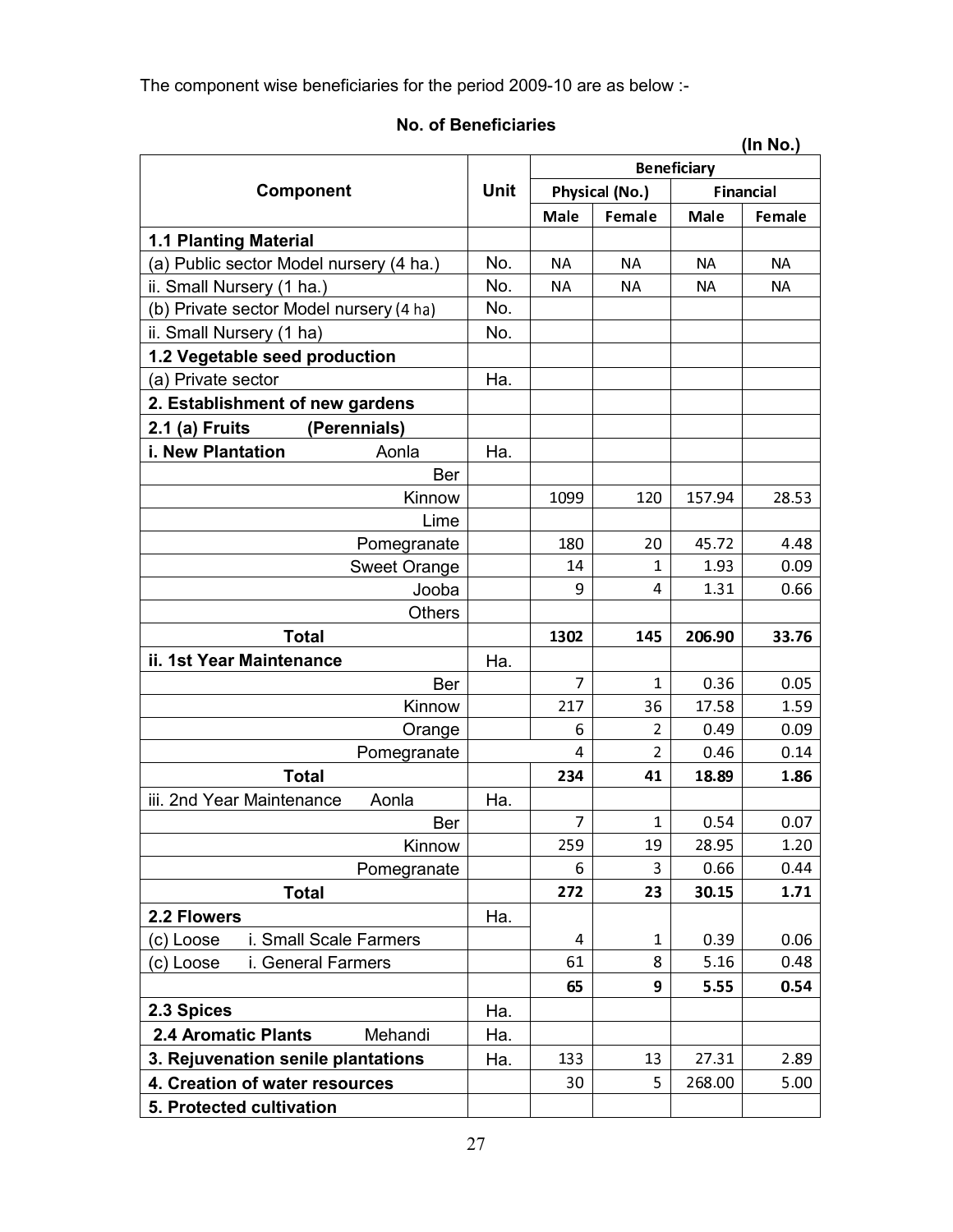| <b>5.2 Normal Green House</b>                  |      |           |                |           |           |
|------------------------------------------------|------|-----------|----------------|-----------|-----------|
| (a) Small & Merginal Farmers                   | Sqm. | 0         | 0              | 0.00      | 0.00      |
| (b) Other farmers                              | Sqm. |           |                | 0.00      | 0.00      |
| 5.3 Mulching                                   | Ha.  |           |                | 0.00      | 0.00      |
| 5.4 Shade Net                                  | Sqm. |           |                | 0.00      | 0.00      |
| <b>5.5 Plastic Tunnel</b>                      | Sqm. |           |                | 0.00      | 0.00      |
| 7.2 Promotion of IPM                           | Ha.  | 97        | 14             | 1.74      | 0.26      |
| 8. Organic Farming                             |      |           |                |           |           |
| 8.1 Aoption of organic farming (Yr. 07-<br>08) | Ha.  | 24        | 6              | 2.11      | 0.43      |
| 8.2 Vermi Compost units (000 No.)              | No.  | 15        | $\overline{2}$ | 4.47      | 0.60      |
| 8.3 Certification (Yr. 07-08)                  | Proj |           |                | 0.00      | 0.00      |
| 9.5 Training of Farmers                        |      |           |                |           |           |
| (a) With State                                 | Proi | 400       | 0              | 3.93      | 0.00      |
| (b) Outside State                              | Proj | 80        | $\Omega$       | 1.75      | 0.00      |
| <b>Total</b>                                   |      | 480       | 0              | 5.68      | 0.00      |
| 10.1 Distribution of colonies with<br>hives    | No.  | 48        | 3              | 7.68      | 0.48      |
| 11. Technology dissemination                   |      |           |                |           |           |
| <b>B. POST HARVEST MANAGEMENT</b>              |      |           |                |           |           |
| 1. Pack Houses                                 | No.  |           |                |           |           |
| 2. Ref. vans / containers                      | No.  |           |                |           |           |
| <b>Total</b>                                   |      | 0         | 0              | 0         | 0         |
| <b>D. MISSION MANAGEMENT</b>                   |      | <b>NA</b> | <b>NA</b>      | <b>NA</b> | <b>NA</b> |
| 1. State & Districts Mission Structure         | No.  | NA.       | <b>NA</b>      | <b>NA</b> | <b>NA</b> |
| <b>Grand Total</b>                             |      | 2700      | 261            | 578.49    | 47.51     |

|         |                  |             | <b>Beneficiary</b> |        |           |          |                  |  |  |
|---------|------------------|-------------|--------------------|--------|-----------|----------|------------------|--|--|
| Sr. No. | <b>COMPONENT</b> | <b>Unit</b> | Physical (No.)     |        |           |          | <b>Financial</b> |  |  |
|         |                  |             | <b>Male</b>        | Female | Male      | Female   |                  |  |  |
|         | Sprinkler        | Ha.         | 237                | 36     | 32.10302  | 4.51276  |                  |  |  |
| 2       | Drip             | Ha.         | 215                | 59     | 388.67737 | 115.9856 |                  |  |  |
| 3       | Mini Sprinkler   | Ha.         | 91                 | 33     | 241.43752 | 99.11322 |                  |  |  |
| 4       | Drip-Demo        | Ha.         |                    |        |           |          |                  |  |  |
| 5.      | Miss Exp         |             |                    |        |           |          |                  |  |  |
|         | <b>Total</b>     |             | 543                | 128    | 662.22    | 219.61   |                  |  |  |

During field visits, the JIT visited Hanumangarh district on way to Sriganganagar district a field of the beneficiary named as Shri Madan Lal, covered under MIS scheme in 2010-11, was inspected. An area of 2 ha was covered and water harvesting structure was constructed with help of RKVY. 312 plants of date palm were taken up on the land. It was informed that there was no mortality. However, the team observed the leaf spots on the plants and redomil spray was recommended.

In Ganganagar district the team visited the sites of Kinnow Plantation and Nurseries, MIS programme, protected cultivation, vermi compost units, community water harvesting structure and floriculture. The details are as under:-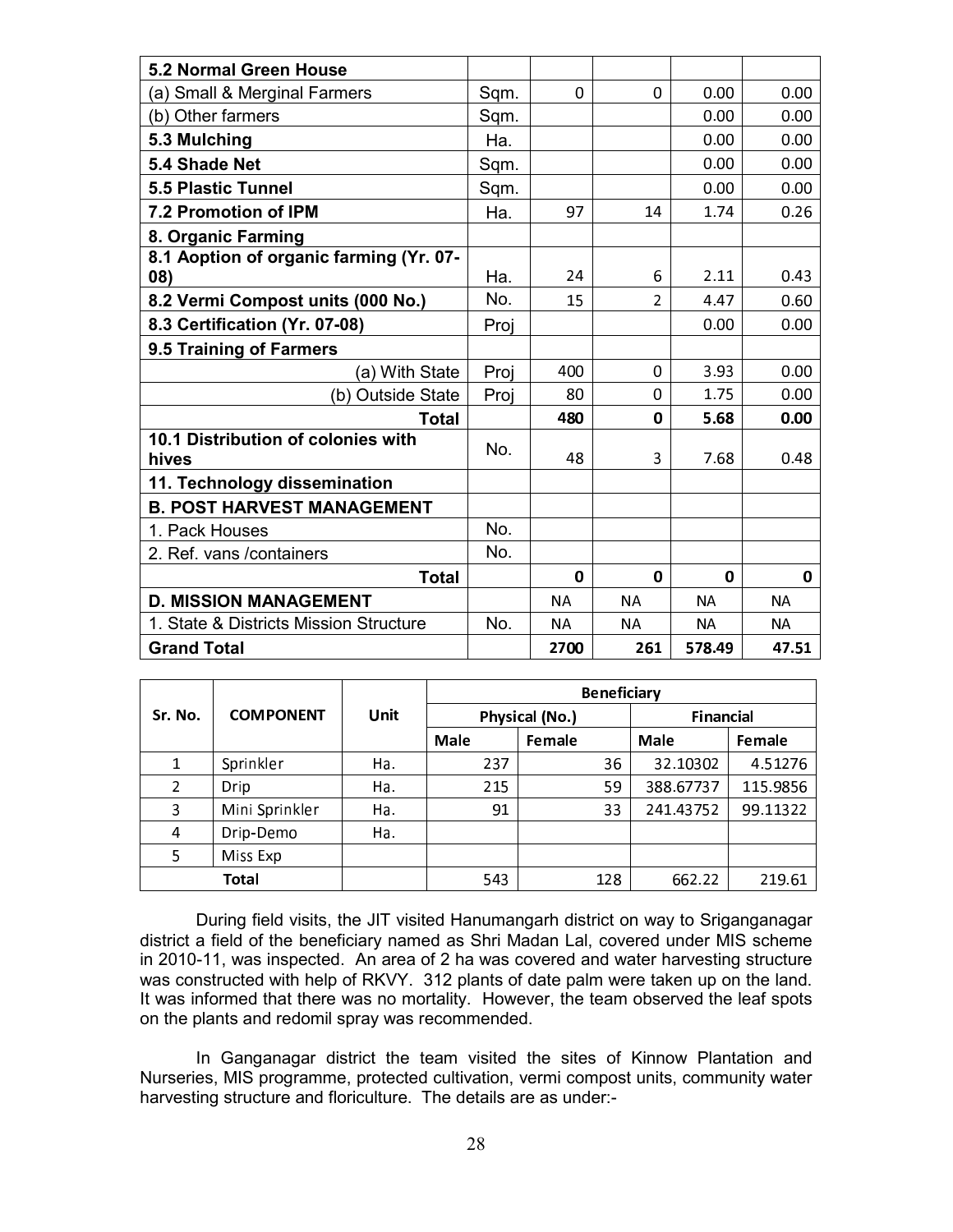| S.<br>${\bf N}$         | Name of<br>the<br><b>Beneficia</b><br>ry | <b>Address</b>                          | Crop                            | Year<br>of<br>Plant<br>ation | Area<br>in<br>Hect.     | Nos.<br>plant<br>ed | Nos.<br>survi<br>ved<br>as on<br>date<br>of<br>inspe<br>ction | %age<br>of<br>survi<br>val | <b>Observations</b>                                                                                                                                                                                                                                                                                                                                                                           |
|-------------------------|------------------------------------------|-----------------------------------------|---------------------------------|------------------------------|-------------------------|---------------------|---------------------------------------------------------------|----------------------------|-----------------------------------------------------------------------------------------------------------------------------------------------------------------------------------------------------------------------------------------------------------------------------------------------------------------------------------------------------------------------------------------------|
| $\mathbf{1}$            | <b>Smt. Ram</b><br>pyari                 | Chak-3,<br><b>BMM-</b><br>Suratgar<br>h | Kinnow<br>Plantati<br>on        | 2009-<br>10                  | $\overline{\mathbf{3}}$ | 1200                | 1200                                                          | 100%                       | Subsidy of Rs.<br>47250<br>disbursed<br>by<br>cheques, Drip<br>under MIS in<br>working<br>conditions<br>$\cdot$<br>Water<br>harvesting<br>structures<br>under RKVY<br><b>Plants</b><br>procured<br>from<br>registered<br>nursery from<br>Sriganganaga<br>Micro<br>r,<br>nutrient<br>deficiency<br>noticed,<br><b>Agromin</b><br>spray<br>and<br>windbreak<br>protection<br>was<br>recommended |
| $\overline{2}$          | Shri<br><b>Balwant</b><br>Ram            | Chak-14<br>SGR-<br>Suratgar<br>h        | <b>Kinnow</b><br>Plantati<br>on | 2009-<br>10                  | $\overline{2}$          | 540                 | 540                                                           | 100%                       | Drip<br>under<br>MIS, subsidy<br>of Rs. 31500<br>disbursed by<br>cheques, well<br>maintained.                                                                                                                                                                                                                                                                                                 |
| $\mathbf{3}$            | Shri<br>Hartez<br>singh                  | Chak-5<br>DBN-<br>Suratgar<br>h         | Kinnow<br>Plantati<br><b>on</b> | 2009-<br>10                  | $\overline{2}$          | 800                 | 800                                                           | 100%                       | Subsidy of Rs.<br>31500<br>disbursed by<br>cheques, Drip<br>under<br>MIS,<br>General<br>upkeep<br>in<br>good.                                                                                                                                                                                                                                                                                 |
| $\overline{\mathbf{4}}$ | Shri<br>Yashpal<br>Singh                 | Chak-5<br>DBN-<br>Suratgar<br>h         | Kinnow<br>Plantati<br>on        | 2009-<br>10                  | 2.5                     | 1000                | 100                                                           | 100%                       | <b>Subsidy of Rs.</b><br>39375<br>disbursed by<br>cheques, Drip<br>under<br>MIS,<br>General<br>upkeep<br>in<br>good.                                                                                                                                                                                                                                                                          |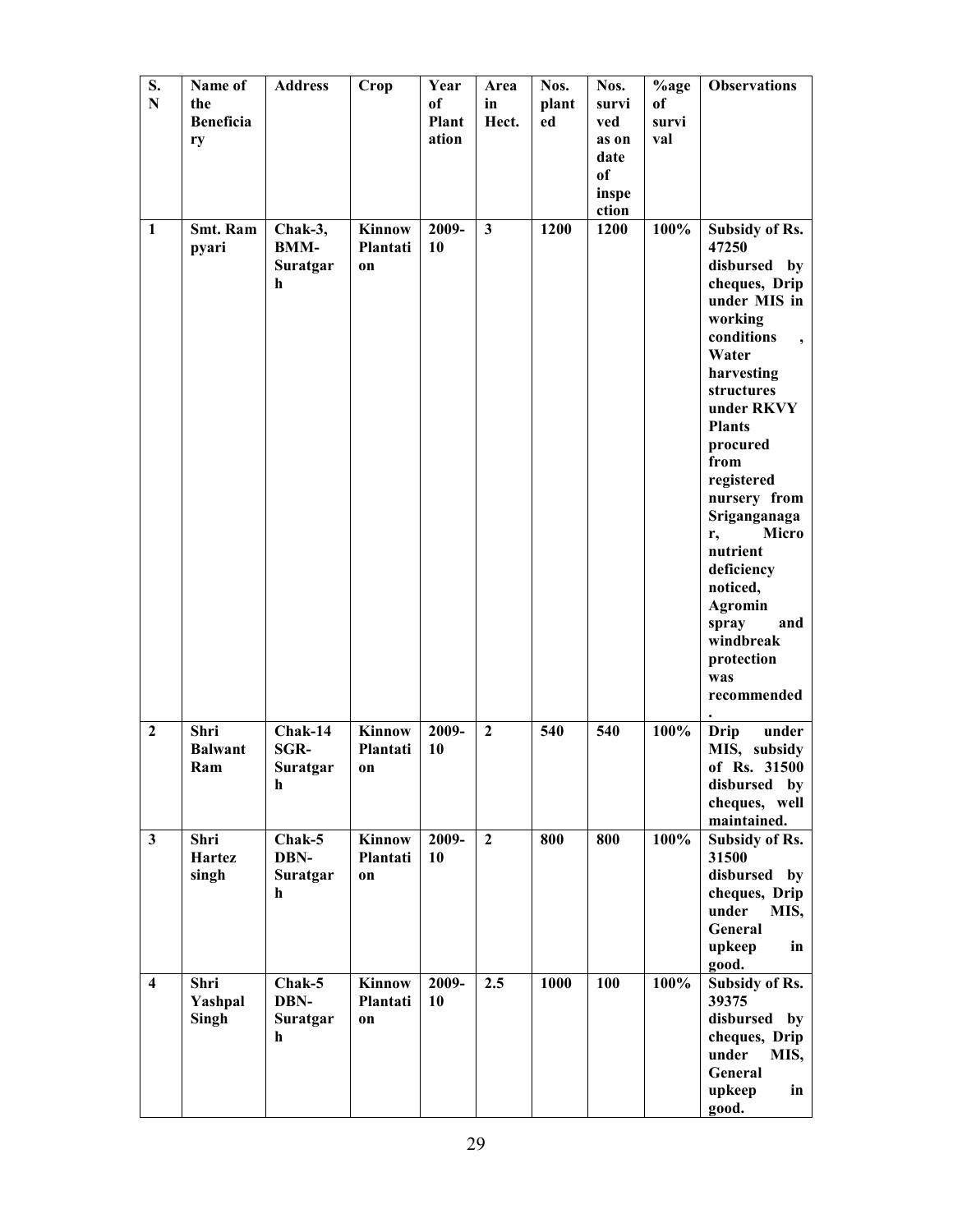| 5              | Shri<br><b>Baldev</b><br>Singh | Chak 13<br>SGR-<br>Suratgar<br>h        | <b>Kinnow</b><br>Plantati<br>on    | 2007-<br>08 | 1.5                     | 560 | 560 | 100% | <b>Subsidy of Rs.</b><br>$10125$ as third<br>installment<br>disbursed by<br>cheques, Drip<br>under<br>MIS,<br>water<br>harvesting<br>structure<br>from RKVY<br>irrigated<br>by<br>cannel,<br>Intercropping<br>of<br>fodder,<br>Gram<br>and<br>vegetables,<br>healthy<br>plants, labour<br>shortage due<br>NREGA,<br>to<br>maintenance<br>is<br>good.<br>Fencing<br>is<br>required. |
|----------------|--------------------------------|-----------------------------------------|------------------------------------|-------------|-------------------------|-----|-----|------|------------------------------------------------------------------------------------------------------------------------------------------------------------------------------------------------------------------------------------------------------------------------------------------------------------------------------------------------------------------------------------|
| 6              | Smt. Ram<br>pyari              | Chak-3,<br><b>BMM-</b><br>Suratgar<br>h | Drip<br>under<br><b>MIS</b>        | 2009-<br>10 | $\overline{\mathbf{3}}$ |     |     |      | <b>Subsidy of Rs.</b><br>89516<br>disbursed<br>by<br>cheques,<br><b>Drips</b><br>supplied<br>by<br>PRIXIT,<br>Anoopgarh.<br>Crop-<br>Kinnow, Drip<br>working<br>in<br>conditions.                                                                                                                                                                                                  |
| $\overline{7}$ | Shri<br><b>Balwant</b><br>Ram  | Chak-14<br><b>SGR-</b><br>Suratgar<br>h | <b>Drip</b><br>under<br><b>MIS</b> | 2009-<br>10 | $\overline{2}$          |     |     |      | Subsidy of Rs.<br>43953<br>disbursed by<br>cheques,<br><b>Drips</b><br>supplied<br>by<br><b>HARVEL</b><br>Aqua<br>Ltd.,<br>Raisingh<br>nagar. Crop-<br>Kinnow, Drip<br>in<br>working<br>conditions                                                                                                                                                                                 |
| 8              | Shri<br>Yashpal<br>Singh       | Chak-5<br>DBN-<br>Suratgar<br>h         | <b>Drip</b><br>under<br><b>MIS</b> | 2009-<br>10 | 2.33                    |     |     |      | Subsidy of Rs.<br>64138<br>disbursed<br>by<br>cheques,<br><b>Drips</b><br>supplied<br>by<br>PRIXIT,<br>Anoopgarh.<br>Crop-<br>Kinnow, Drip                                                                                                                                                                                                                                         |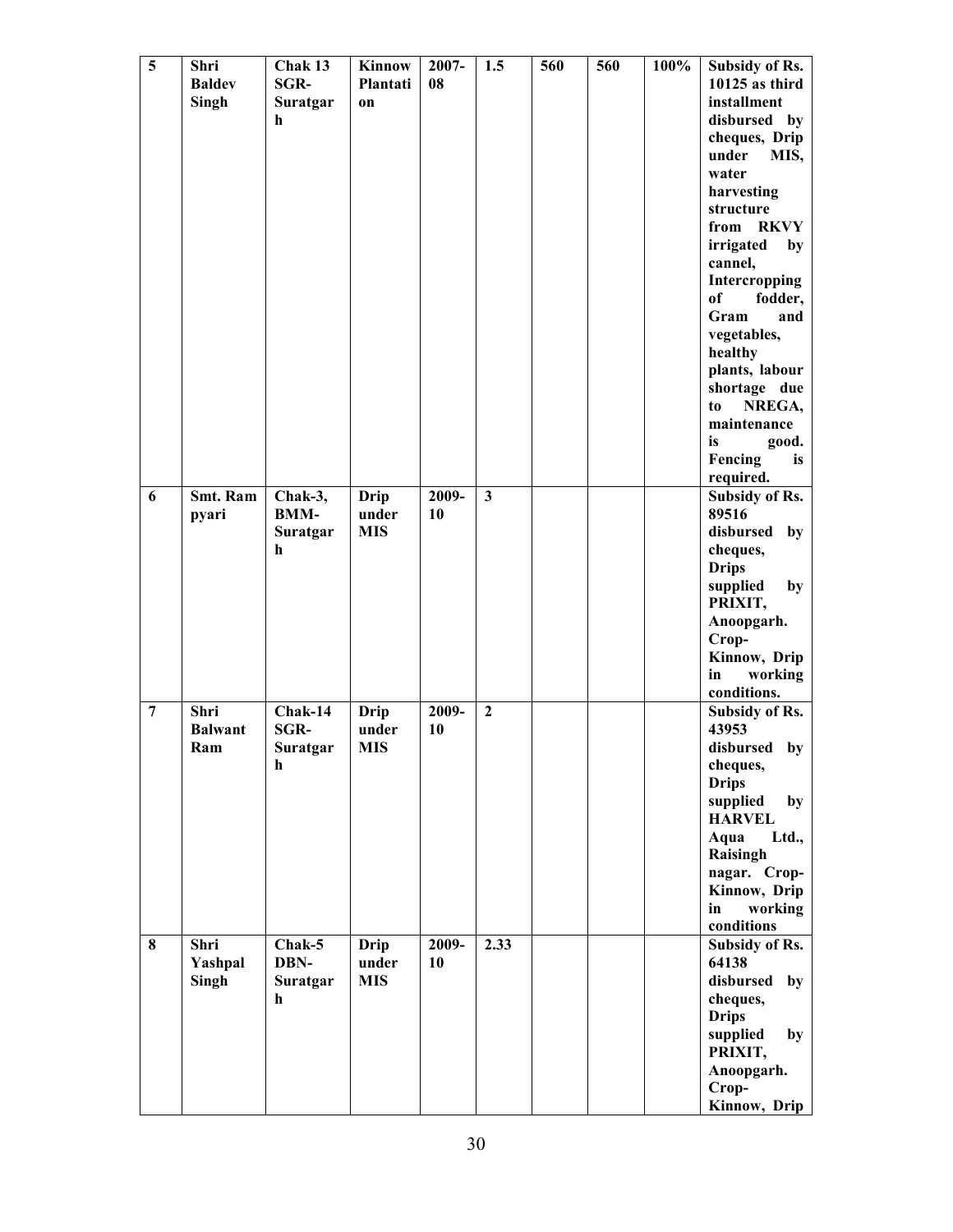|    |                                      |                                                             |                                                           |             |                                                                                         |                                        |  | working<br>in<br>conditions.                                                                                                                                                                             |
|----|--------------------------------------|-------------------------------------------------------------|-----------------------------------------------------------|-------------|-----------------------------------------------------------------------------------------|----------------------------------------|--|----------------------------------------------------------------------------------------------------------------------------------------------------------------------------------------------------------|
| 9  | Shri<br>Hartez<br>singh              | Chak-5<br>DBN-<br>Suratgar<br>h                             | Drip<br>under<br><b>MIS</b>                               | 2009-<br>10 | $\boldsymbol{2}$                                                                        |                                        |  | <b>Subsidy of Rs.</b><br>50477<br>disbursed<br>by<br>cheques,<br><b>Drips</b><br>supplied<br>by<br><b>Bansal</b>                                                                                         |
|    |                                      |                                                             |                                                           |             |                                                                                         |                                        |  | Agrotech-<br>Suratgarh,<br>Crop-<br>Kinnow, Drip<br>working<br>in<br>conditions.                                                                                                                         |
| 10 | Shri<br>Prithvi<br>Raj and<br>others | 7F,<br>BADA,<br>Sriganga<br>nagar                           | Comm<br>unity<br>water<br>harvest<br>ing<br>structu<br>re | 2009-<br>10 | 50x40<br>x3<br>mtr.<br>4500<br>kg.<br>ltr.<br>Com<br>mand<br>area<br>10<br>ha.          |                                        |  | An amount of<br>Rs.<br>10<br>lakh<br>has<br>been<br>disbursed<br>linked<br>with<br>new<br>plantations of<br>Kinnow.                                                                                      |
| 11 | Shri<br><b>Inder Sen</b>             | Chak-11<br>Q<br>Sriganga<br>nagar                           | Vermi<br>compos<br>t unit<br>-8 beds                      | 2009-<br>10 |                                                                                         |                                        |  | Subsidy of Rs.<br>30000<br>released.<br>Vermi<br>for<br>compost<br>self<br>consumption.                                                                                                                  |
| 12 | Smt.<br>Shanti<br>Devi               | Chak-11<br>Q<br>Sriganga<br>nagar                           | Rejuve<br>nation<br>of<br>Kinnow                          | 2009-<br>10 | 4.33                                                                                    | 512                                    |  | Subsidy of Rs.<br>30000 paid by<br>cheque.<br><b>Upkeep</b><br>is<br>good.                                                                                                                               |
| 13 | Shri<br><b>Inder Sen</b>             | Chak-11<br>$\mathbf Q$<br>Sriganga<br>nagar                 | Comm<br>unity<br>water<br>harvest<br>ing<br>structu<br>re | 2009-<br>10 | 165x<br>125'x<br>15'<br>5100<br>$\mathbf{k}$<br>Com<br>mand<br>area<br>13 <sub>ha</sub> |                                        |  | An amount of<br><b>Rs.</b> 10<br>lakh<br>has<br>been<br>disbursed<br>linked<br>with<br>old<br>plantations of<br>Kinnow.                                                                                  |
| 14 | Shri<br>Pramod<br><b>Beniwal</b>     | <b>15 ML</b><br><b>Bypass</b><br>Road-<br>Sriganga<br>nagar | <b>Normal</b><br>Green<br>House                           | 2009-<br>10 | 1008<br>Sq.<br>Mtr.                                                                     | 10000<br>plant<br>s of<br>capsi<br>cum |  | Green house<br>is install by<br>Shri<br>Hari<br>Green houses<br>Pvt. Ltd. Tale<br>$\mathbf{g}$ aon – pune,<br><b>Subsidy of Rs.</b><br>4.87<br>lakh<br>disbursed.<br>Crop-colored<br>Capsicum-<br>Market |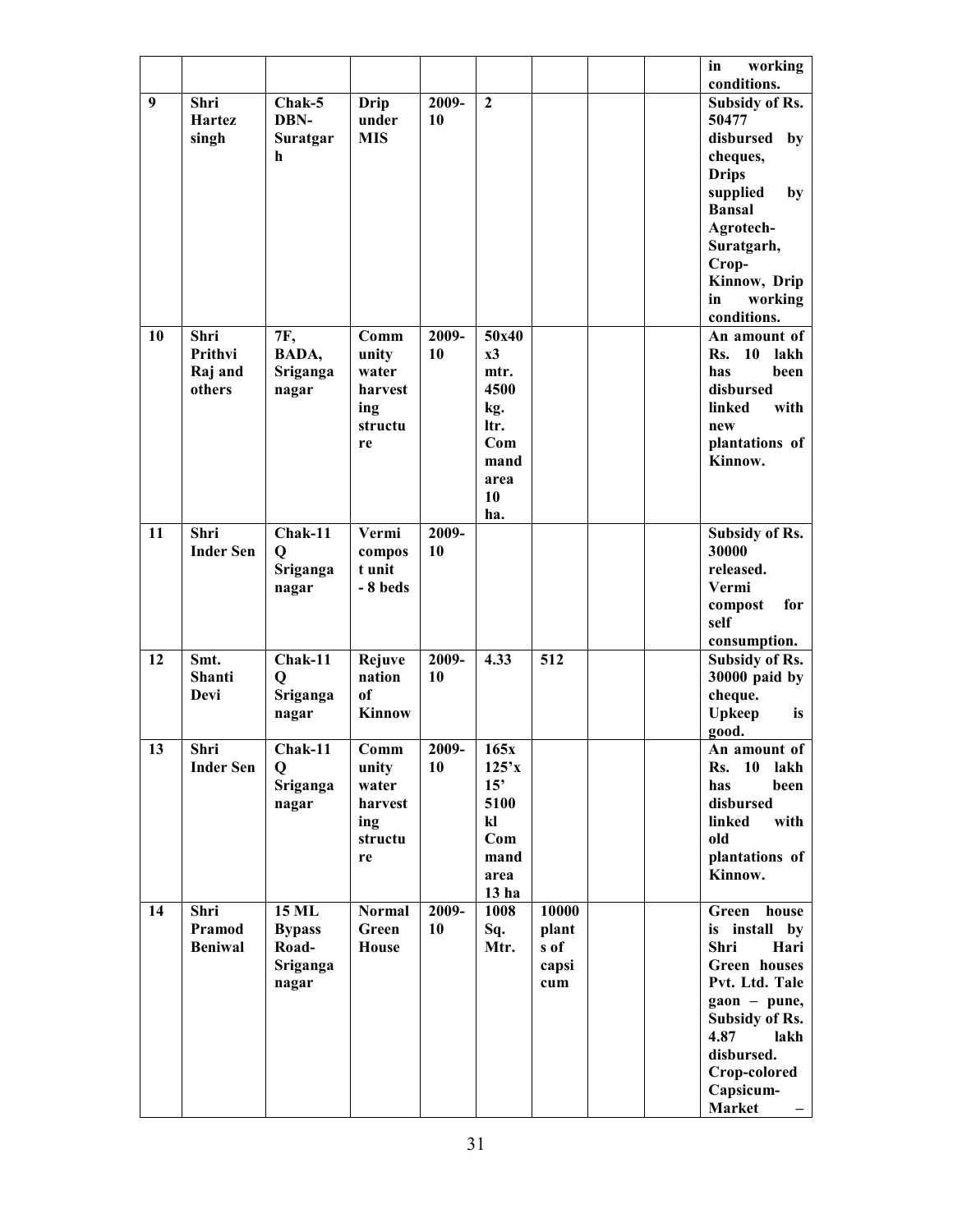|    |                                   |                                                             |                                                     |             |                     |                                        |       |      | <b>Delhi</b><br>and<br>local market.<br>Well<br>maintained.<br>Problem<br>of<br>thrips,<br>anti<br>chamber<br>missing, curly<br>leaves.                                                                                                                                                                                                        |
|----|-----------------------------------|-------------------------------------------------------------|-----------------------------------------------------|-------------|---------------------|----------------------------------------|-------|------|------------------------------------------------------------------------------------------------------------------------------------------------------------------------------------------------------------------------------------------------------------------------------------------------------------------------------------------------|
| 15 | Shri<br>Praveen<br><b>Beniwal</b> | <b>15 ML</b><br><b>Bypass</b><br>Road-<br>Sriganga<br>nagar | <b>Normal</b><br>Green<br>House                     | 2009-<br>10 | 1008<br>Sq.<br>Mtr. | 10000<br>plant<br>s of<br>capsi<br>cum |       |      | Green<br>house<br>is install<br>by<br>Shri<br>Hari<br>Green houses<br>Pvt. Ltd. Tale<br>gaon - pune,<br>Subsidy of Rs.<br>4.87<br>lakh<br>disbursed.<br>Crop-colored<br>Capsicum-<br><b>Market</b><br><b>Delhi</b><br>and<br>local market.<br>Well<br>maintained.<br>Problem<br>of<br>thrips, anti<br>chamber<br>missing, curly<br>leaves.     |
| 16 | Shri<br>Prashan<br><b>Beniwal</b> | <b>15 ML</b><br><b>Bypass</b><br>Road-<br>Sriganga<br>nagar | <b>Normal</b><br>Green<br>House                     | 2009-<br>10 | 1008<br>Sq.<br>Mtr. | 10000<br>plant<br>s of<br>capsi<br>cum |       |      | house<br>Green<br>is install<br>by<br>Shri<br>Hari<br>Green houses<br>Pvt. Ltd. Tale<br>gaon - pune,<br>Subsidy of Rs.<br>4.87<br>lakh<br>disbursed.<br>Crop-colored<br>Capsicum-<br>Market<br><b>Delhi</b><br>and<br>local market.<br>Well<br>maintained.<br>Problem<br><sub>of</sub><br>thrips, anti<br>chamber<br>missing, curly<br>leaves. |
| 17 | Shri<br>Subash<br>Wig             | Chak 6<br>ZA-<br>Sriganga<br>nagar                          | <b>Floricul</b><br>ture-<br>Rose-<br>Gangan<br>agri | 2009-<br>10 | $\overline{2}$      | 20000                                  | 20000 | 100% | Subsidy of Rs.<br>15840<br>disbursed by<br>cheque, crop<br>retailed<br>in<br>local markets.<br><b>Earning Rs. 2</b><br>lakh per year.                                                                                                                                                                                                          |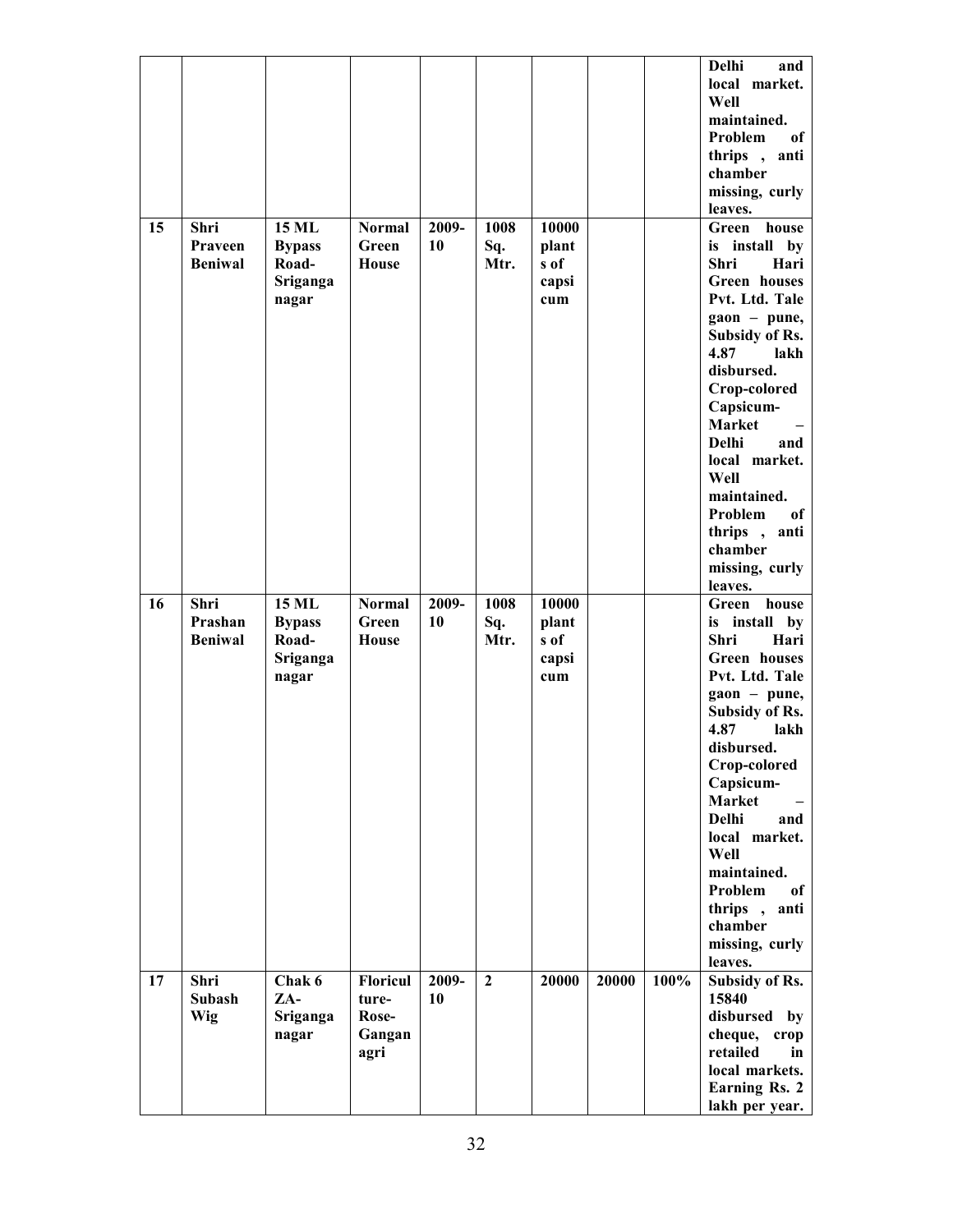| 18 | <b>Cluster of</b> | Chak 7F                                | <b>Kinnow</b> | 2009- | 10 | 1200 | 1200 | 100% | Labour<br>shortage.<br>Fungus,<br>copper based<br>fungicide and<br>pest<br><sub>of</sub><br>belitax on the<br>cut surface of<br>plant<br>recommended<br><b>Upkeep</b> is<br>very good.<br>Subsidy of Rs. |
|----|-------------------|----------------------------------------|---------------|-------|----|------|------|------|----------------------------------------------------------------------------------------------------------------------------------------------------------------------------------------------------------|
|    | 5 farmers         | <b>BADA</b><br>,Sri<br>ganganag<br>ar. | orchar<br>d   | 10    |    |      |      |      | lakh<br>10<br>disbursed,<br>Wheat<br><b>as</b><br>intercropping<br>, use of drip,<br>healthy<br>plants,<br>Nitrogen<br>deficiency<br>because<br>of<br>wheat<br>intercropping<br>$\bullet$                |

#### General Observations

- 1. The team visited farmers' fields to monitor various NHM activities in the district and found that the activities have been implemented nicely and displayed in a proper manner at every farm.
- 2. Pest and disease problems in capsicum cultivated under poly house were noticed.
- 3. Farmers are taking care of canopy management in citrus orchards.
- 4. It is recommended to construct a properly designed silt trap chamber with every water storage structure. Although, the chambers .are being constructed but they are not designed properly.
- 5. A diagnostic team may be constituted at district level to take care of pest and disease problems under protected cultivation.
- 6. Farmers may be advised to keep some gap between intercrop and fruit crop. Otherwise, this may increase nutrient up take competition between crops, sometimes resulting in poor growth of fruit plants.